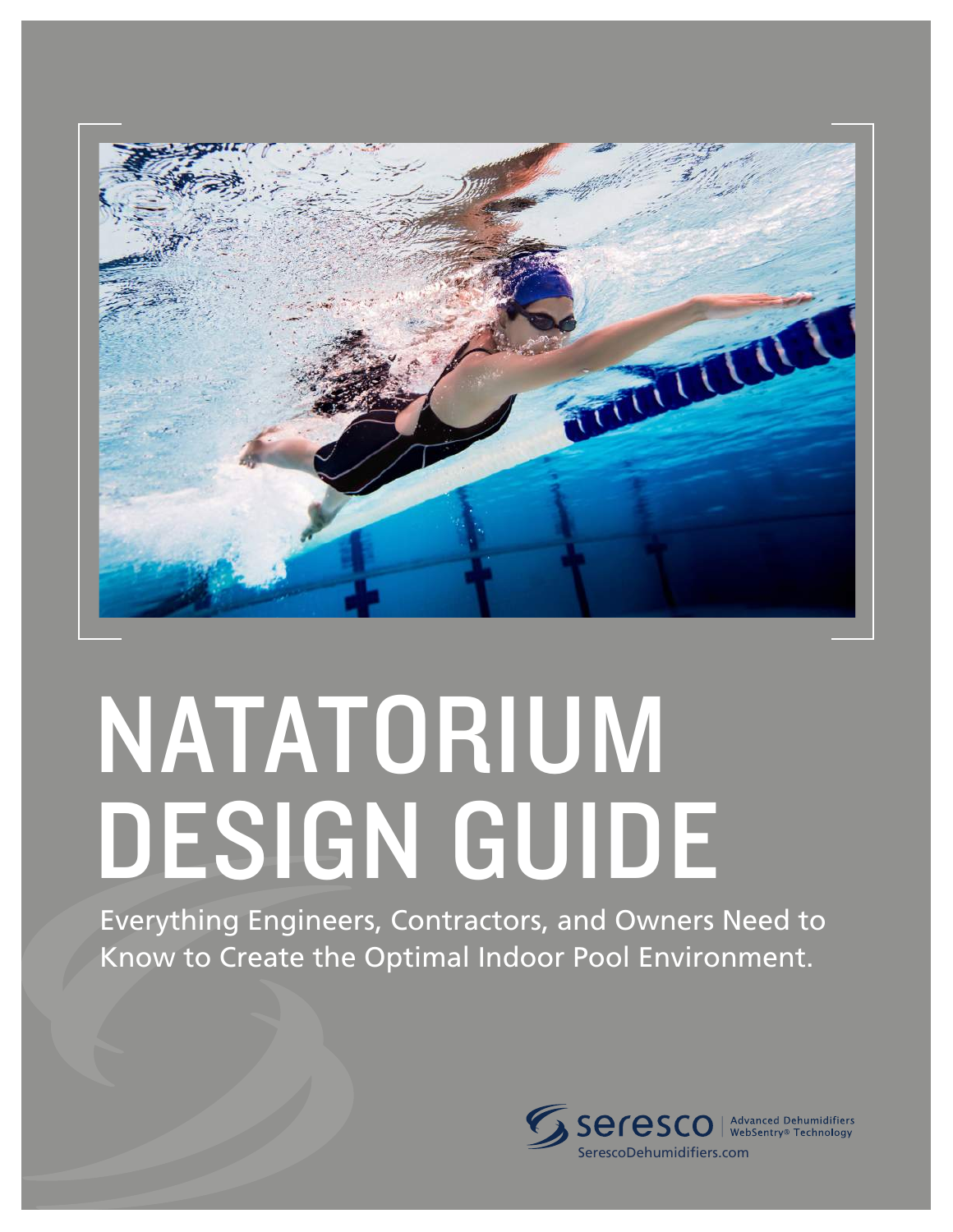# TABLE OF **CONTENTS**

| <b>About the Author</b>                          | 3               |
|--------------------------------------------------|-----------------|
| Introduction                                     | $\overline{4}$  |
| Health, Safety, and Comfort                      | 6               |
| <b>Humidity Control Calculations</b>             | 8               |
| <b>Indoor Air Quality</b>                        | 12 <sub>2</sub> |
| <b>Condensation Control</b>                      | 16              |
| <b>Energy Considerations</b>                     | 20              |
| <b>Finalizing the System Design</b>              | 27              |
| <b>Popular Configurations and System Designs</b> | 31              |
| <b>Replacement Systems</b>                       | 35              |
| <b>Vital Features to Specify</b>                 | 36              |
| Design and Installation Details                  | 39              |
| <b>Humidity Control Technology</b>               | 41              |
| Design Checklist for Traditional Pools           | 48              |

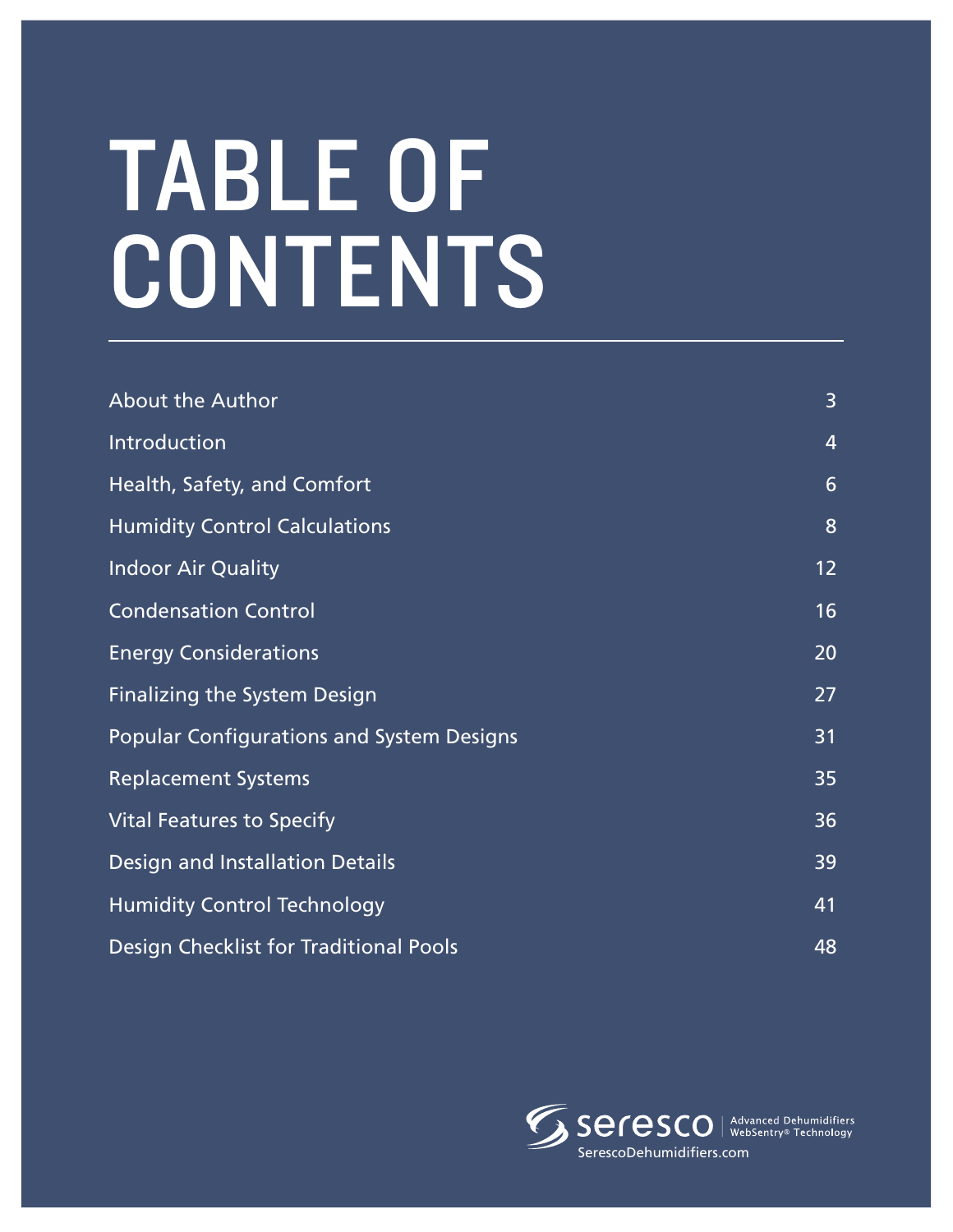## ABOUT THE AUTHOR



#### RALPH KITTLER, P. ENG.

The creation of this Natatorium Design Guide has been a collaboration between the sales, service, and engineering teams of three of the industry's most respected dehumidifier brands, led by Ralph Kittler. Quite simply, nobody in the industry has better credentials than Ralph to create all of our natatorium design educational materials.

In addition to being a founding partner of Seresco, he is also currently chairman of the CDC's Council for the Model Aquatic Health Code (CMAHC) ad hoc committee on indoor air quality. The committee's mandate is to identify and assess the factors affecting air quality at indoor aquatic facilities and develop revisions to the Model Aquatic Health Code (MAHC) to better address ventilation/air quality design and operational criteria.

Ralph was an ASHRAE "Distinguished Lecturer" on indoor pool design for 12 years and sits on two technical committees: TC 8.10 "Mechanical Dehumidifiers and Related Equipment" and TC 9.8 "Large Building Air Conditioning Applications." He is the primary revisor on two ASHRAE Handbook chapters and helped create the new "Indoor Pool Design" chapter (Applications 2019 Chapter 25).

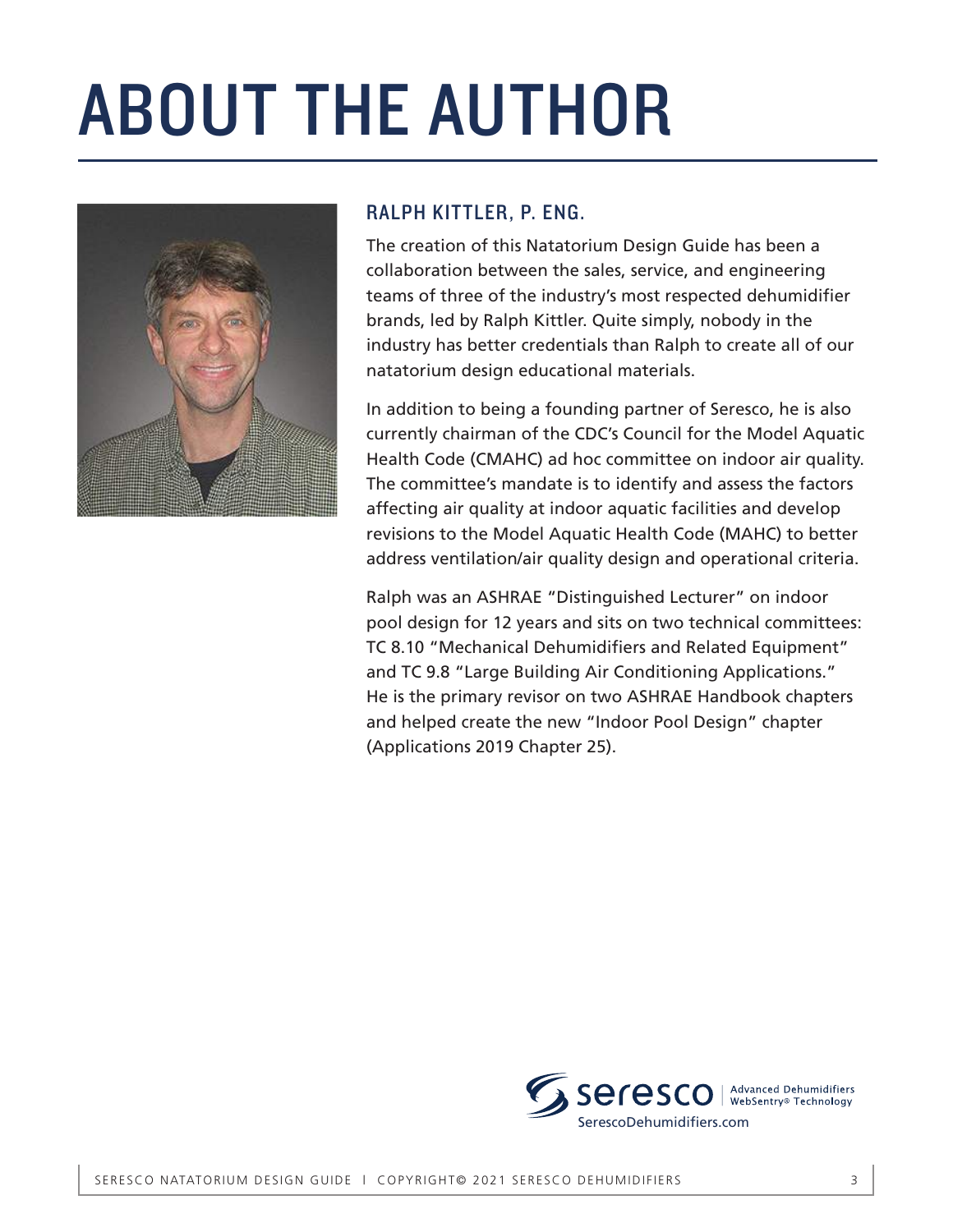## INTRODUCTION

The know-how and experience to provide a first-class indoor pool experience exists today. There are hundreds of successful indoor pools currently operating in North America.

Resources are available to help guide and educate indoor pool designers, operators, and owners. In 2019, ASHRAE created a new chapter in the design handbooks dedicated to indoor pool design. The CDC's Council for the Model Aquatic Health Code (CMAHC) is also actively working to provide better guidelines on indoor pool design and indoor air quality (IAQ).

**If THE BUILDING,** HVAC SYSTEM, AND ALL EQUIPMENT MUST PERFORM RELIABLY, DAY IN AND DAY OUT. " "



A first-class indoor pool experience should be everyone's expectation. Fortunately, it is absolutely possible to provide a safe, healthy, comfortable indoor pool environment, all while keeping operating costs at a minimum.

There is no "one thing" that will ensure a successful pool. Many things need to come together during the design and then during operations.

This puzzle helps illustrate the key factors needed for success. It is a coordinated effort. A proper design sets the stage for continued success for operation and maintenance.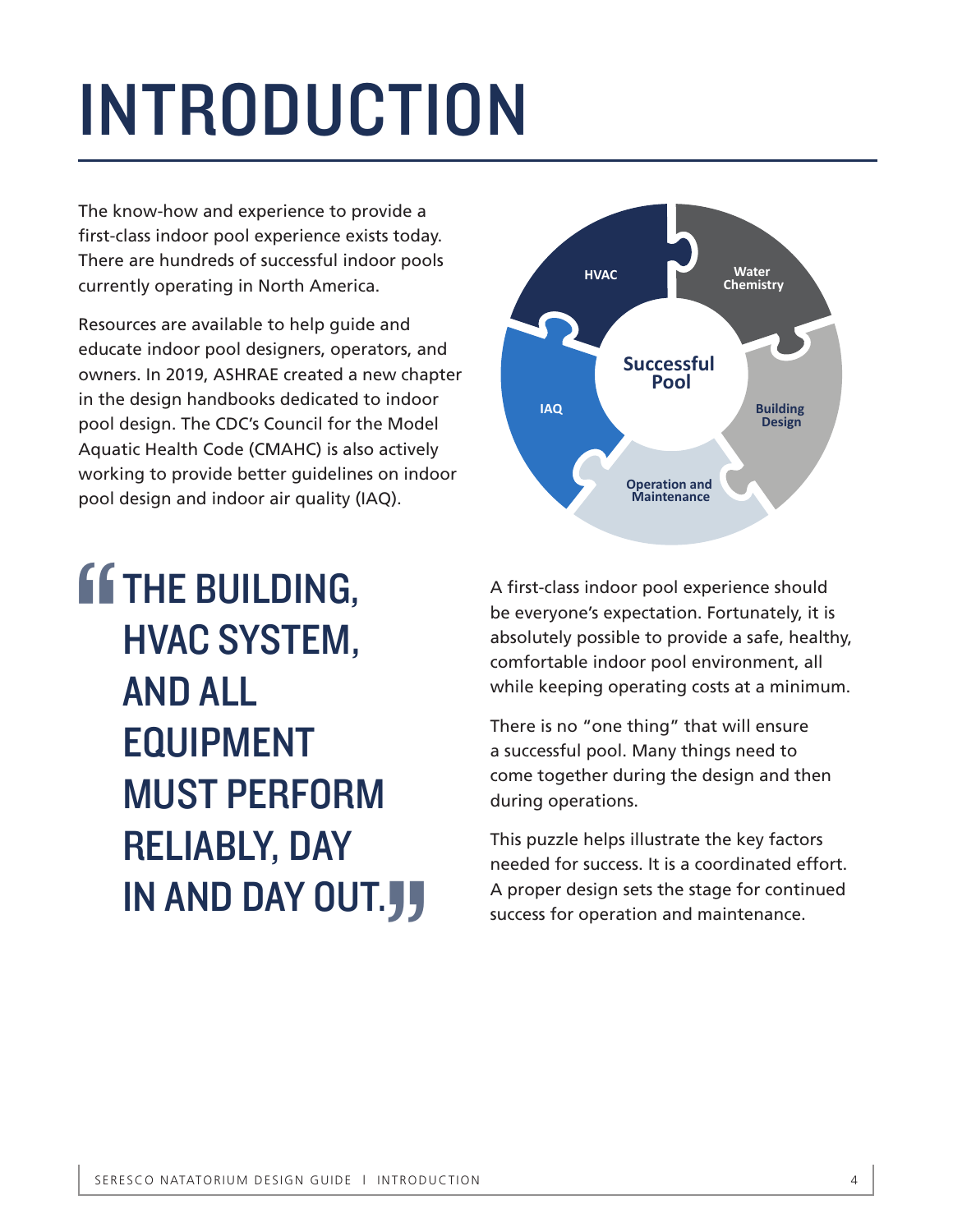The building itself also needs to be designed suitable for a higher temperature and dew point application. An indoor pool environment is different from traditional conditioned spaces and needs to be designed appropriately. The building, HVAC system, and all equipment must perform reliably, day in and day out, ideally with minimum energy consumption, no matter the ambient temperatures or level of pool activity.

This guide is the culmination of decades of experience from a multitude of contributors and partners. We have seen first-hand what works and what doesn't. This guide offers best practice advice based on what we have seen work successfully. While there are many details that need to be addressed, a great indoor pool environment should be something everyone expects, without compromise. While bad IAQ ultimately stems from water chemistry issues, there are things that need to be done on the HVAC side to provide the best possible comfort and air quality. That's why we created this Natatorium Design Guide.

**A MATATORIUM IS** ONE OF THE MOST **NOTORIOUSLY** DIFFICULT FACILITIES TO DESIGN BECAUSE THERE ARE SO MANY CRITICAL CONSIDERATIONS. **J** " **JJ** 

#### THE BASICS

The natatorium experience for a patron should be no different than in any other room in a building. It should be comfortable, healthy, and have good air quality. When designing a natatorium, the first recommended step for the designers is to meet with the facility owners to discuss the desired operating conditions and expectations. Only once the operating conditions and expectations are defined can the designer effectively calculate loads and address all the key design aspects.

A natatorium is one of the most notoriously difficult facilities to design because there are so many critical considerations that, if overlooked, can develop into serious problems affecting the building structure or result in an unpleasant experience or ill-health effects for the occupants. There are vital design aspects that must be considered in order to deliver a successful facility. These include relative humidity levels, condensation, air temperature, pool water temperature, pool activity levels, air distribution, outdoor air, exhaust air, pool water treatment, and chloramine control.

There are new technologies available that will reduce and possibly eliminate chloramines. To ensure good air quality within a facility, an investment in one of these technologies is a must. UV water treatment and the Evacuator source capture system are two highly effective technologies for chloramine control. The treated and conditioned air must be delivered down into the breathing zone where the patrons are located if there is to be any reasonable expectation of providing good air quality and a comfortable experience.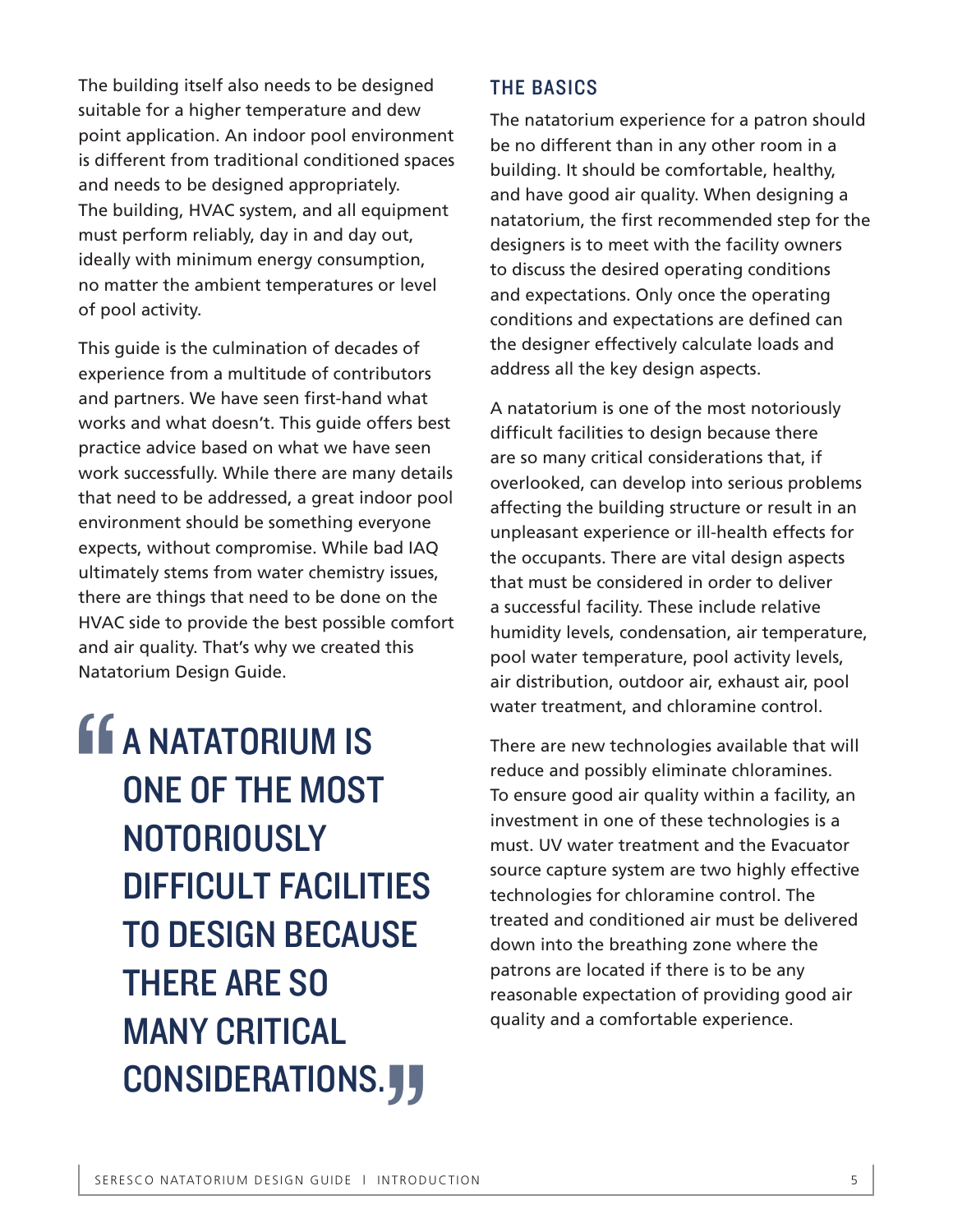## HEALTH, SAFETY, AND COMFORT

Poor indoor air quality makes swimmers and lifeguards sick, plain and simple. Sadly, this is well documented and the bane of competitive swimming and the indoor pool industry in general.

Temperature and relative humidity play a critical role in human comfort levels. It is essential that both are controlled and stable. While temperature control is generally well understood and mastered by designers, it is important to recognize the special temperature levels that natatorium patrons expect. The space temperatures in a natatorium are unique to each project and assumptions must never be made.

Proper control of relative humidity levels is also a concern because of the direct effect on human comfort and health. **Figure 1** demonstrates relative humidity levels outside the optimum zone 40-60% range can result in human vulnerability to disease. These diseases include bacteria, viruses, fungi, mites, and other contaminants that lower air quality and will potentially lead to respiratory issues.

While 40% is certainly an acceptable indoor relative humidity level, most indoor pools do not operate at lower than 50% RH due to significantly increased operating costs.

- At lower RH levels, the pool evaporation rate increases dramatically. This increases both the dehumidification load and the pool water heating requirement.
- In cold climate applications, it is important to ensure no more outdoor air be introduced than what the codes require. More is not better in this case as it causes the RH levels to plummet to as low as 20%, dramatically increasing air and pool water heating costs.
- Swimmers leaving the water will also feel chilly at lower relative humidity levels due to evaporation off their bodies.

#### FIGURE 1: RELATIVE HUMIDITY IMPACTS OCCUPANT HEALTH



Study by Theodore Sterling Ltd., A. Arundel Research Associates and Simon Fraser University.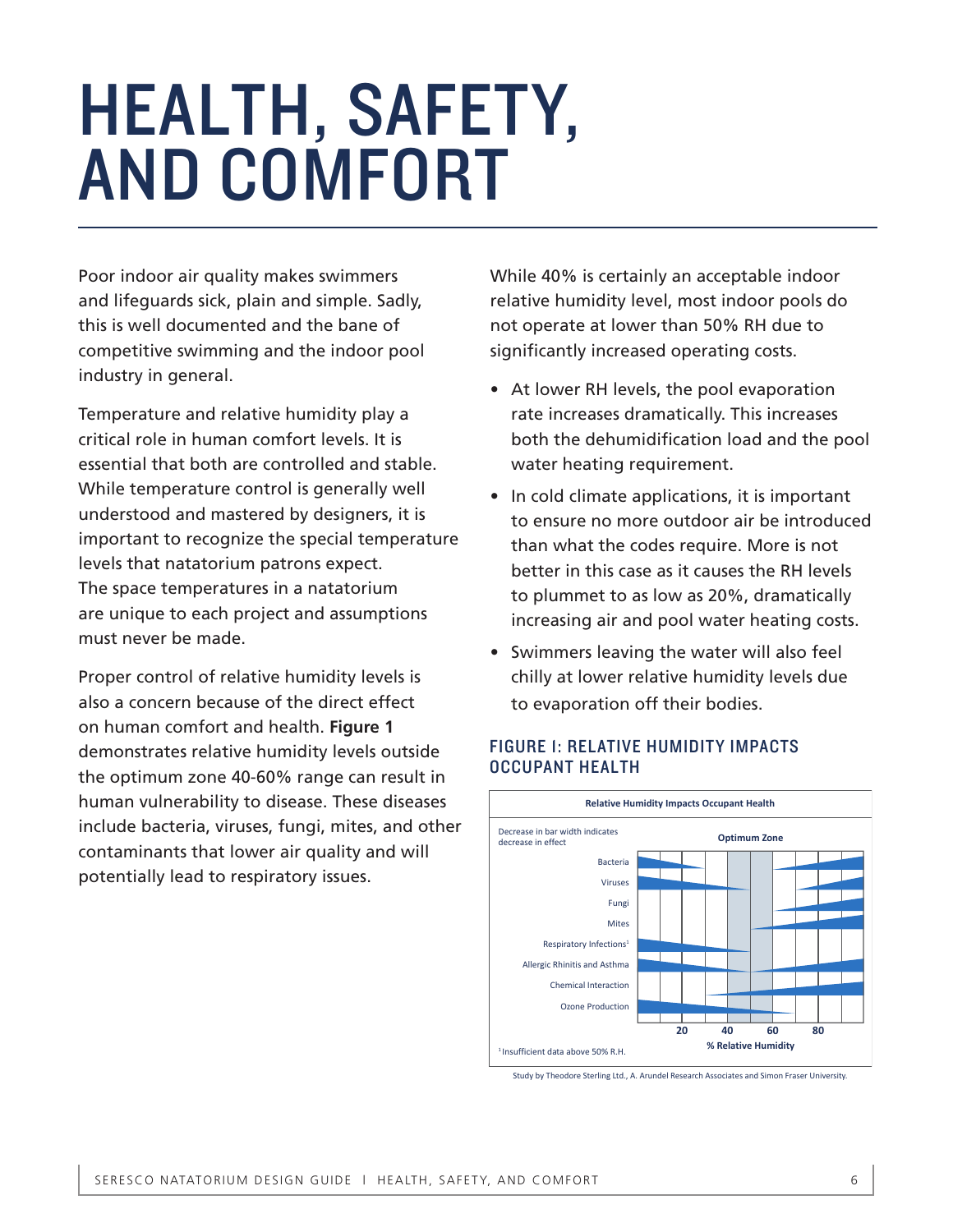The type of facility being designed will typically dictate the space temperature. **Table 1** helps target some typical conditions. It is critical to understand who will be using the facility in order to deliver the conditions most likely to satisfy them.

| <b>POOL TYPE</b>        | AIR TEMPERATURE (°F) | <b>WATER TEMPERATURE (°F)</b> |
|-------------------------|----------------------|-------------------------------|
| Competition             | 75 to 85             | 76 to 82                      |
| Diving                  | 80 to 85             | 84 to 88                      |
| <b>Elderly Swimmers</b> | 84 to 85             | 85 to 90                      |
| Hotel                   | 82 to 85             | 82 to 86                      |
| <b>Physical Therapy</b> | 80 to 85             | 90 to 95                      |
| Recreational            | 82 to 85             | 80 to 84                      |
| Whirlpool/Spa           | 80 to 85             | 102 to 104                    |
| Kids Swim Schools       | 86 to 92             | 88 to 92                      |

#### TABLE 1 – NATATORIUM DESIGN CONSIDERATIONS

#### GENERAL NOTES

- Discuss the planned operation of the facility with the operator to establish operating temperatures and general expectations.
- Facilities with warmer water temperatures tend to have warmer space temperatures. Warmer spaces have higher dew points and will have condensation issues unless the building is designed suitable for this application.
- Physical therapy facilities will often cater to the comfort of the therapist rather than the patient. The patient is generally not in the space for more than an hour, whereas the therapist is there all day. The designer should consult local codes. Some states require a full purge of the clinic room air with 100% outdoor air for every hour of occupancy.
- Elderly swimmers and kids swim schools tend to prefer much warmer air and water temperatures.
- Maintain relative humidity between 50% and 60% RH. Allowing the RH to go to 60% in summer will help reduce operating costs and equipment size while eliminating condensation concerns (condensation occurs only in cool/cold weather).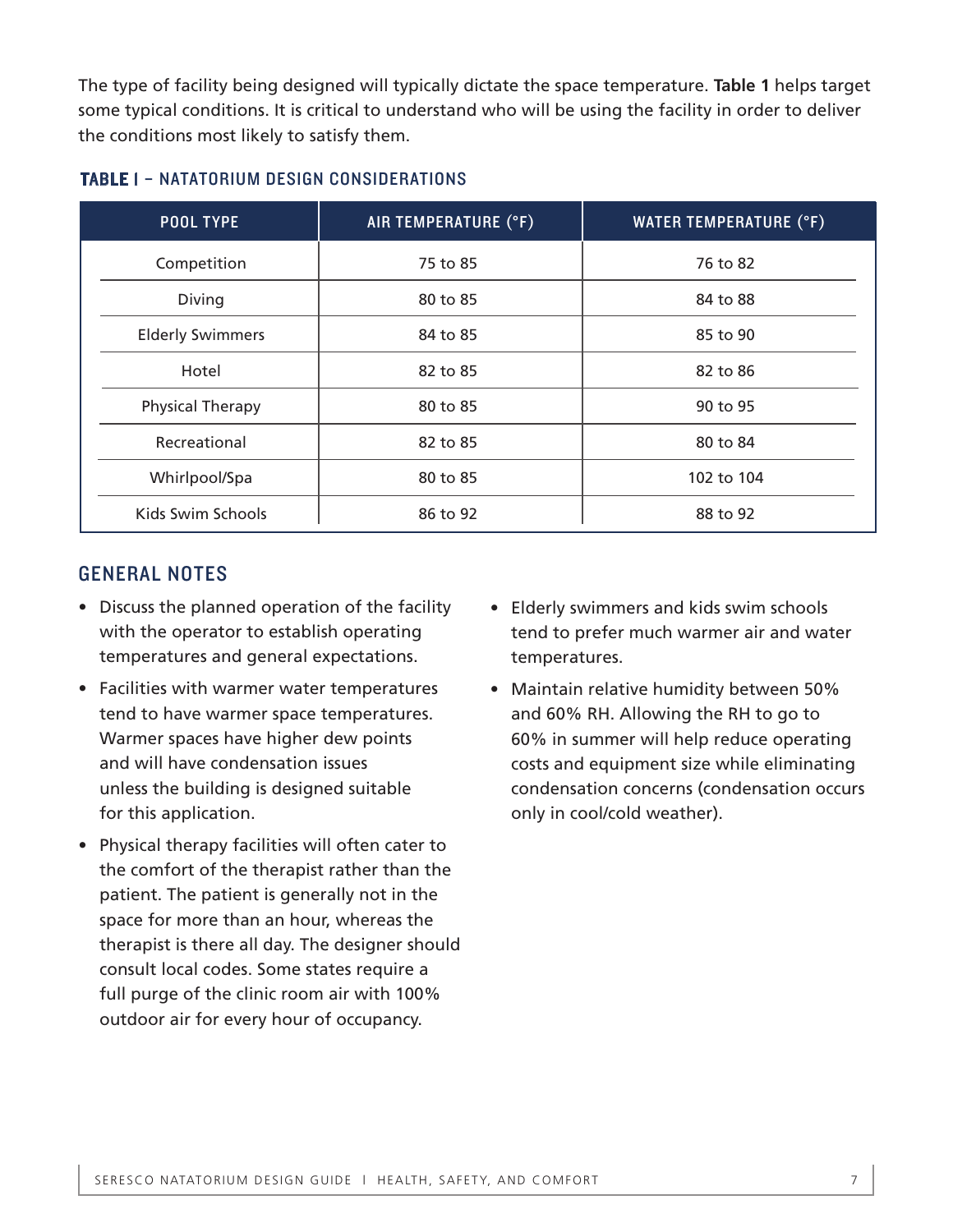## HUMIDITY CONTROL CALCULATIONS

While warm space temperatures and 50-60% relative humidity levels are ideal for patron comfort, they also translate to high dew point conditions which can lead to condensation problems and serious damage to the building structure (in cool/cold weather). If the building structure itself has not been properly designed for this higher indoor dew point application, catastrophic results may occur. The architect should design and protect the building envelope based on an indoor dew point design condition.

Controlling humidity to provide this stable dew point condition year round requires that a total moisture load be accurately calculated. This moisture load must be removed from the space at the same rate it is generated in order to maintain stable space conditions.

It is imperative that the designer know what the operating temperatures will be in order to properly establish loads.

#### SEASONAL LOAD CALCULATION

Every building's moisture (latent) load is calculated the same way. There are generally three sources of moisture that are considered:

- Internal load (pool evaporation)
- Occupants
- Outdoor air load

In the summer, the outdoor air tends to be a load, but since it is warm outside, condensation is not a concern, so it is recommended to model the space at 60% RH.

In the winter, there is significant risk of condensation, so it is recommended to model at 50% RH. The outdoor air in winter almost always is a dehumidification credit, making this easily achievable.

#### POOL EVAPORATION

The internal load in a natatorium is the evaporation from the pool water and continuously wet surfaces. In a natatorium, this represents the majority of the total dehumidification load. Consequently, it is essential to accurately predict the pool evaporation.

There are five variables used to calculate the evaporation rate:

- Pool water surface area
- Pool water temperature
- Room air temperature
- Room air relative humidity
- Pool water agitation and activity factor

The first four variables are straightforward and should be dictated by the owner. They are used to calculate the baseline (unoccupied) evaporation rate in the natatorium.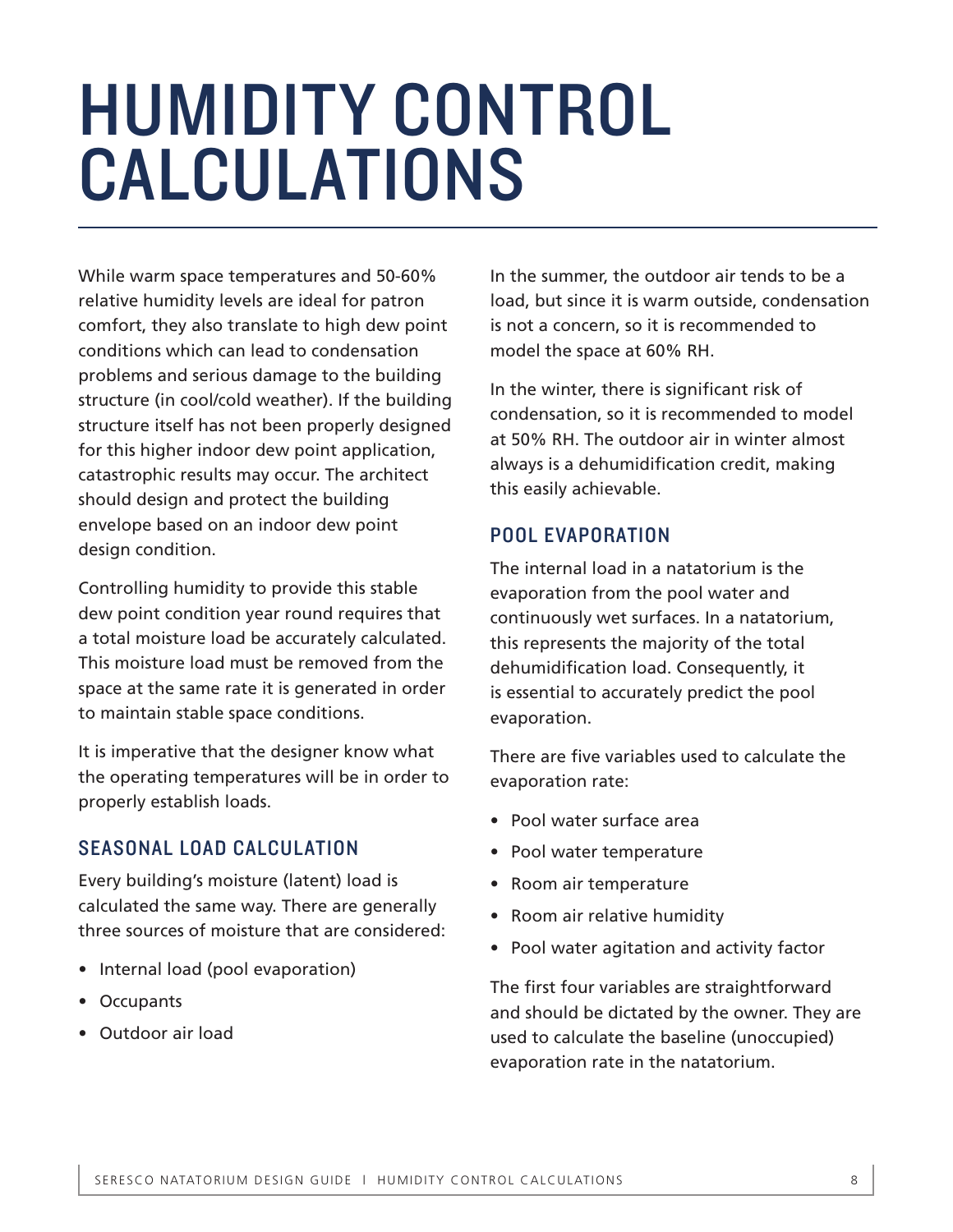The activity factor is the fifth variable. It is used to evaluate how much water agitation and splashing is expected when the pool is in use and how that increases the evaporation from the baseline value. Chapter 6 of ASHRAE's HVAC Applications Handbook publishes an activity factor table **(Table 2)** based on years of empirical field and test data.

#### TABLE 2 – ACTIVITY FACTORS

| <b>TYPE OF POOL</b>       | <b>ACTIVITY FACTOR</b> |
|---------------------------|------------------------|
| <b>Elderly Swim</b>       | 0.65                   |
| Fitness Club —<br>Aquafit | 0.65                   |
| Hotel                     | 0.8                    |
| Institutional -<br>School | $0.8 - 1.0$            |
| <b>Physical Therapy</b>   | 0.65                   |
| Public/YMCA               | 1.0                    |
| Residential               | 0.5                    |
| <b>Swim Meet</b>          | 1.0                    |
| Wave Pool                 | $1.5 - 2.0$            |
| Whirlpool                 | 1.0                    |

#### (FLATWATER) EVAPORATION RATE EQUATION

Equation #2 in chapter 6 of ASHRAE's HVAC Applications Handbook calculates the evaporation rate in pounds of water per hour (lb/h) for air velocity over water at 10-30 fpm. The vapor pressure values can be found in steam tables.

#### **ER = 0.1 x A x AF (Pw – Pdp)**

#### where

- $ER = evaporation rate of water, lb/h$
- A = area of pool water surface,  $ft^2$
- AF = activity factor (**Table 2**)
- Pw = saturation vapor pressure at water surface, in. Hg
- Pdp = partial vapor pressure at room dew point, in. Hg

As evident by the equation, the following factors increase the evaporation rate:

- Increasing water temperature
- Lowering air temperature
- Lowering air relative humidity
- High activity/agitation

Once equipment has been selected and installed, any change of the variables that increases the evaporation rate can result in equipment no longer being suitable for the new larger load.

#### WATER FEATURES AND TOYS

It is important to understand that the entire effective water surface area and relative velocity (air and/or water) is required to estimate evaporation.

Manufacturers of water features and toys do not publish the evaporation loads from their products, forcing engineers to estimate. As a result, any indoor space heavily laden with water toys will make it difficult to accurately model dehumidification loads, so it is important for designers to set expectations with the owner. For example, there should not be an expectation that exact relative humidity levels will be maintained.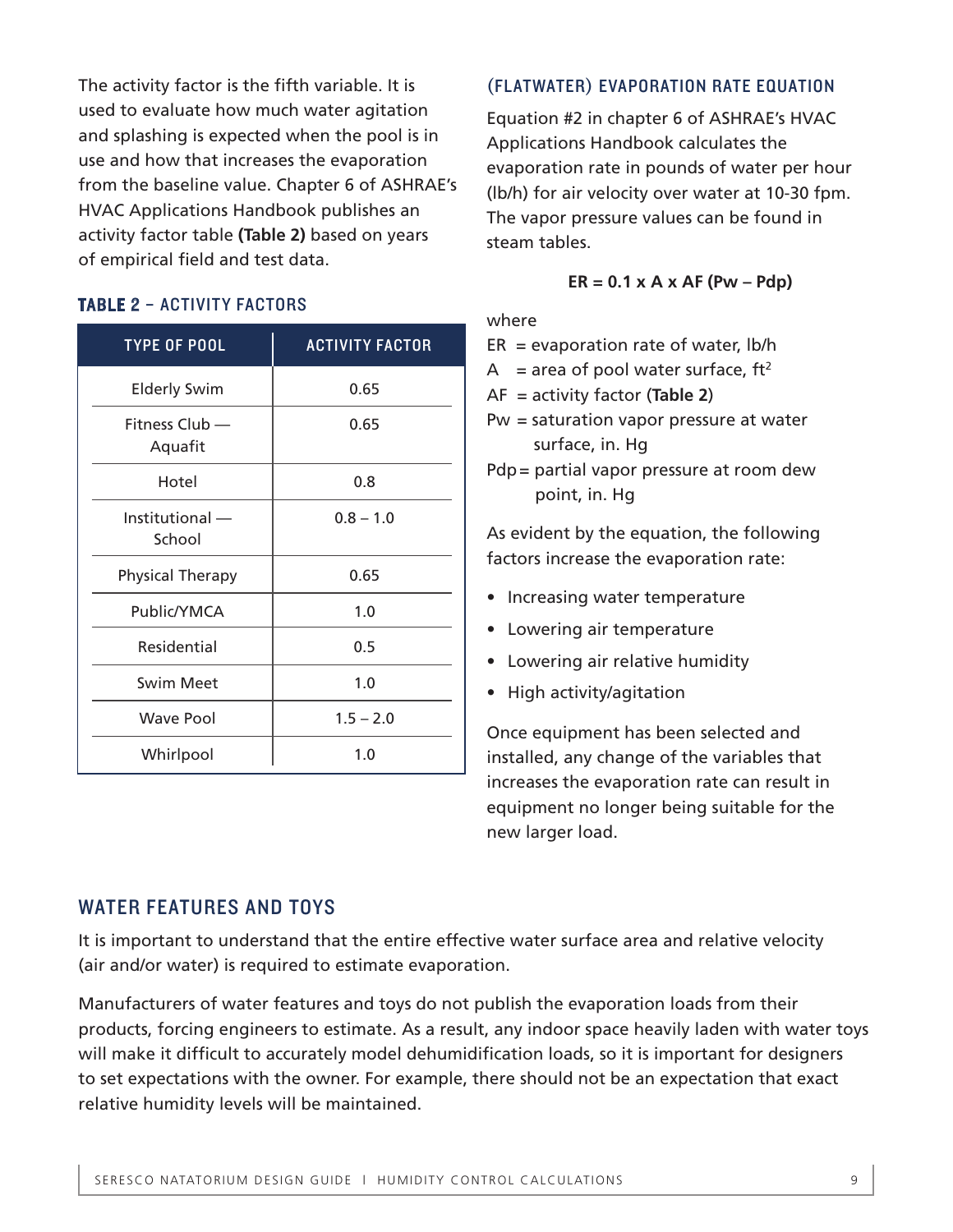#### OCCUPANT LOAD

Swimmers are not usually considered occupants as they are submerged in the water. Swimmers and their water agitation are included in the activity factor. Spectators, especially in facilities that host large swim meets, can total several thousand – and add a significant moisture load **(Table 3)**.

#### TABLE 3 – OCCUPANTS' LATENT LOAD

| <b>ACTIVITY LEVEL</b> |                            | <b>LB/H PER SPECTATOR</b> |
|-----------------------|----------------------------|---------------------------|
|                       | <b>Quietly Seated</b>      | 0.155                     |
|                       | <b>Moderate Activity</b>   | 0.205                     |
|                       | Enthusiastic               | 0.250                     |
|                       | <b>Highly Enthusiastic</b> | 0.530                     |

#### SWIM MEETS

Facilities that host swim meets have two distinct modes of operation: normal daily use and swim meets.

To evaluate the peak dehumidification load during swim meets (which occurs during the warm-ups), an activity factor of 1.0 should be used. The total number of spectators and competitors on the pool deck must also be included in the load. Codes also generally require that each spectator be provided with 7.5 CFM of outdoor air. The load impact of the outdoor air must also be calculated.

Facilities should size equipment based on the larger of the two main operating modes.

#### SPECTATOR GALLERIES

If there is a dedicated spectator gallery of a suitable size, there could be an opportunity to create a separate microclimate for them during swim meets using a dedicated spectator HVAC unit. A dedicated HVAC unit can deliver the extra outdoor air needed to this area during the meet while also providing a slightly different (usually cooler) space condition that is more comfortable for the spectators.

#### OUTDOOR AIR

The introduction of outdoor air is essential to maintaining good air quality in any facility. The impact of this outdoor air ventilation on a natatorium changes with the weather and the geographic location of the facility. Introducing outdoor air during the summer generally adds moisture to the space, and in the winter, removes moisture from the space. For maximum dehumidification load calculations, the summer design conditions are considered.

Construction codes generally require that outdoor air be introduced into a commercial building during occupied hours. ASHRAE Standard 62 Table 6.1 recommends the introduction of outdoor air into a natatorium at the following rates:

- $\bullet$  0.48 CFM/ft<sup>2</sup> of pool water and wet deck area
- Some versions of Table 6.1 call for 0.06 CFM/ ft<sup>2</sup> dry deck as base line
- 7.5 CFM per spectator added to the base line during swim meets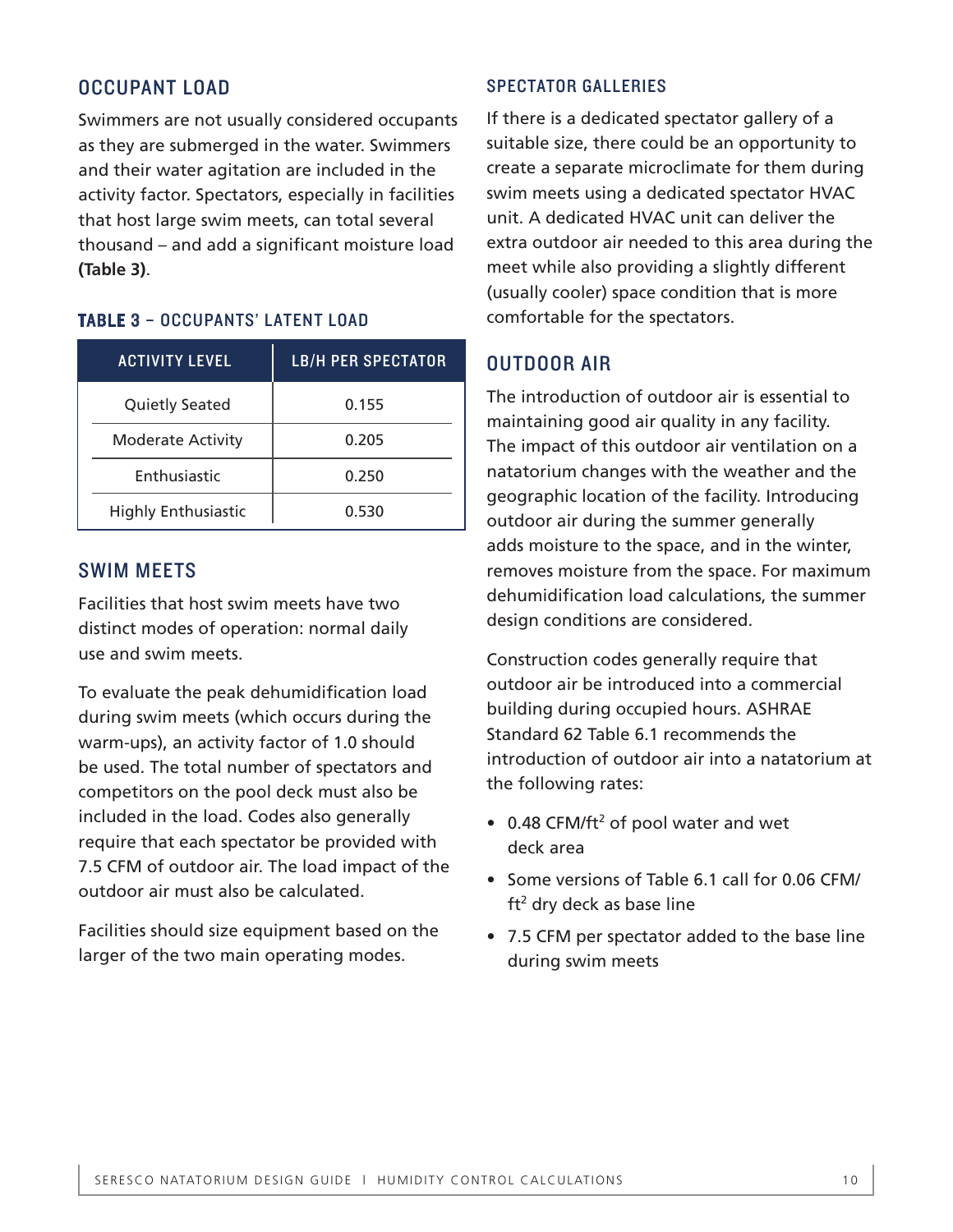The purpose of this outdoor air, in part, is to help dilute chemicals off-gassed from water. Exceeding code requirements for outdoor air will not necessarily provide better air quality. In winter, it will significantly increase the operating expenses, and in summer, may increase the dehumidification load.

#### LOAD ESTIMATION SOFTWARE

There is software based on ASHRAE criteria that calculates all moisture loads in a matter of minutes. **Figure 2** provides a snapshot of the basic data that would generally need to be entered to calculate a load.

#### FIGURE 2: POOL LOAD CALCULATION

| Pools                                                     | <b>Surface Area</b> | <b>Water Temp</b>                                            | <b>Activity</b>             |                |
|-----------------------------------------------------------|---------------------|--------------------------------------------------------------|-----------------------------|----------------|
| <b>Pool Name</b>                                          | ft <sup>2</sup>     | °F                                                           | Factor                      |                |
| Main Pool                                                 | 2000                | 84                                                           | 1.0                         |                |
| Spa                                                       | 200                 | 102                                                          | 1.0                         |                |
| <b>Room Details</b>                                       |                     |                                                              |                             |                |
| Wet Deck Area (ft <sup>2</sup> ): $\bullet$               | 1000                | 蠠                                                            |                             |                |
| Pool Room Volume (ft <sup>3</sup> ): $\bullet$            | 240000              | 圏                                                            |                             |                |
| Dry Deck Area ( $ft^2$ ):                                 |                     |                                                              |                             |                |
| Number of Spectators:                                     | 50                  |                                                              |                             |                |
| <b>Air Conditions</b>                                     |                     |                                                              |                             |                |
| Room Temperature (°F):                                    | 84                  |                                                              |                             |                |
| RH Unoccupied (%):                                        | 50                  |                                                              |                             |                |
| Summer RH Occupied (%):                                   | 60                  |                                                              |                             |                |
| <b>Unit Design</b><br>Number of Units:                    | 1                   |                                                              | Air Changes/HR Required CFM |                |
| <b>Total Room Supply CFM:</b><br>$\Omega$                 |                     | 4<br>6                                                       |                             | 16000<br>24000 |
| Unit Supply CFM:                                          | $\Omega$            | 8                                                            |                             | 32000          |
| Will Pool Water Heating Be Utilized?<br>œ                 |                     | ◉ Yes ∩ No                                                   |                             |                |
| <b>Outside Air Required:</b><br><b>Voltage Frequency:</b> |                     | s Yes ∩ No<br>$\circledcirc$ 60 Hz $\circlearrowright$ 50 Hz |                             |                |
| <b>Outdoor Air Design</b>                                 |                     |                                                              |                             |                |
| Minimum OA CFM:                                           | 1900                |                                                              | (1910 CFM Recommended)      |                |
| Country:                                                  | <b>USA</b>          |                                                              |                             |                |
| State/Province:                                           | $NY \vee$           |                                                              |                             |                |
| <b>Weather Station:</b>                                   |                     | NEW YORK CENTRAL PRK OBS BELV                                |                             |                |
| Find Weather Station By City                              |                     |                                                              |                             |                |
| Elevation (ft)                                            | Summer db (°F)      | Summer wb (°F)                                               |                             | Winter db (°F) |
|                                                           |                     |                                                              |                             |                |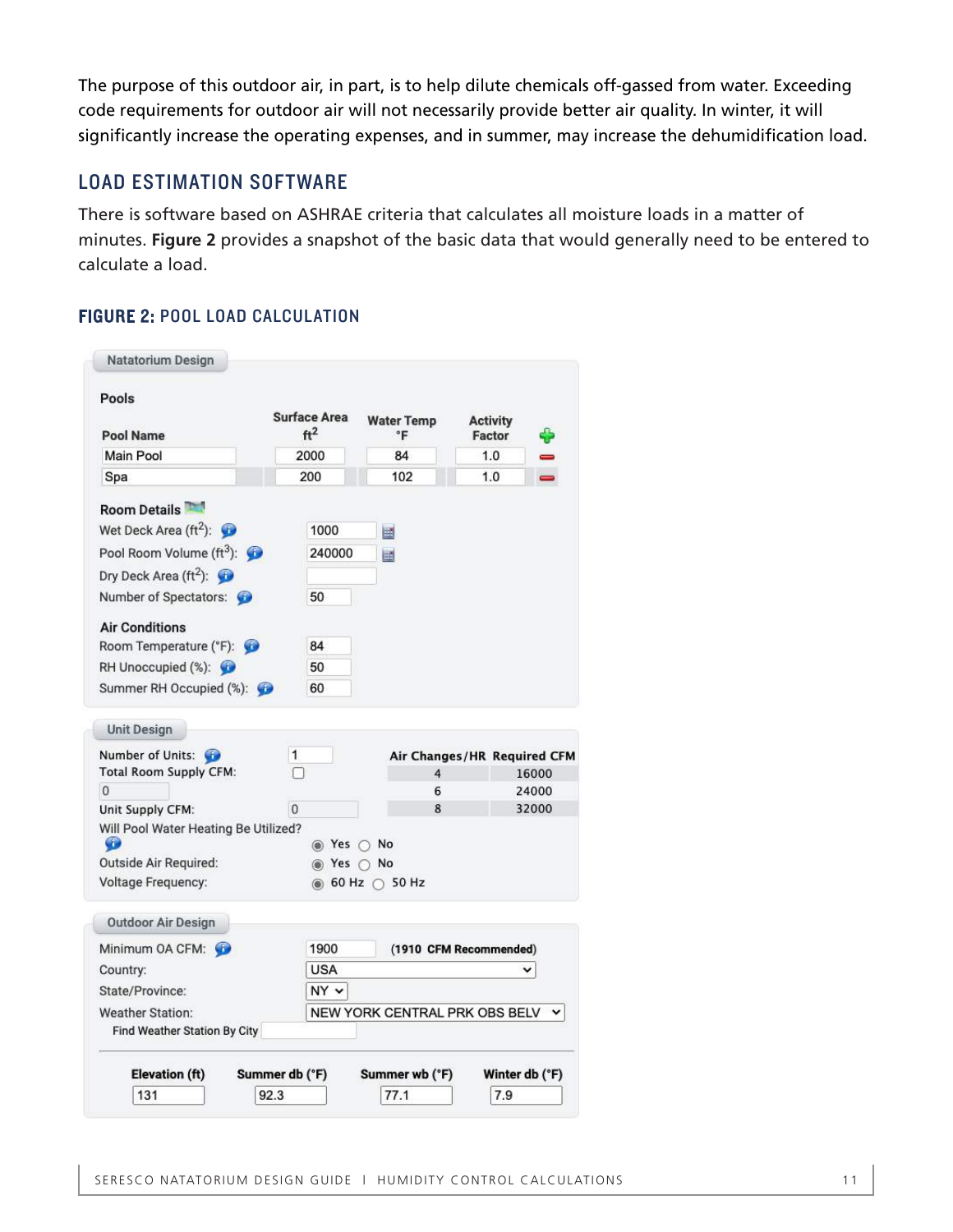# INDOOR AIR QUALITY

Good indoor air quality must be a primary goal for all. If it is a top concern, it will get the attention it needs and deserves.

The definition of acceptable indoor air quality for an indoor pool is something the Council for the Model Aquatic Health Code's (CMAHC) research is trying to define for North America. Currently, there is no definition regarding what chemical levels are acceptable before having a negative impact on human physiology.

The World Health Organization (WHO) has established a guideline of 0.5 mg/m<sup>3</sup> for gasphase  $NCI<sub>3</sub>$  (trichloramine) concentration in pools. A slightly more stringent value of 0.3 mg/ $m<sup>3</sup>$ was suggested by a research group from Belgium. A possible outcome of the project is identification of a different guideline for gasphase  $NCI<sub>3</sub>$  concentration, but for now, most recognize the need to stay under 0.5 mg/m<sup>3</sup>.

Part of CMAHC's research is to find a means to measure trichloramine levels with commercially available sensors in HVAC systems. Currently, there are no viable trichloramine sensors that can be used in HVAC, so the research is hoping to find a suitable replacement, perhaps similar to VOC or CO<sup>2</sup> levels. Once that is established, HVAC system control strategies will be able to adjust based on the chemical levels in the space. While this can have an impact on the IAQ, it will always be reactive to the chemicals already being off-gassed. Addressing water chemical levels directly will have a more immediate impact on IAQ because fewer chemicals will off-gas. Maintaining optimal chemical levels should always be the focus when trying to achieve the best possible IAQ.

Designers that follow ASHRAE Handbook guidelines, as well as those recommended in this guide, should have every expectation of a great space condition and a pleasant indoor pool experience. There are steps a design engineer must take to minimize the chances that a patron experiences discomfort or ill-health effects. There are many factors that impact the IAQ in a natatorium. These include pool water chemistry problems, inadequate outdoor air, air stagnation, poor air distribution, high humidity, facility maintenance and operation, as well as occupant/swimmer behavior (urine in pools is responsible for 50% of chemical issues).

Four key factors having the most direct impact on indoor air quality are under the control of the design engineer:

- Poor air distribution no airflow in the breathing zone
- Air change rate
- Outdoor air ventilation
- Exhaust air chemical source capture

Factors that have a significant impact on IAQ but are not under the control of the HVAC design engineer are pool water chemistry, maintenance, operation, and patron behavior. It is vital that these are addressed by the facility operator.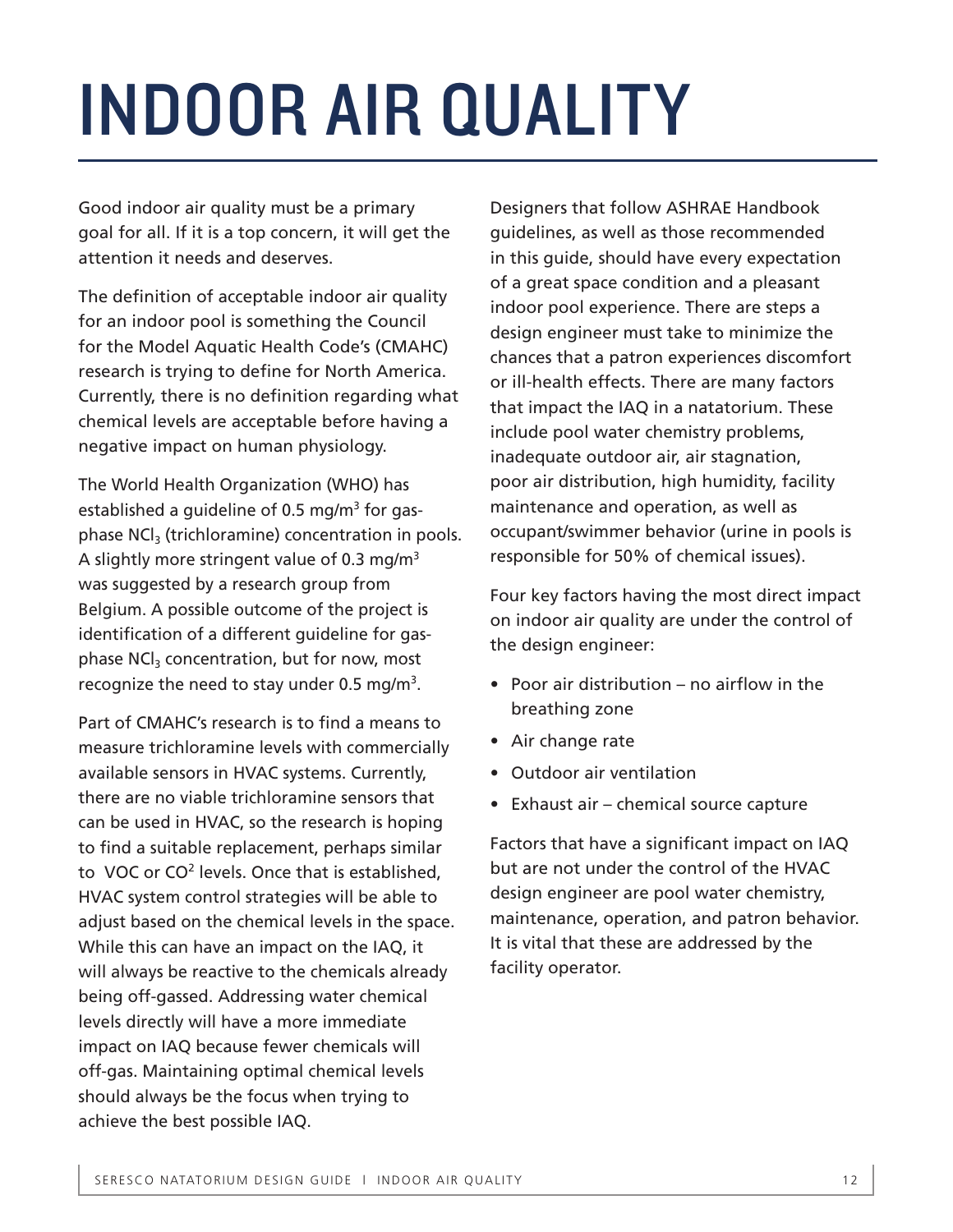#### BREATHING ZONE

The single most important focus of the HVAC design is to provide adequate supply air down into the breathing zone. The supply air from the HVAC system has been conditioned and filtered with outdoor air blended in. It is the best quality air the system has to offer. When supply air is delivered down into the breathing zone, patrons will enjoy the best possible air quality.

A properly designed facility will adequately control and remove chloramines while providing the treated and conditioned air to where it is most needed – into the breathing zone and deck area.

#### AIR CHANGE RATE

ASHRAE recommendations for proper volumetric supply air changes per hour are important to ensuring that the entire room will see air movement. Stagnant areas must be avoided, as they will be prone to condensation and air quality problems.

Short circuiting between supply and return air must also be avoided as it significantly reduces the actual air changes within the space and the overall effectiveness of the HVAC system.

ASHRAE recommends:

- 4-6 volumetric air changes per hour in a regular natatorium
- 6-8 volumetric air changes per hour in spectator areas

A quick calculation will determine the supply air requirement:

• Supply air required (CFM) = room volume  $(tf<sup>3</sup>)$  x desired air changes / 60

The room volume determines the amount of supply air a space requires.

#### OUTDOOR VENTILATION AIR

The amount of outdoor air to be introduced to the facility is determined by local codes. Most codes adopt ASHRAE Standard 62. Outdoor air is critical towards diluting airborne chemicals and maintaining good indoor air quality.

Facilities that introduce outdoor air per ASHRAE Standard 62 and have proper/effective air distribution will have outstanding IAQ.

- More outdoor air than required by ASHRAE Standard 62 is not required for good IAQ if the air distribution is done well (except for indoor water and splash parks).
- Outdoor air requires a significant amount of heating energy in the winter and must be included in heat load calculations.
- Heat recovery should be considered between the exhaust air and outdoor air streams.
- Introduce the outdoor air at the factoryprovided intakes on the air handlers.
- Locate outdoor air intakes away from sources of airborne contamination, such as exhaust fans or plumbing vents.
- The outdoor air may need to be preheated to 65°F if more than 35% of the total airflow is outdoor air or if the winter design temperature is below 10°F.
- A certified air-balancing contractor must balance the system airflow.

All air handlers for indoor pools must be equipped with an outdoor air connection, filter, two-position motorized damper, and balancing damper.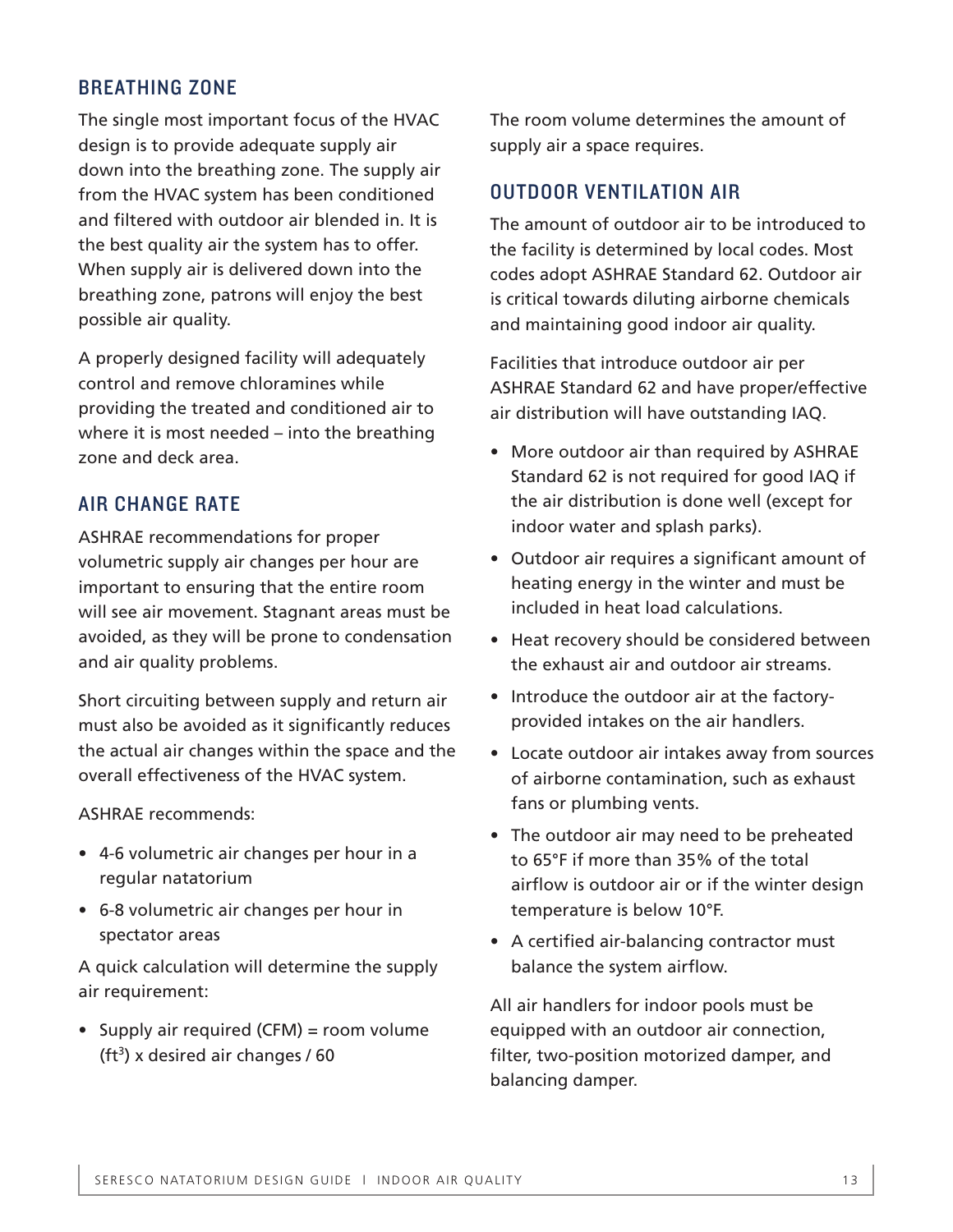#### EXHAUST AIR

ASHRAE recommends the room be maintained at 0.05-0.15" WC negative pressure relative to surrounding spaces. 10% more exhaust air than outdoor air is a good rule of thumb.

### **110% MORE** EXHAUST AIR THAN OUTDOOR AIR IS A GOOD RULE OF THUMB. **J** "

More exhaust air than recommended by ASHRAE will not reduce or stop moisture migration through the building envelope to the outdoors in cold weather. Vapor migrates based on vapor pressure differential. There is effectively a 10" WC pressure differential between indoors and outdoors on cold winter days. There is no amount of negative airside pressure that can be added to a space to stop vapor migration. To prevent this, vapor retarders must be placed in appropriate locations throughout the entire building envelope. **"**<br>""<br>""

**Figure 3** illustrates how the strategic location of the exhaust grille can also significantly improve the air quality in the space. An indoor spa or whirlpool should have the exhaust air intake grille located directly above it. This source captures and extracts the highest concentration of pollutants before they can diffuse into the space and negatively impact the room air quality.

### **Exhaust Fan Exhausted Chemicals Exterior Wall Chemical Laden Air Whirlpool**

FIGURE 3: EXHAUST AIR

#### CHEMICAL SOURCE CAPTURE EXHAUST BENEFIT

If the Evacuator is being used, it addresses the exhaust air requirements of the space while providing a terrific secondary HVAC benefit. Since it exhausts directly from the water surface, that air gets replaced by air from the space. This enhances the breathing zone by helping draw air down all the way to the water and deck surface.

#### POOL WATER CHEMISTRY

If there are no chemicals off-gassing, there is no air quality issue. All efforts towards minimized chemical off-gassing in the design and operation of the pool will directly impact the IAQ. Pool water chemistry and facility operation are key variables impacting IAQ that are not generally under the control of the design engineer.

Good pool water chemistry is critical in order to achieve high levels of human health and comfort. Maintaining ideal pool water conditions also ensures the best possible indoor air quality and optimal performance from the mechanical system. There are new technologies available to help with water chemistry and chloramine management, such as the Evacuator system and ultraviolet (UV) light treatment systems.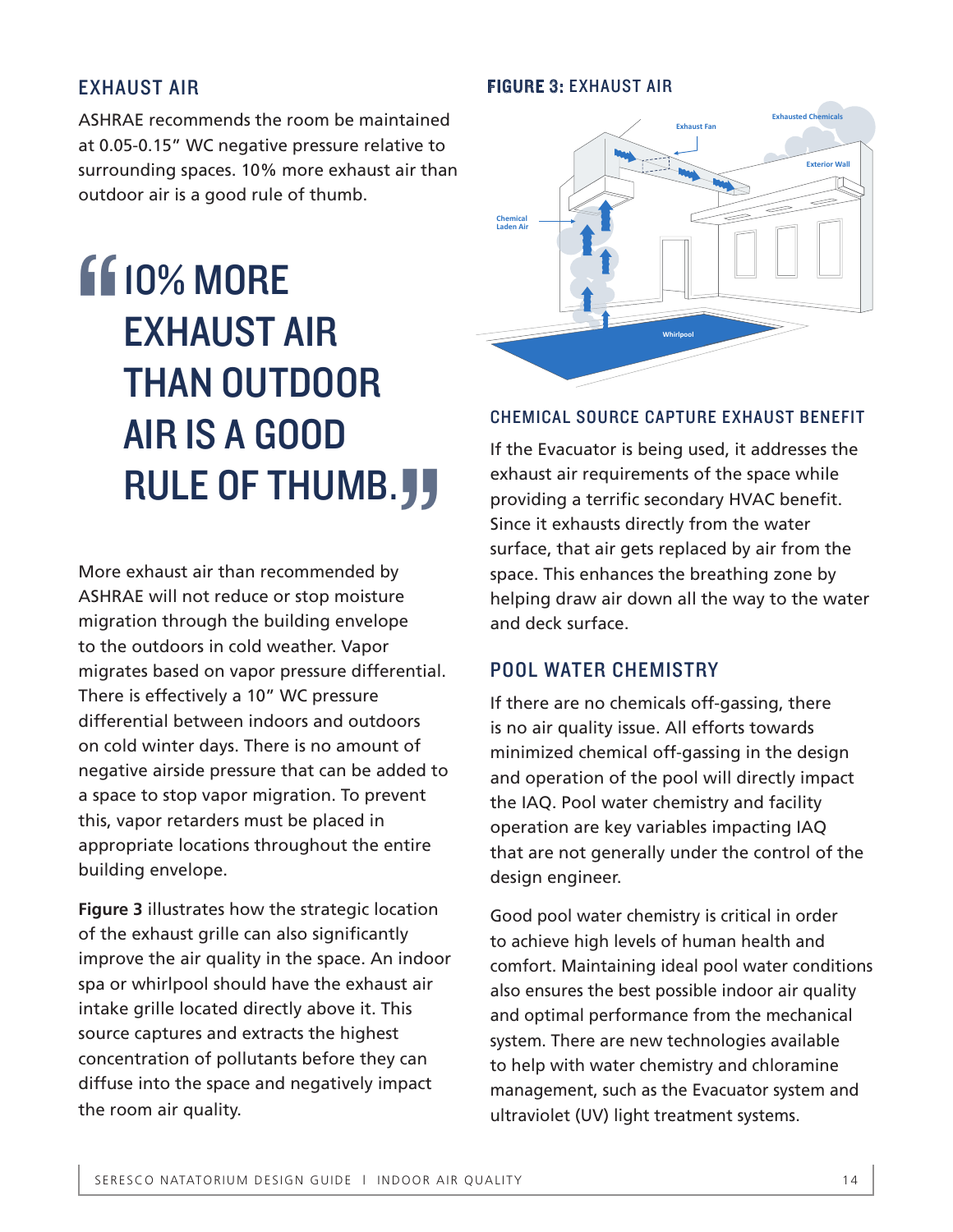#### CHLORINE SMELL

It is a common misconception that a strong chlorine odor is caused by too much chlorine in the water. The odor is actually caused by chloramines (combined chlorines) off-gassing from the pool water surface.

Chloramines are formed in the pool water when there is insufficient free chlorine in the pool to address the nitrogen-containing compounds brought into the pool water by the swimmers. These nitrogen compounds are naturally occurring and contained in sweat, urine, body oils, and other proteins that get released into the pool water. If the introduction of these nitrogen compounds outpaces the introduction of free chlorine, the chlorine combines with the nitrogen compounds rather than fully oxidizing them.

The chloramine levels increase in the water, resulting in an increase in chloramine off-gassing, which creates the odor of chlorine in the room. There are three different types of chloramines that can form: monochloramine, dichloramine, and trichloramine. Trichloramine is the most volatile and will off-gas most quickly.

Off-gassed chloramines have a strong attraction to the airborne humidity and will combine with moisture in the air. Consequently, any condensation of the space humidity will become corrosive.

#### SOURCE CAPTURE CHEMICAL EXHAUST

A very effective method of chloramine control is to source capture them off the water surface and exhaust them before they have a chance to become an IAQ problem. The Evacuator system was designed for exactly this purpose. The result is top notch air quality, even on retrofitted systems.

Ultraviolet light treatment of pool water has shown to have a very positive impact on the water chemistry and can help significantly reduce chloramines (if not eliminate them entirely). This approach to water treatment is gaining popularity, and as positive data continues to be released, should become the norm.

#### HUMIDITY AND CORROSION

Any condensation of the space humidity will become corrosive. It is critical that the space humidity levels be controlled to prevent condensation, as it will damage the building and mechanical system.

By design, indoor pool environments are warmer and, as a result, have higher dew point temperatures compared to traditional spaces.

Engineers and architects must understand the consequences of moist corrosive air and pay special attention to its potential impact on the entire HVAC system and building envelope.

It is a best practice to ensure that all electrical components are located in a separate mechanical vestibule, protected from the pool air stream. All components in contact with the pool air stream should be protected with the best possible corrosion resistant paints, coatings, and materials available.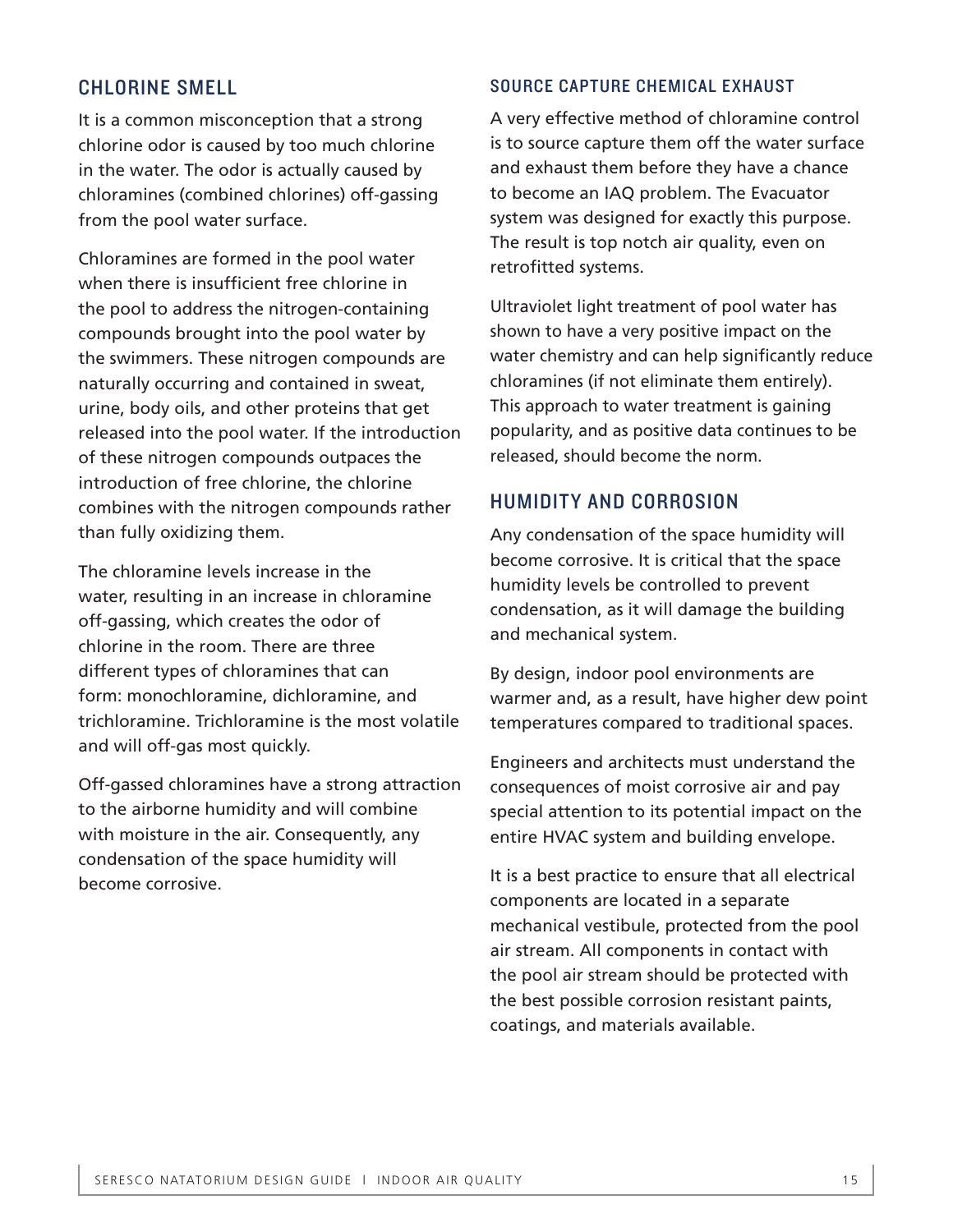# CONDENSATION CONTROL

While 50-60% relative humidity levels are ideal for patron comfort and health, they are much higher than in traditional spaces in winter. In cold climates, it is very common to humidify in order to get the humidity levels up to 30-40%. An indoor pool and humidified space can experience condensation problems and serious damage to the building structure in cold weather if they are not designed properly.

Condensation triggers a destruction process, as it leads to the growth of mold and mildew. If allowed to occur inside the building walls or roof, condensation will cause deterioration and can devastate the structure by freezing in winter.

It is critical that condensation be avoided at all costs.

The building design and construction must be appropriate to house an indoor pool and must be suitable for 50-60% relative humidity year round.

A successful design will identify and blanket building elements that have low R-values (typically exterior windows) with warm supply air to prevent condensation. Window frames and emergency exit doors must also be thermally broken to avoid condensation.

#### DEW POINT TEMPERATURE

Condensation forms on surfaces when surface temperatures are lower than the dew point of the surrounding air.

The first step in condensation control is to establish the space dew point temperature based on the desired space conditions. With that information, the designer can establish potential condensation spots in the building. A pool's indoor design dew point will typically range from 62-69°F (82-84°F 50-60% RH). Contrast this to a typical space in winter that might be 70°F 40% RH, which has a 45°F dew point.

Pools have a much higher likelihood of condensation because of both an elevated space temperature and slightly higher relative humidity, resulting in a very high dew point.

These are building elements with low R-values that will have an inside surface temperature below the dew point at winter design condition. Most importantly, the dew point also establishes where to locate the vapor retarder in the wall. **Figure 4** shows that a typical pool design of 82°F 50% RH has a dew point of 62°F.

Therefore, any surface with a temperature below 62°F will condense moisture.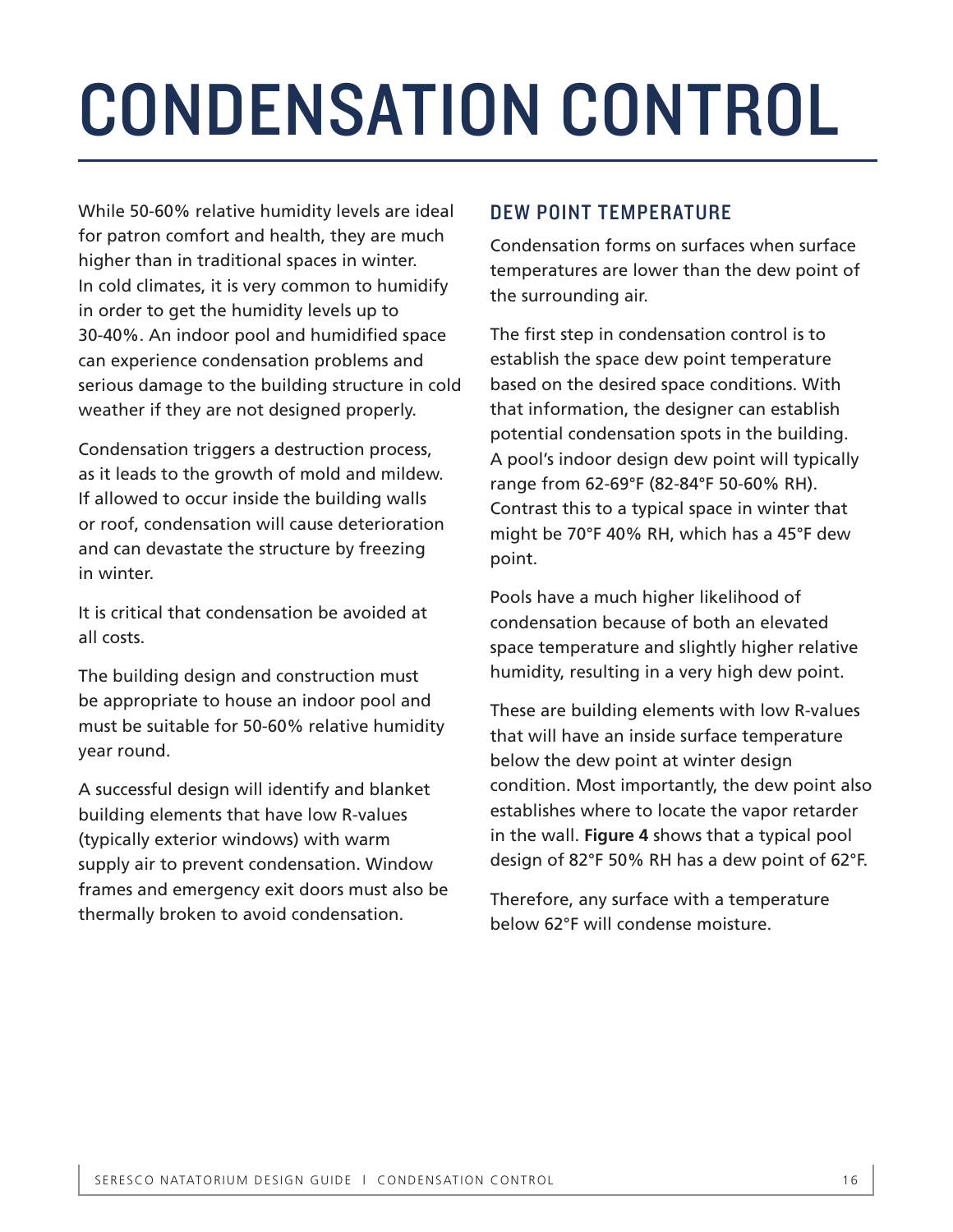#### FIGURE 4: DEW POINT TEMPERATURE



#### **Dry Bulb Temperature 82°F**

#### VAPOR RETARDER

A vapor retarder is a material that restricts the rate of water vapor diffusion through the ceilings and walls of a building when below dew point temperature occurs. **Figure 5** illustrates how failure to install the vapor retarder in the proper location will result in condensation within the structure. Condensation in the walls or roof can lead to structural failure. A vapor retarder should be sealed at all seams.

#### FIGURE 5: DO NOT BUILD AN INDOOR POOL WITHOUT A VAPOR RETARDER



It is important to ensure the entire pool enclosure design (walls and ceilings) has a vapor retarder in the correct location. Care must be taken where walls and roof and walls and floor meet to ensure there is no breach in the vapor barrier.

A properly located and installed vapor retarder is the only means of protecting a building structure from vapor migration that results in moisture damage.

**Figure 6** is an example of a wall detail with its temperature gradient. This exercise allows the designer to identify the dew point temperature in the wall and where the vapor retarder must be installed.

#### FIGURE 6: POOLS ARE DIFFERENT – INSTALL THE VAPOR RETARDER ON THE WARM SIDE OF THE DEW POINT

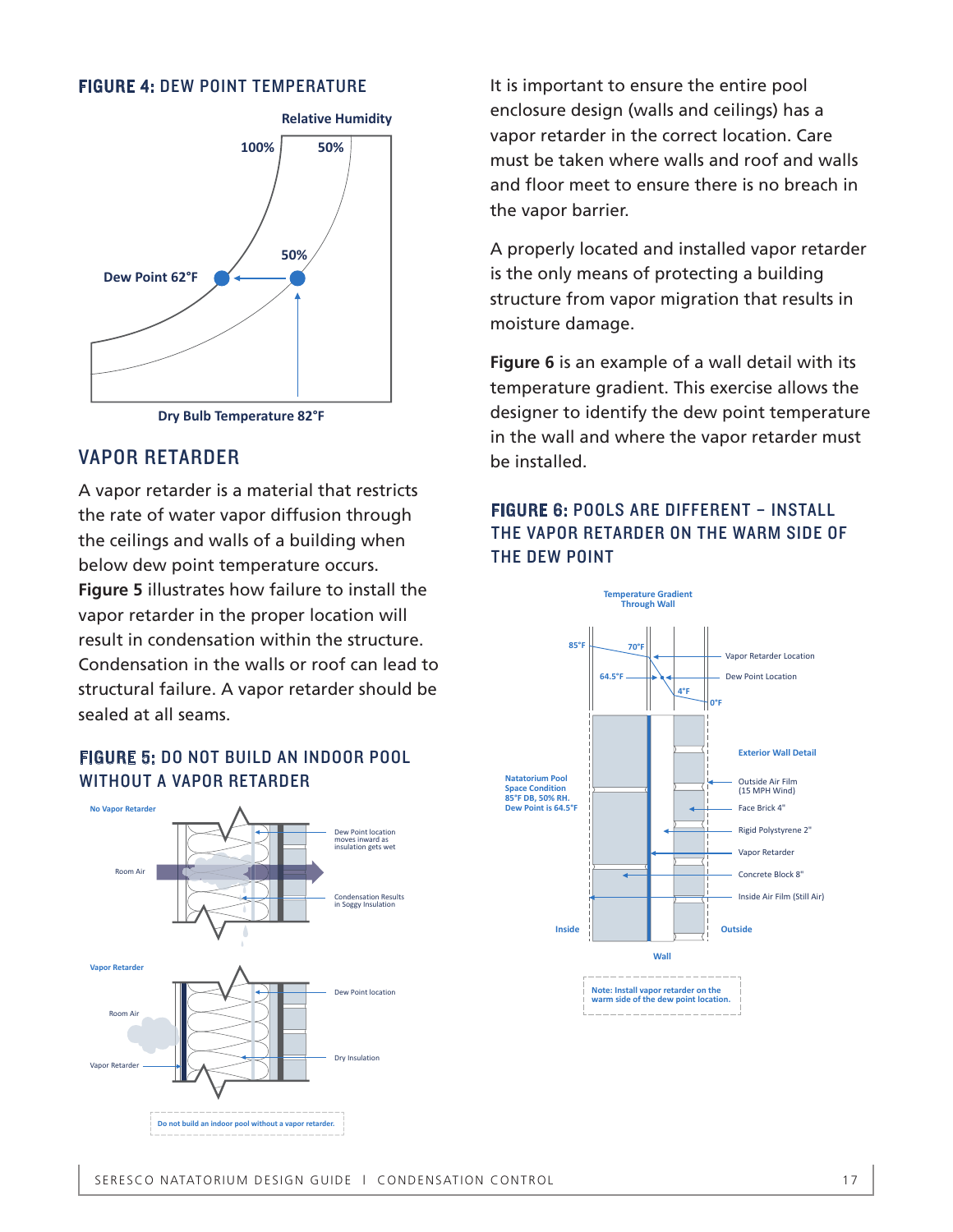#### WINDOW DESIGN

Windows have a relatively low R-value and, as a result, will have surface temperatures below the pool room dew point when outside temperatures are cool. Exterior windows will develop condensation on the first cold day unless preventative measures are taken. The solution to the condensation problem is to fully blanket every part of the window with supply air from the HVAC system. It is critical that no section be missed, or the window will get cold and condense.

#### FIGURE 7: WINDOW DESIGN



#### AIR DISTRIBUTION

Since exterior windows and exterior doors are a primary condensation concern, it is extremely important that the supply air is focused in these areas. The warm air from the dehumidifier will keep the window surface temperature above the dew point temperature and in turn, ensure the windows and exterior doors remain condensation free.

There are five basic steps for the best air distribution:

- 1. Supply air to the breathing zone at the deck level and water surface.
- 2. Supply air to exterior windows and doors.
- 3. Supply air to the remainder of the room to ensure there are no stagnant areas.
- 4. Locate the return duct where it will optimize the entire airflow pattern.
- 5. Prevent air short-circuiting by avoiding supply air diffusers near the return grille.

Figure 8 illustrates good air distribution practices.



#### FIGURE 8: PERIMETER DUCT LAYOUT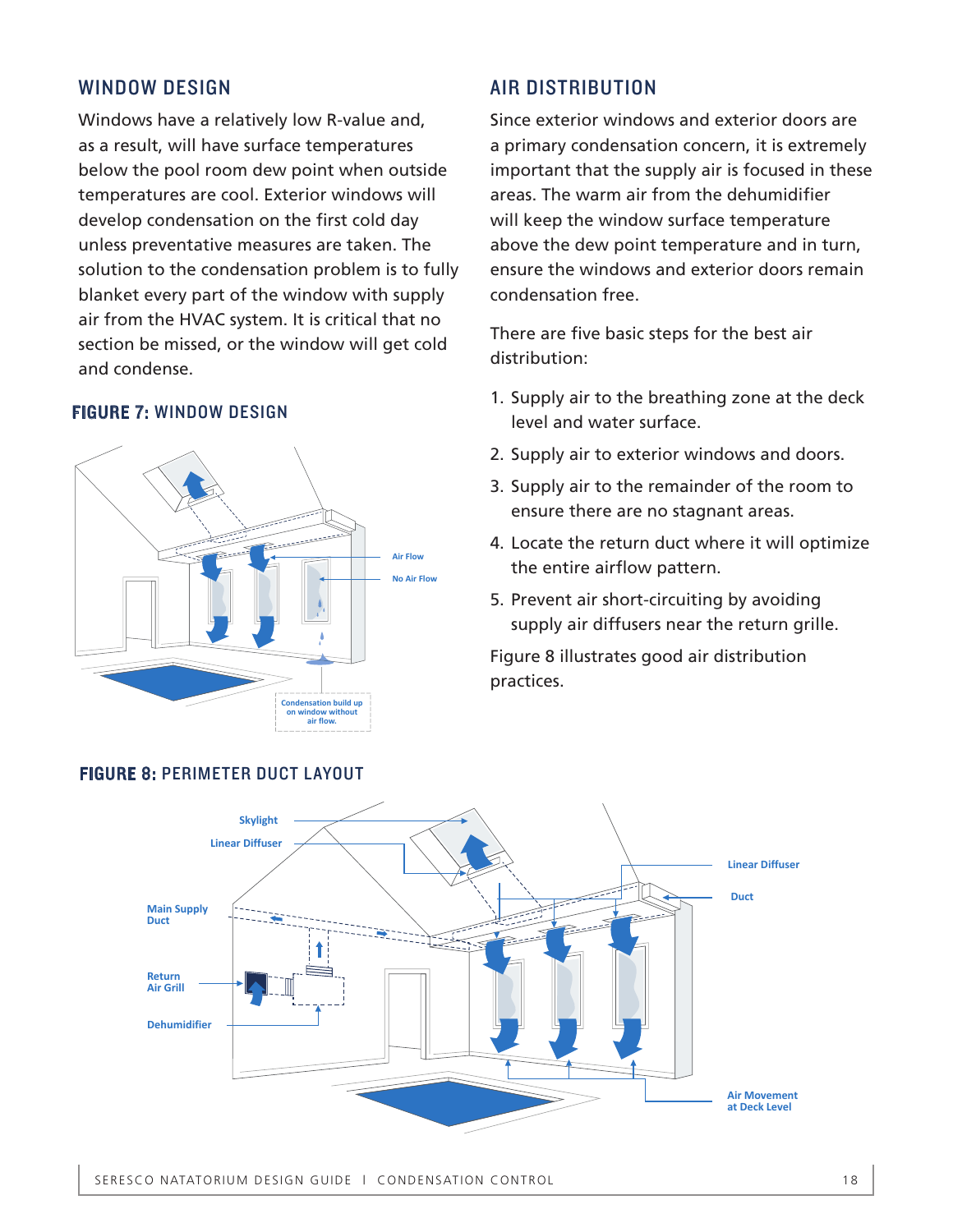All air distribution systems should:

- Satisfy ASHRAE design requirements and local codes.
- Supply at least 4-6 volumetric air changes per hour.
- Blanket exterior windows, exterior surfaces, and other areas prone to condensation with supply air. A good rule of thumb is 3-5 CFM per  $ft^2$  of exterior glass.
- Locate the return grille to enhance the overall air pattern within the room.
- Select grilles, registers, and diffusers that deliver the required throw distance and the specified CFM rating.
- Introduce outdoor air per local codes and/or ASHRAE Standard 62.
- Maintain a negative pressure in the space with an exhaust fan.
- Have an air balance performed.

#### GENERAL RECOMMENDATIONS:

- Galvanized sheet metal ducts are acceptable in most installations.
- A below-grade duct system should use PVC or plastic-coated galvanized spiral pipe to avoid deterioration.
- Stainless steel duct and hardware should be avoided as they are readily attacked by chlorine.
- Fabric duct is an excellent choice of duct material for a natatorium.
- The duct material should not allow air to leak.
- The location of supply grilles and overall duct layout should be exactly the same as with a metal duct.
- Ductwork that passes through an unconditioned area should be insulated on the exterior.
- When applicable, locate exhaust fan air intakes as close to the whirlpool as possible.
- To prevent excessive vibration noise, install neoprene flex connectors when attaching ductwork to the dehumidifier. Acoustic insulation on the duct close to the unit may also be a consideration.
- Skylights require significant airflow to avoid condensation on their surfaces.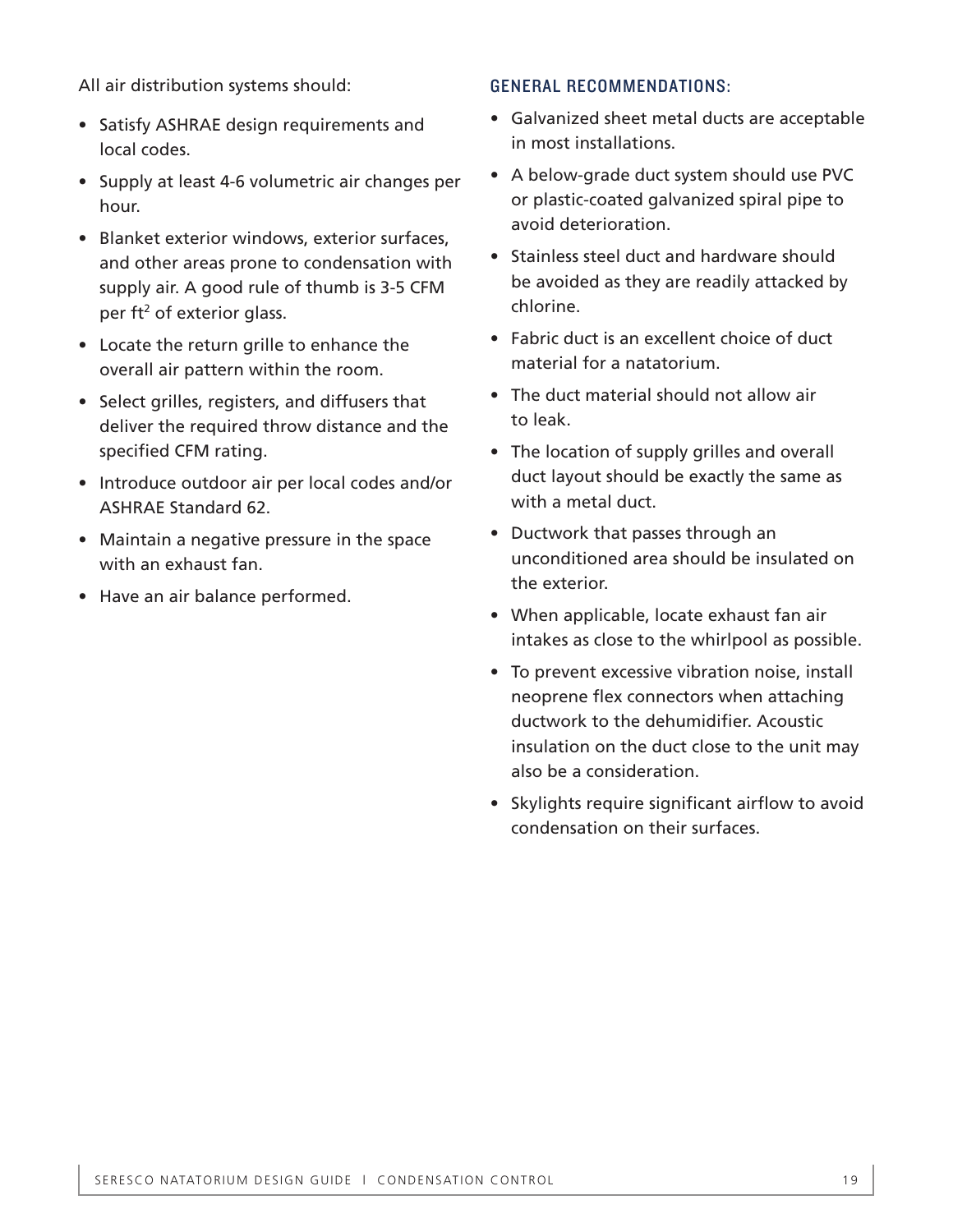# ENERGY CONSIDERATIONS

Reducing energy consumption is an earthfriendly and green focus that also reduces operating costs and monthly bills. There are many aspects to indoor pool operation that have energy considerations.

Choice of operating conditions and building envelope should be discussed during the design phase in order to ensure optimal energy consumption and performance. For example, an all-glass structure is going to be expensive to heat and difficult to keep condensation-free in a cold climate.

A natatorium has five major areas of energy consumption:

- Pool water heating
- Dehumidification
- Space heating in winter
- Space cooling in summer
- Outdoor air heating and cooling

#### OPERATING CONDITIONS

Pool water heating and evaporation rates are always interrelated. Every pound of moisture evaporated to the space is a load to be dehumidified, and it also represents heat lost by the pool water. Approximately 90% of an indoor pool's annual water heating cost is due to evaporation losses. Every pound of moisture evaporated represents ~1000 Btu of heat lost from the pool water body, and unless a pool is covered, that heat is lost 24/7.

• The warmer the pool water, the higher the evaporation rate.

- The lower the space relative humidity level, the higher the evaporation rate.
- The lower the room temperature (dew point), the higher the evaporation rate.

At the same water temperature, a pool in a room at 78°F 50% RH will evaporate almost 35% more than that same pool in an 85°F 50% RH room.

While the space temperature should be dictated by the owner based on what satisfies their patrons, it is useful to be aware of a few guidelines that can help with energy consumption:

- Maintaining the room air temperature as warm as possible (usually 2-4°F above the pool water temperature) will help reduce evaporation. Most applications don't want to see air temperatures above 86°F per ASHRAE guidelines; however, indoor pools sometimes go beyond that recommendation, with kids swim schools seeing air as warm as 92°F and some elderly swim programs exceeding that recommendation as well. Reducing the evaporation in turn reduces the pool water heating requirement as well as the dehumidifier size.
- Introducing more outdoor ventilation air than required by code will impact the space RH levels in summer and winter. In winter, the space relative humidity levels will drop below 50%, which increases the evaporation rate and pool water heating requirement.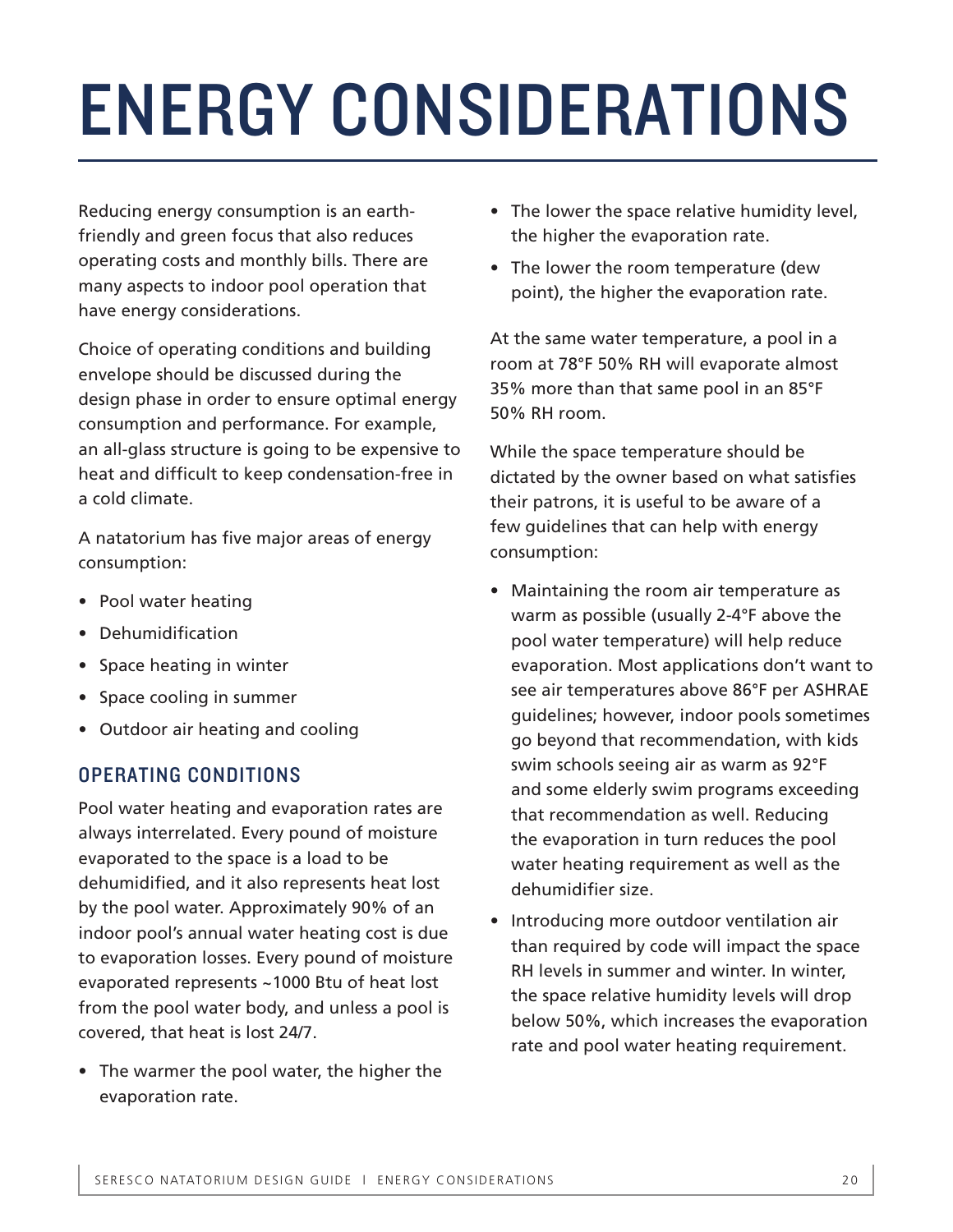#### SEASONAL RH LEVELS

In the summer, the outdoor air tends to be a load, but since it is warm outside, condensation is not a concern. In this case, it is recommended to model the space at 60% RH.

In winter, there is significant risk of condensation, so it is recommended to model the space at 50% RH. The outdoor air in winter almost always is a dehumidification credit, making this easily achievable.

#### POOL WATER HEATING ENERGY RECOVERY

When using a refrigeration-based approach to control humidity, the dehumidification process captures energy in the refrigerant at the evaporator coil. The latent heat component is essentially the pool's evaporation. Evaporation represents a significant portion of the pool's annual water heating requirements. This captured energy can be returned to the pool water to provide free heating **(Figure 9)**.

#### FIGURE 9: THE ENERGY CYCLE



A dehumidifier with a pool water heating option has an enormous potential for energy savings. This process has an impressive coefficient of performance of 8.

The use of the pool water heating option satisfies ASHRAE Energy Standard 90.1; otherwise, a pool cover is required to meet the standard.

A refrigeration-based dehumidifier can use up to 100% of the compressor hot gas waste heat to heat the pool water and/or reheat the air. Returning this free energy back to the pool water or room air greatly reduces the annual heating costs. During winter, the dehumidifier is capable of providing 100% of the pool's water-heating requirement.

The mechanical refrigeration system approach to controlling the environment in a pool is a unique use of the refrigeration system. The evaporator controls the humidity, while the compressor hot gas can be used to heat the pool water and/or room air simultaneously. Traditional air conditioning systems merely send the compressor hot gas outdoors to a condenser or cooling tower and do not tap into this heat source.

### *SETHE ROI ON A POOL* WATER HEATING OPTION IS LESS THAN I YR. **JJ** " ""<br>""<br>"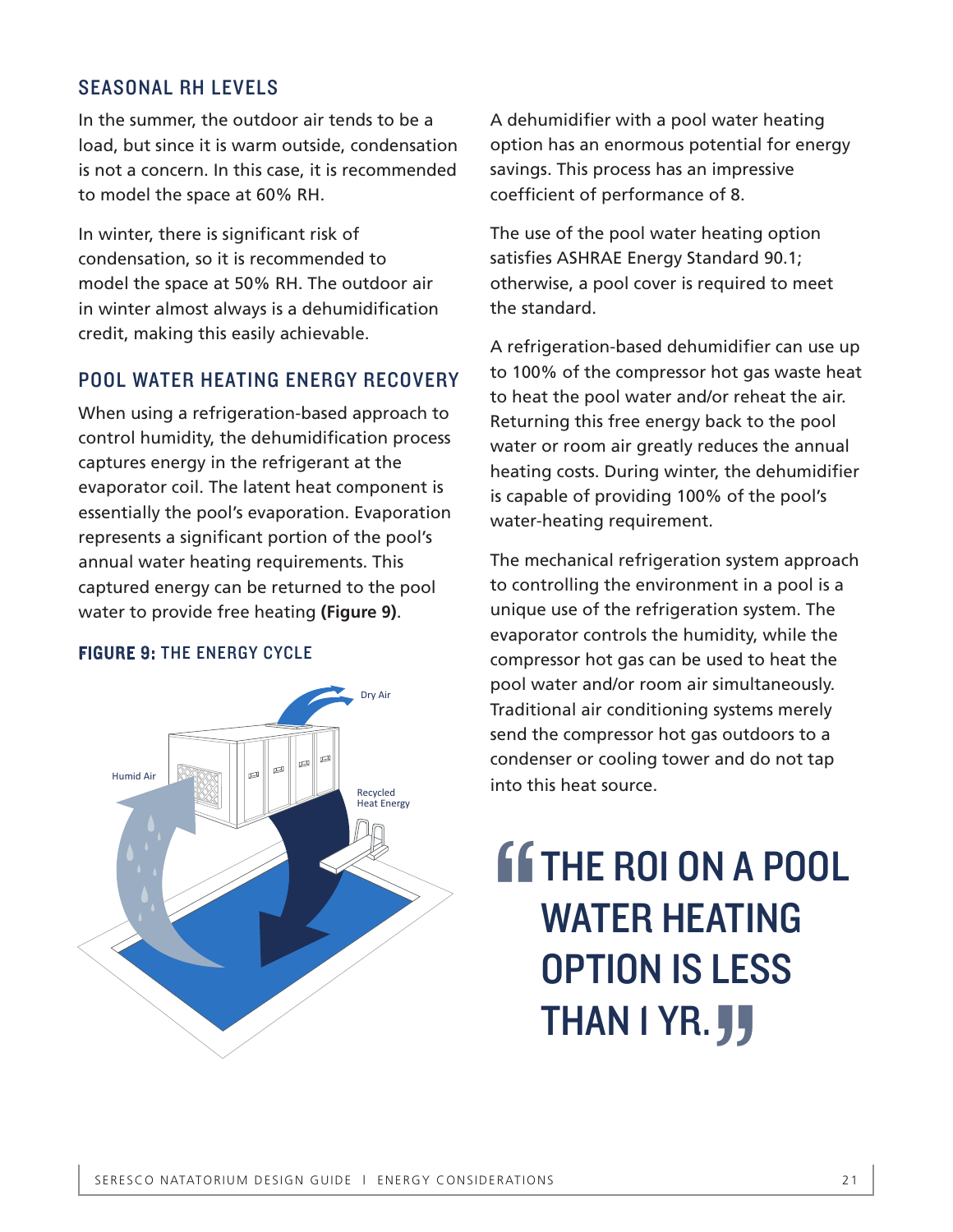**Table 4** highlights the annual contribution towards water heating from the dehumidifier while operating in cooling mode. A pool with a 50 lb/hr evaporation rate and a cooling season of 2,000 hours would realize an annual savings of \$2,350 if the primary source of pool water heating was an electric heater.

Calculations are based on the following: 1000 Btu/lb latent heat of vaporization. Gas: \$0.60 per 100,000 Btu, efficiency = 75%. Electricity: 8¢ per kWh.

Most pools require an auxiliary pool water heater. When the dehumidifier is not able to provide full water heating, it can control the auxiliary heater.

| ANNUAL SAVINGS FROM POOL WATER HEATING OPTIONS |             |                                 |        |        |        |        |         |         |         |
|------------------------------------------------|-------------|---------------------------------|--------|--------|--------|--------|---------|---------|---------|
| Cooling                                        | Heat        | Average pool evaporation (lb/h) |        |        |        |        |         |         |         |
| Season                                         | Source      | 20                              | 30     | 40     | 50     | 100    | 150     | 200     | 300     |
| 4000                                           | Gas         | \$640                           | \$960  | \$1280 | \$1600 | \$3200 | \$4800  | \$6400  | \$9600  |
| hours                                          | Electricity | \$1880                          | \$2820 | \$3760 | \$4700 | \$9400 | \$14100 | \$18800 | \$28200 |
| 2000                                           | Gas         | \$320                           | \$480  | \$640  | \$800  | \$1600 | \$2400  | \$3200  | \$4800  |
| hours                                          | Electricity | \$940                           | \$1410 | \$1880 | \$2350 | \$4700 | \$7050  | \$9400  | \$14100 |

#### TABLE 4 – ANNUAL WATER HEATING SAVINGS FROM POOL HEATING OPTION

### A DEHUMIDIFIER WITH A POOL WATER HEATING OPTION HAS AN ENORMOUS " POTENTIAL FOR ENERGY SAVINGS. JJ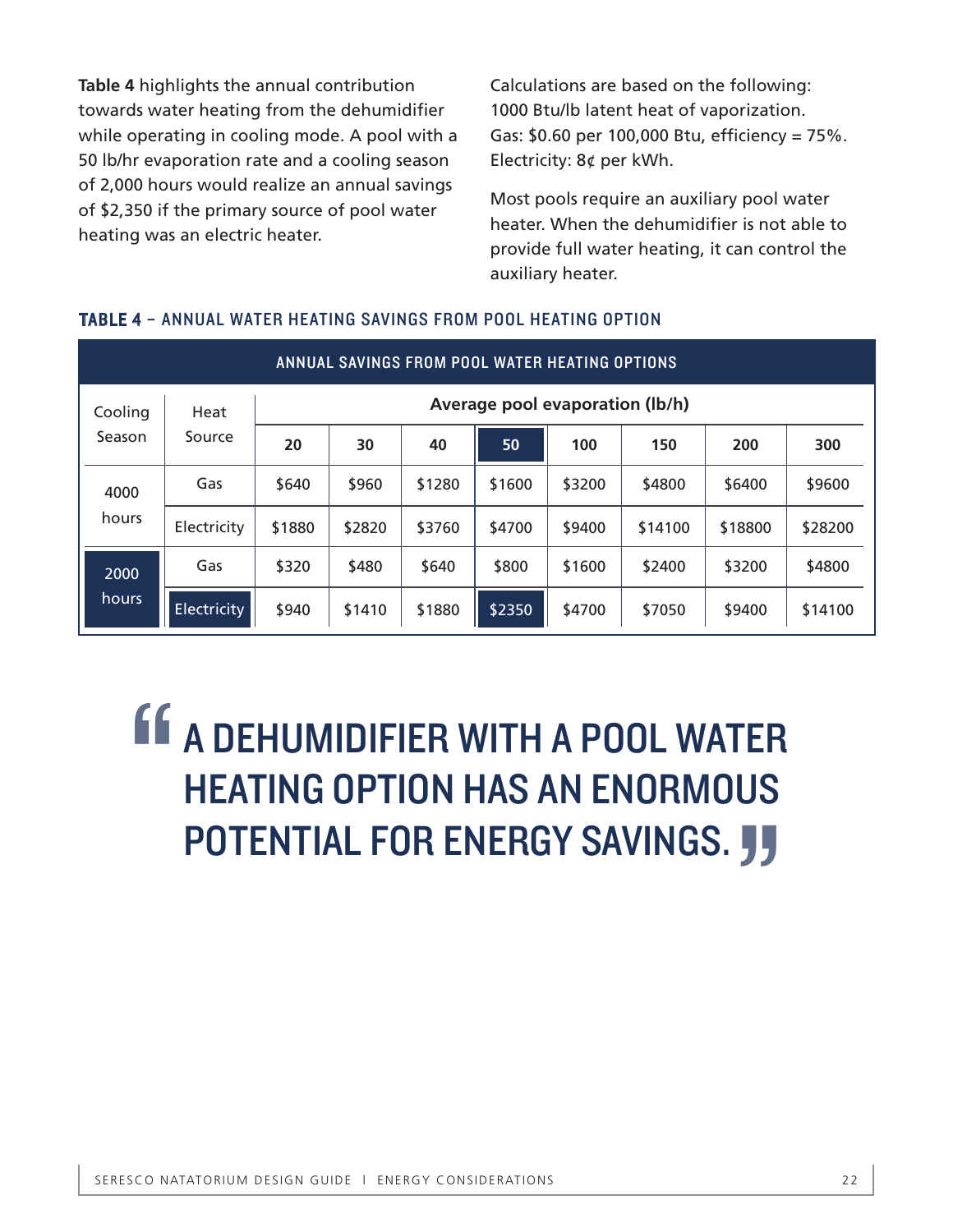#### SPACE HEATING

As with every other room being designed, the cooling and heating load calculations should be performed for the natatorium. That is the only way to ensure the specific heating and cooling requirements are met. The room air temperature of an indoor pool facility is generally 10-15°F warmer than a typical occupied space, so the heating requirement per square foot of a natatorium will be considerably higher than a traditional room. Outdoor air must be included in load calculations as it often represents up to 50% of the heating load.

#### SPACE COOLING

Most patrons prefer buildings with year-round temperature control. Even though the space is generally 10-15°F warmer than a typical room, most patrons would find it objectionable to be in a space that has no cooling at all.

Space cooling is a free byproduct from packaged dehumidifiers and chilled water systems. These systems can provide year-round temperature and humidity control. They dehumidify by cooling the air below its dew point and condensing moisture at the cooling coil. If the cooling load exceeds the standard output of a dehumidification unit, a larger unit with compressor staging is often specified.

**OUTDOOR** VENTILATION AIR IS ESSENTIAL FOR MAINTAINING **GOOD IAQ. JJ** " AIN<br>J<br>Sign d

#### OUTDOOR AIR, EXHAUST AIR, AND ENERGY RECOVERY

Outdoor ventilation air is essential for maintaining good IAQ in the pool and is a code requirement. The natatorium needs to be maintained at a slight negative air pressure, so warm "energy rich" air needs to be exhausted.

Outdoor air must be cooled and dehumidified in the summer and heated in the winter. In cold climates, outdoor air has the biggest impact in winter where it reduces the space relative humidity levels and represents a significant portion of the natatorium's heating requirement. Outdoor air in winter may need to be heated 100°F to become neutral to the space temperature. In southern regions, the outdoor air introduces a lot of moisture and increases the dehumidification load.

The designer has several energy issues to consider:

- Introducing more outdoor air than codes require is not recommended:
	- In winter, it will increase space heating and pool water heating costs significantly.
	- Too much outdoor air in winter can also lower the relative humidity levels to uncomfortable levels for the patrons.
	- In summer, it can introduce so much additional moisture that larger equipment could be needed.
- Warm "energy rich" air is required to be exhausted from the space to maintain negative pressure and good IAQ.

Energy recovery from the "energy rich" exhaust air should be considered.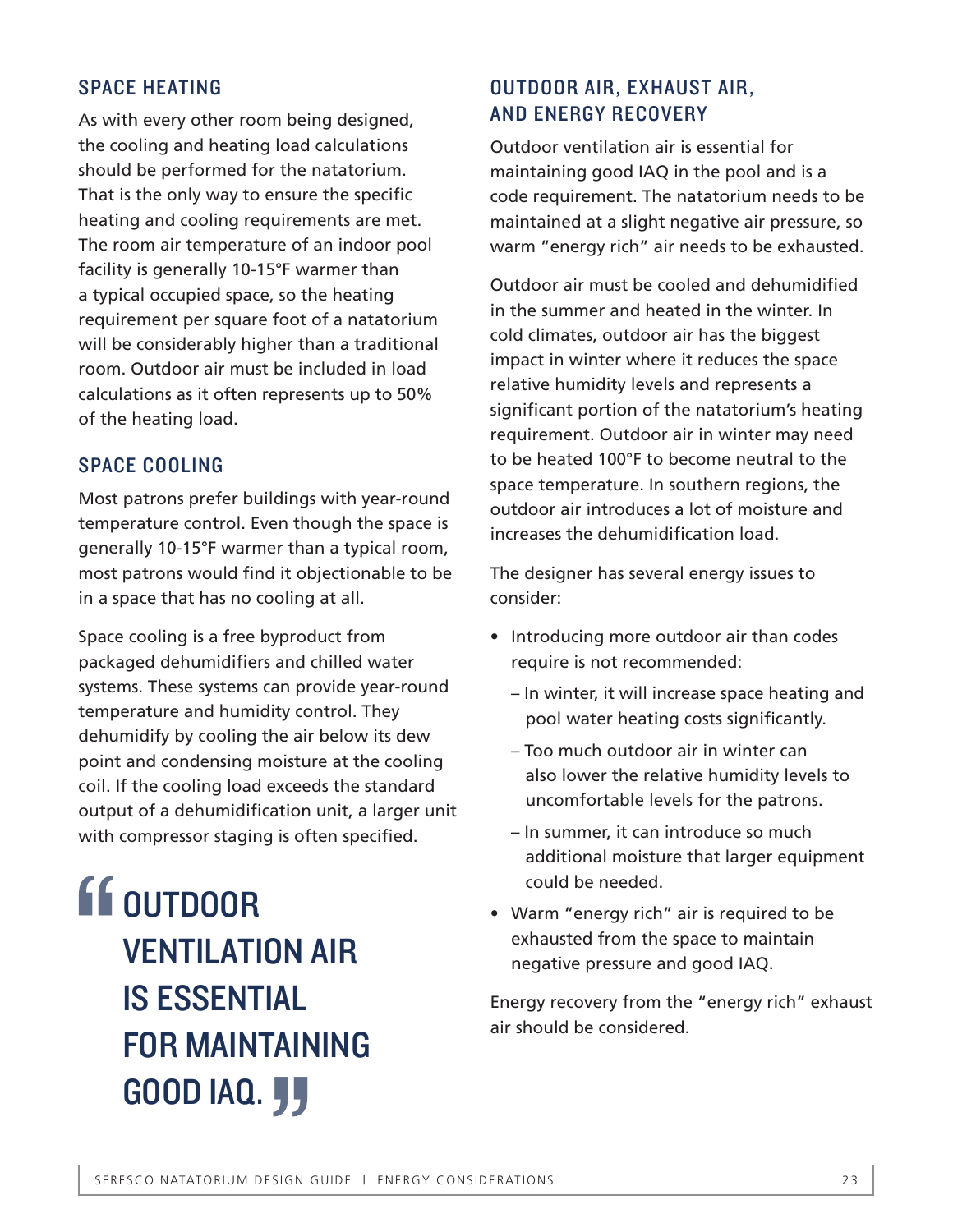#### FIGURE 10: HEAT EXCHANGE



Air-to-air heat exchangers are available for both sensible heat recovery and total energy recovery. Sensible-only devices are used in natatoriums. All sensible recovery devices are effective, but some are better suited to provide a cost-effective solution. **Figure 10** highlights two examples. There are several questions that must be answered to determine which heat recovery approach is best suited for a particular facility:

- Is the installation in a cold climate application?
- Does the outdoor ventilation air need to be conditioned in order to avoid condensation when blended with the room air in summer and winter?
- Are the outdoor ventilation air and exhaust air streams within close proximity to each other?
- What is the return on investment?

#### GLYCOL RUNAROUND LOOP

Heat recovery is generally packaged as part of a dehumidifier when outdoor or rooftop installations are specified. **Figure 11** shows a schematic of a recommended glycol runaround loop heat recovery method. This heat recovery option can be packaged seamlessly within the dehumidifier or remotely installed in the ductwork. The plate heat recovery devices

in **Figure 10** require special and complicated air paths within the unit. This increases the unit size and cost and also has a large airside pressure drop, which increases blower motor sizes and operating costs.

The annualized energy recovery of the glycol runaround loop outperforms any other form of heat recovery.

#### FIGURE 11: PACKAGED HEAT RECOVERY



The glycol runaround loop approach to heat recovery offers the best performance and design flexibility in the smallest cabinet possible. This heat recovery coil set fits directly onto the outdoor air and exhaust air openings already provided on the unit without increasing the cabinet size. They are also easily sized to meet the specific requirements of the facility.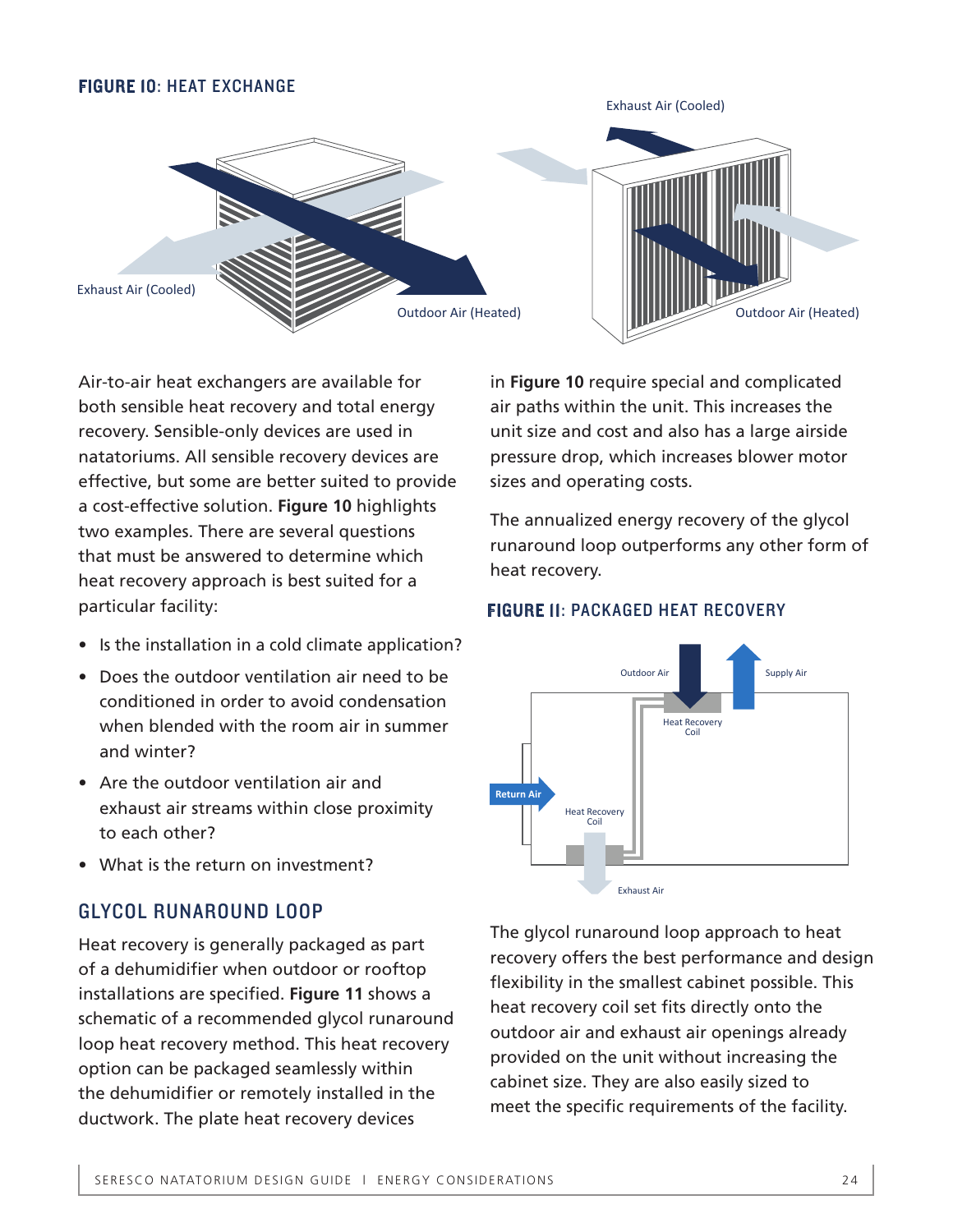The result is a compact, cost-effective heat recovery option that outperforms other technologies. The compact nature of this design results in lighter-weight cabinets compared to units integrating plate heat recovery technology. This is an important consideration on applications where roof loads are a concern.

The glycol runaround loop approach is well suited for the corrosive indoor pool environment as it offers superior corrosion protection compared to plate heat recovery devices.

The glycol runaround loop approach is also well suited for cold climate applications. On the coldest winter days, when heat recovery is needed the most, other heat recovery devices require the bypassing of air to prevent the device from freezing. However, the glycol approach does not present this risk.

The introduction of the heat recovery coils into the existing air streams offers a substantially lower overall airside pressure drop compared to units with dual air paths and complicated internal air patterns. This configuration offers the end user the lowest possible operating cost while providing the best possible heat recovery effectiveness.

| <b>WEATHER DATA</b> |                              |                             |  |  |
|---------------------|------------------------------|-----------------------------|--|--|
| City                | Average °F<br>T <sub>1</sub> | Winter °F<br>T <sub>2</sub> |  |  |
| Atlanta             | 61                           | 17                          |  |  |
| <b>Boston</b>       | 51                           | 6                           |  |  |
| <b>Buffalo</b>      | 43                           | $\overline{2}$              |  |  |
| Chicago             | 51                           | $-8$                        |  |  |
| <b>Dallas</b>       | 65                           | 18                          |  |  |
| Denver              | 50                           | $-5$                        |  |  |
| Detroit             | 49                           | 3                           |  |  |
| Minneapolis         | 45                           | $-16$                       |  |  |
| Indianapolis        | 52                           | $-2$                        |  |  |
| Nashville           | 60                           | 9                           |  |  |
| <b>New York</b>     | 54                           | 11                          |  |  |
| Oklahoma City       | 60                           | 9                           |  |  |
| Pittsburgh          | 50                           | 3                           |  |  |
| Portland, OR        | 53                           | 17                          |  |  |
| Salt Lake City      | 52                           | 3                           |  |  |
| Seattle             | 51                           | 20                          |  |  |
| St-Louis            | 55                           | $\overline{2}$              |  |  |
| Toronto             | 46                           | $-5$                        |  |  |

#### TABLE 5 – ENERGY RECOVERY CALCULATION

| <b>WEATHER DATA</b> |                | HEAT RECOVERY SAVINGS (Q) ANALYSIS |                                                           |         |               |
|---------------------|----------------|------------------------------------|-----------------------------------------------------------|---------|---------------|
| Average °F<br>T1    | Winter °F      |                                    | Pool Location                                             | Atlanta |               |
|                     | T <sub>2</sub> | T <sub>1</sub>                     | Average Outdoor Temperature                               | 61      | $\circ$ F     |
| 61                  | 17             | T <sub>2</sub>                     | Winter Design Temperature                                 | 17      | $\circ$ F     |
| 51                  | 6              | T3                                 | Indoor Design Temperature                                 | 84      | $\circ$ F     |
| 43                  | 2              |                                    |                                                           |         |               |
| 51                  | -8             | $\mathbf v$                        | <b>Outdoor Air Volume</b>                                 | 3500    | <b>CFM</b>    |
|                     |                | N                                  | <b>Occupied Hours</b>                                     | 12      | <b>Hours</b>  |
| 65                  | 18             | <b>ER</b>                          | <b>Electric Rate:</b>                                     | 0.06    | \$/kW         |
| 50                  | $-5$           | <b>GR</b>                          | Gas Rate:                                                 | 0.65    | \$/CCF        |
| 49                  | 3              | <b>GE</b>                          | Gas Heating system efficiency:                            | 60      | $\%$          |
| 45                  | $-16$          |                                    | Space Heating by:                                         | GAS     |               |
| 52                  | $-2$           | <b>HE</b>                          |                                                           | 50      | $\frac{0}{0}$ |
| 60                  | 9              |                                    | <b>Heat Recovery Efficiency</b>                           |         |               |
| 54                  | 11             | O                                  | ${t3-T1} \times 1.08 \times V \times$<br>{8760*N/24} x GE | 190400  | <b>MBH</b>    |
| 60                  | 9              |                                    | ANNUAL SAVINGS FROM HEAT RECOVERY DEVICE                  |         |               |
| 50                  | 3              | \$                                 | {Q x \$/CCF} / HE                                         | \$2,062 |               |
| 53                  | 17             |                                    |                                                           |         |               |
| 52                  | 3              |                                    | REDUCTION IN PEAK HEATING                                 |         |               |
| 51                  | 20             | Q <sub>1</sub>                     | {T3-T2} x 1.08 x V x HE                                   | 126,000 | Btu/h         |
|                     |                |                                    |                                                           |         |               |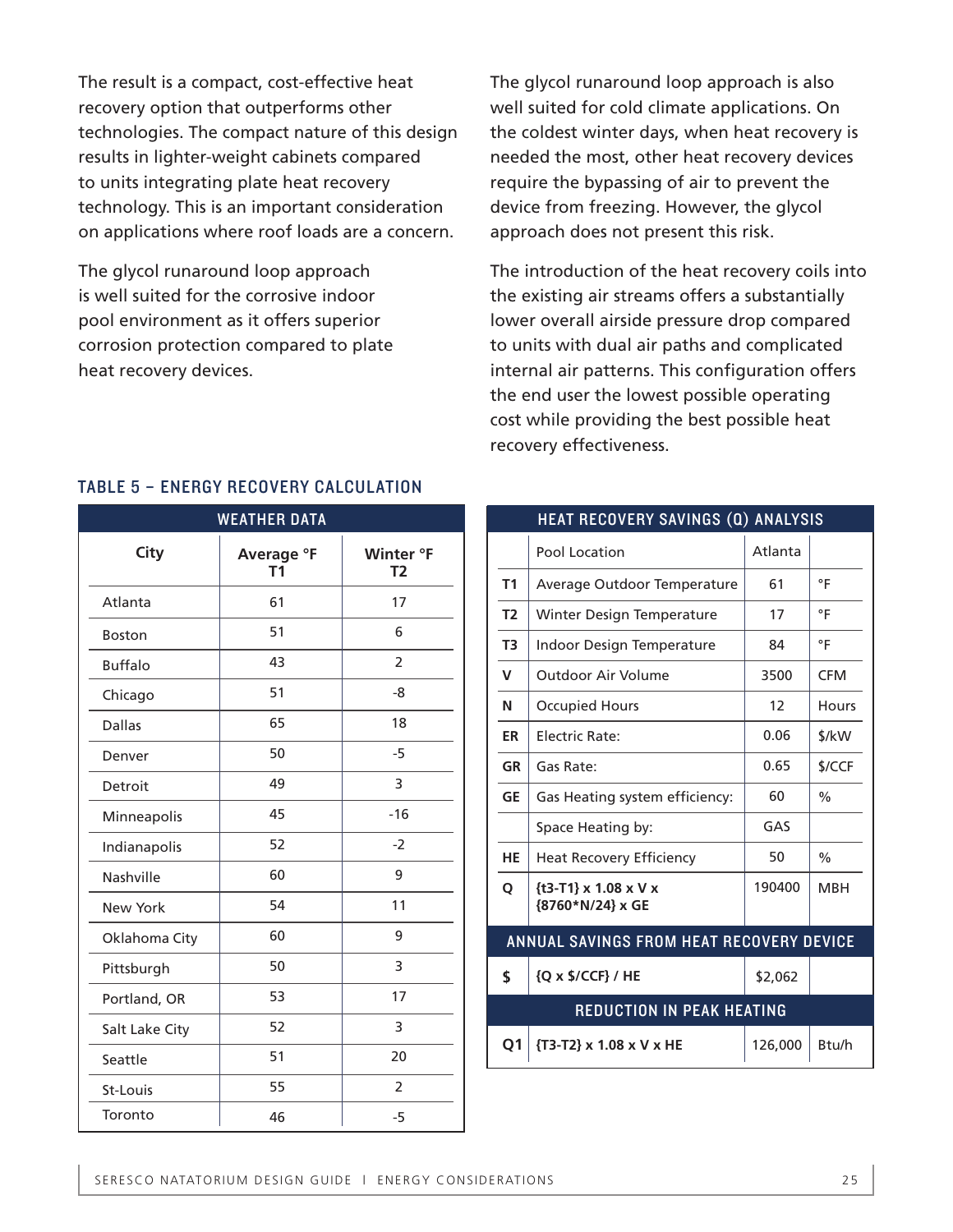A heat recovery option in a cold climate application will typically pay for itself after one year due to increased energy savings.

The savings are noteworthy even in a mild climate, where these devices generally pay for themselves in two to three years.

#### FAN ENERGY AND DUCT DESIGN

Air movement and circulation is a significant energy component in indoor pools. It can be 50% of the electrical consumption and potentially more if the duct static pressures are high or the fans are inefficient.

The supply fan(s) on a pool unit operate 24/7, and the operating costs can increase with a high-pressure duct.

On a 32,000 CFM system, going from 1 to 3" ESP raises fan BHP from 24.5 to 40.5. This equates to roughly 12kW 24/7/365 of extra energy usage. With an average electrical supply cost of \$0.12/kWh, that is an extra expense of roughly \$12,600 per year in running costs – or roughly \$200,000 over the life of the machine. These numbers do not even factor in other possible expenses such as electrical service upgrades or additional capacity charges from the local utility.

Considerations during the design phase and equipment selection can help minimize the energy footprint. A "big picture" look at the total cost (installation and operation) of a project is important – saving costs upfront on an inefficient ductwork design may actually drive up overall operating costs significantly.

Most equipment today is built with direct drive plenum fans. Belt-driven fans can consume 25% more energy, and that and that can result in a large operating cost penalty over the lifetime of the equipment.

### A 'BIG PICTURE' LOOK AT THE TOTAL COST (INSTALLATION AND OPERATION) OF A PROJECT IS IMPORTANT IN THE DESIGN PHASE. **JJ** " "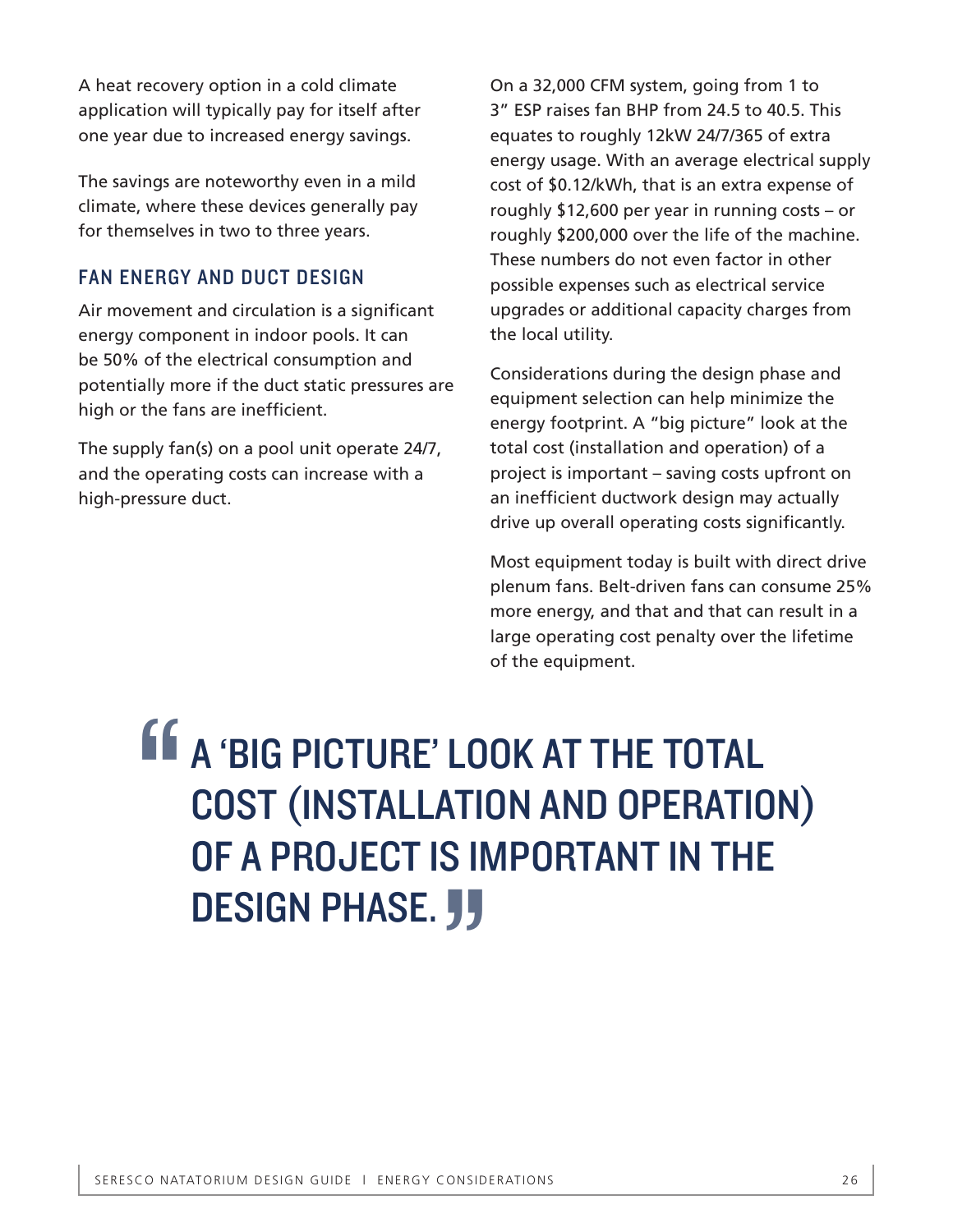## FINALIZING THE SYSTEM DESIGN

At the core of every successful natatorium design is a system that provides the operator the year-round conditions they expected while meeting ASHRAE design standards, satisfying local codes, and being as energy efficient as possible.

Understanding that product flexibility is essential allows the designer to work through the project-specific issues without compromising design. The overall performance of a natatorium will be directly impacted by the number of deviations and compromises taken in the design stage.

Once all the design parameters have been established, the only remaining decisions will be what the designer would like incorporated into their dehumidifier and what they want provided externally. Some of the configurations available from most manufacturers include unit-mounted heating coils, exhaust fans, heat recovery packages, weatherproof outdoor cabinets, and a variety of heat rejection options. The project-specific details generally dictate what is the most appropriate.

#### DESIGN THE SYSTEM WITH IAQ IN MIND

Ensuring that the system will deliver good indoor air quality is quite possibly the most important design consideration of all.

There are two key design aspects to delivering good IAQ:

- 1. Ensure that chemical off-gassing is reduced, controlled, or, ideally, eliminated. It cannot be stressed enough that the Evacuator system, as well as any waterside systems that reduce chemical off-gassing, are essential considerations to helping deliver good IAQ.
- 2. Ensure the air distribution system supplies sufficient air to the breathing zone, including across the water surface.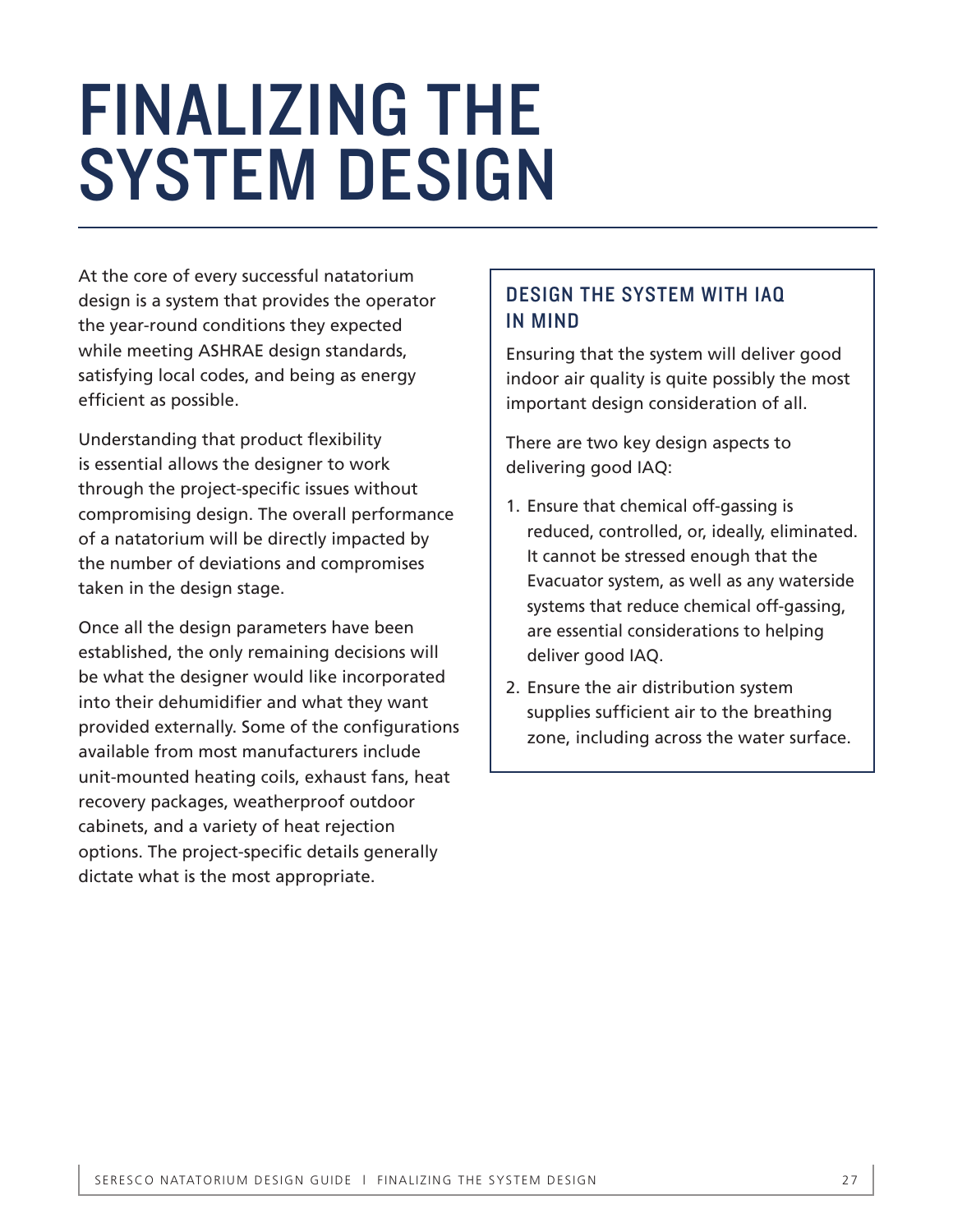#### STEP 1: OPERATING CONDITIONS

The designer must discuss with the owner the desired pool water temperature, room temperature, and relative humidity.

Operating conditions have a tremendous impact on the entire design and cannot be changed by a large degree after the fact. It is critical that the designer educate the owner on the implications of their operating temperature choices. Maintaining the room air temperature 2-4°F above the pool water temperature will help reduce evaporation – but the temperature must still be comfortable to patrons. Reduced evaporation in turn reduces the pool water heating requirement.

#### STEP 2: SUPPLY AIR

Calculate the supply air requirement of the space based on the room volume. The target air change rate per ASHRAE is 4-6 volumetric air changes per hour, with a 6-8 air change rate in spectator areas. This calculation establishes the entire air handling system.

- Supply air must move down into the breathing zone. It is critical for comfort and good IAQ that the treated supply air reach the pool deck and occupants.
- If using a fabric duct, the same air distribution and duct design rules apply. Supply air must be directed to where it is needed, or IAQ problems will result.
- Ensure the return duct location complements the supply air duct location and promotes a good air pattern. In a large natatorium, several return air grilles might be required to achieve a good air pattern in the space.

• Be careful to avoid air short circuiting or placing supply diffusers too close to the return duct opening. This can ruin the effectiveness of the supply air and give any return duct mounted sensors false readings.

#### STEP 3: OUTDOOR VENTILATION PER LOCAL CODES

The baseline outdoor ventilation air requirement could be any of the following:

- $\bullet$  0.48 CFM/ft<sup>2</sup> of water surface area and wet deck for a regular pool
- 0.06 CFM/  $ft^2$  for the rest of the dry deck
- If spectators are in a seating area, add 7.5 CFM per spectator during swim meets.

Introducing more outdoor air than codes require is not recommended. In winter, it will increase space heating and pool water heating costs significantly. Too much outdoor air in winter can also lower the relative humidity levels to uncomfortable levels for the patrons.

- Outdoor air must be filtered.
- Ensure the airflow is balanced when the system is commissioned.
- Preheat the outdoor air to 65°F if condensation is a concern. A glycol heat recovery loop is a good means to accomplish this while also saving the operator in heating costs.
- Thermally insulate the exterior of the outside air duct.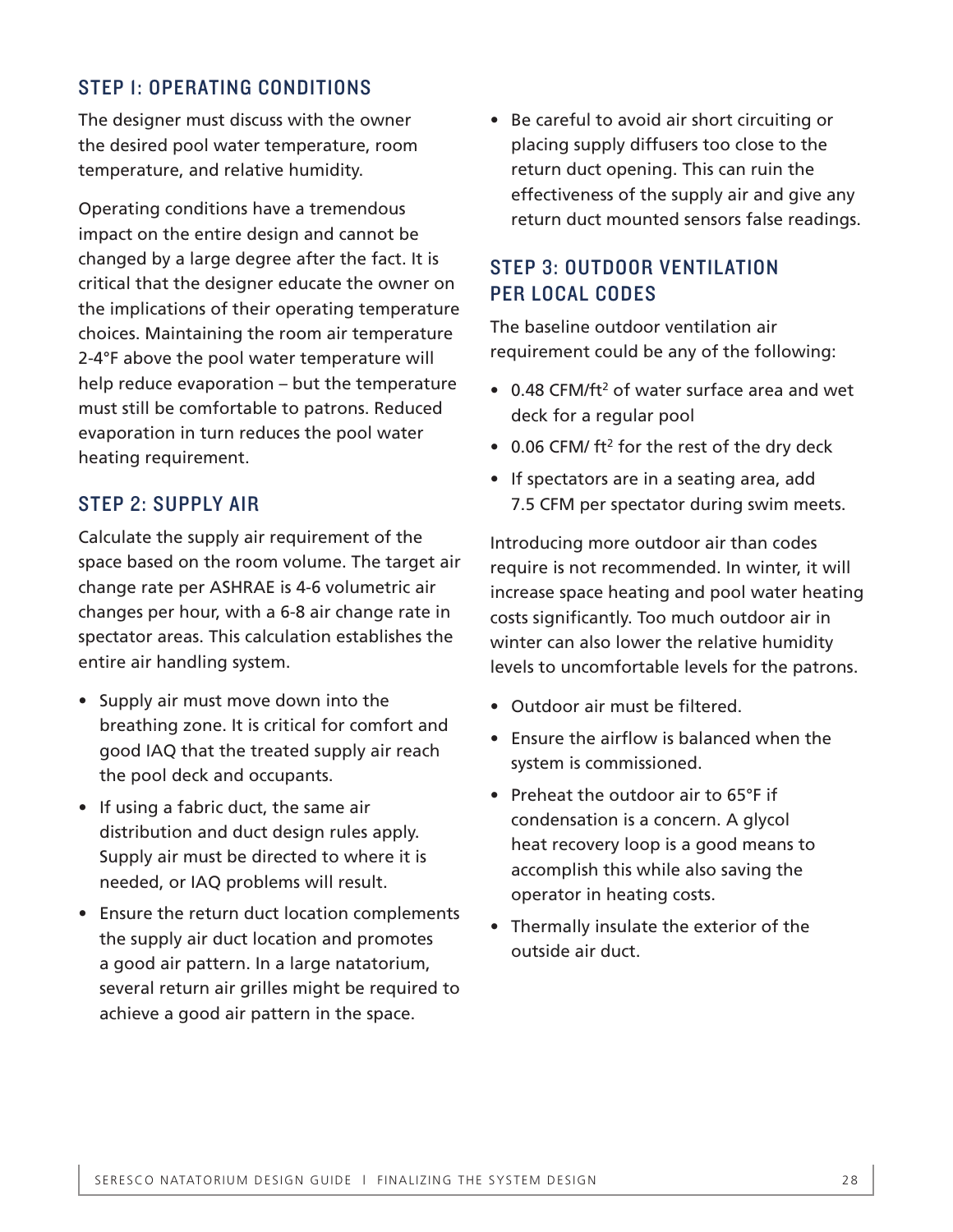#### STEP 4: EXHAUST AIR

The room should have a slight negative pressure. ASHRAE recommends 0.05 to 0.15 inches of water column. A good rule of thumb is to exhaust 110% of the outdoor air CFM. A well-located exhaust fan can significantly improve the air quality in the space. If the space has a spa or whirlpool, the exhaust air intake grille should be located directly above it. This source captures and extracts the most contaminant-laden air before it can diffuse into the space and negatively impact the room air quality.

- The exhaust fan can be installed remotely or within the dehumidifier.
- Energy recovery from the energy rich exhaust air to outdoor air should be considered.

#### STEP 5: LOAD CALCULATIONS

The natatorium needs to be heated, cooled, and dehumidified. This requires the accurate calculation of the following loads:

- Building envelope sensible heating load that includes outdoor air
- Building envelope sensible cooling load that includes outdoor air
- Latent load [pool evaporation, outdoor air (summer), and spectators]

All manufacturers offer the ability to include the heating coil inside the dehumidifier. The coil should be fully corrosion protected and suitable for a pool environment. Manufacturers generally offer unit-mounted control valves as well.

Care must be taken when considering gas heating. If chlorine from the natatorium is allowed to mix with combustion gases,

hydrochloric acid (HCl) forms and is very corrosive. It is a best practice to select a gas heat option that has been engineered to fully prevent this from ever happening.

#### STEP 6: CONDENSATION AND VAPOR MIGRATION

Establish the space dew point temperature based on the desired space conditions. Once established, the designer must identify all potential condensation spots in the building. A typical pool design of 82°F 50-60% RH has a peak dew point of 67°F. Some applications see dew points over 75°F. Any surface temperature below the dew point of the space will condense moisture. The higher the dew point, the bigger the challenge.

A vapor retarder restricts the rate of water vapor diffusion through the ceilings and walls of a building when below dew point temperature occurs. Failure to install the vapor retarder in the proper location will result in condensation within the structure and lead to structural failure. Always ensure the vapor retarder is sealed at all the seams.

- The vapor retarder must be on the warm side of the dew point temperature in all walls, ceilings, and floors.
- All exterior windows, doors, and skylights must be fully blanketed with warm supply air. 3-5 CFM/ft² is recommended.

#### STEP 7: ENERGY & LEED CONSIDERATIONS

The energy consumption and performance implications of the building type and operating conditions must be discussed with the owner.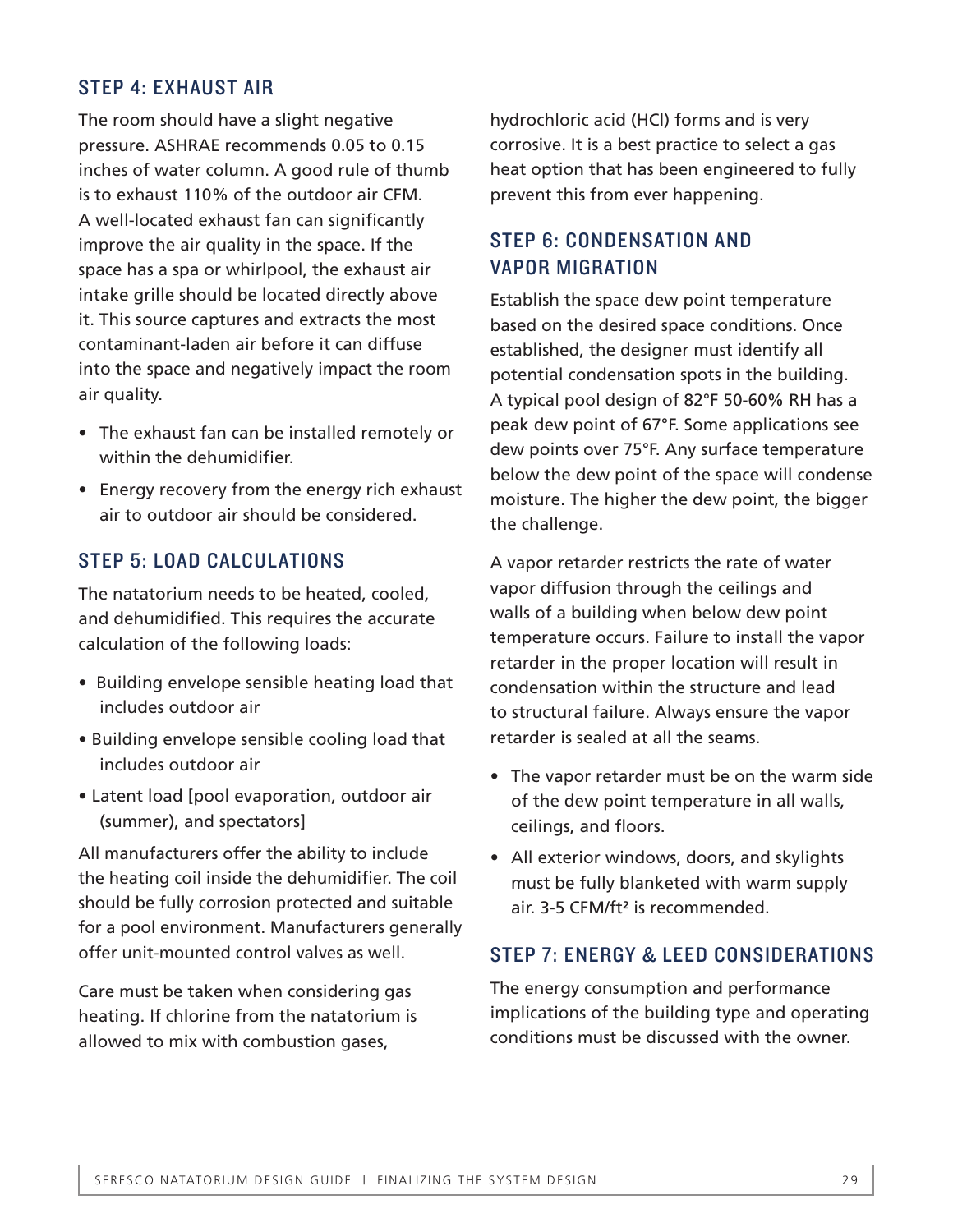#### OPERATING CONDITIONS

Operating conditions have a tremendous impact on operating costs. It is critical that the owner understand that at the same water temperature, a pool in a room at 78°F 50% RH will evaporate almost 35% more than that exact same pool in an 85°F 50% RH room. The pool room should be kept as warm as possible and also be comfortable to patrons. Reduced evaporation reduces the dehumidifier size and runtime as well as the pool water heating requirement.

#### HEAT RECOVERY POOL WATER HEATING

The dehumidifier's pool water heating option should be considered. It is site-recovered energy with a very attractive return on investment. The use of the pool water heating option also satisfies ASHRAE Energy Standard 90.1.

Ensure that the pool water circuit is designed to allow water to be delivered to the unit reliably.

- Provide a separate circulating pump.
- Use the controls provided by the dehumidifier to control the auxiliary water heater operation.
- Install the auxiliary pool water heater downstream of the dehumidifier for backup heating.
- Ensure the pool water chemicals are introduced downstream of the unit, auxiliary heaters, and pumps.

#### HEAT RECOVERY ON MINIMUM OUTDOOR AIR AND EXHAUST AIR

Outdoor ventilation air is essential for maintaining good IAQ in the pool and is a code requirement. The natatorium also needs to be maintained at a slight negative air pressure, so warm energy rich air can be exhausted. These two air streams at vastly different conditions present a perfect opportunity for heat recovery.

It is a best practice to leverage heat recovery between these two air streams. A glycol runaround loop has many benefits over other methods of heat recovery, and is recommended.

Adding the glycol runaround loop heat recovery option to a dehumidifier in a cold climate application will typically pay for itself after one year.

• The heat recovery device should be suitably protected from corrosion and freezing.

#### CONDENSATE RECLAIM

Verify with local codes whether condensate return to the pool is allowed. While condensate is generally considered gray water, this condensate is actually cleaner and can help realize considerable water savings if introduced upstream of the filters and chemical treatment.

• If allowed by local codes, the condensate reclaim from the dehumidifier can be the equivalent of one pool fill annually.

#### REFRIGERANT REDUCTION

If a compressorized system is being used, efforts should be made to minimize the system refrigerant charge and reduce the refrigerant piping complexity. Fluid-cooled systems are a popular option because of their inherently low refrigerant charge and simple installation.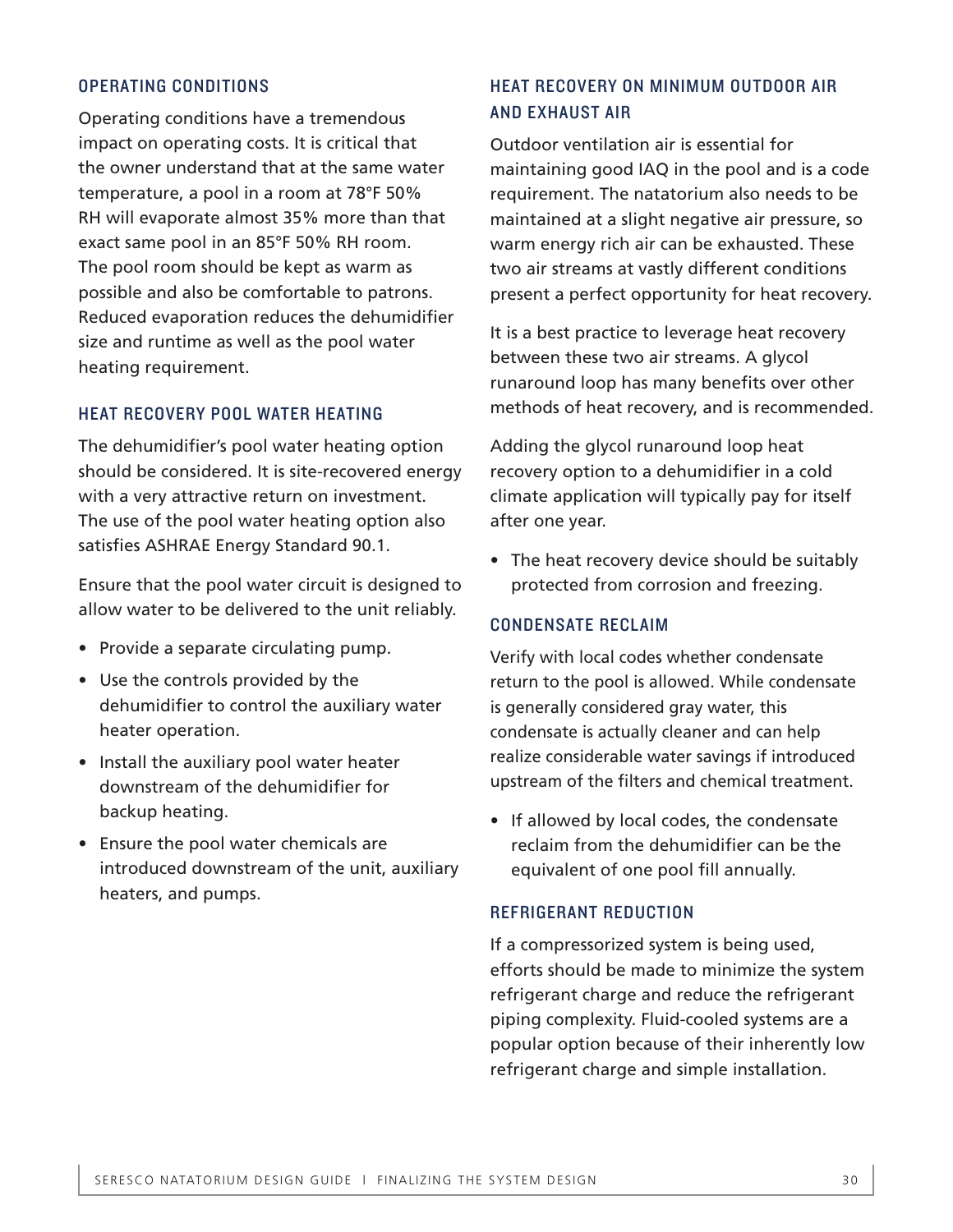## POPULAR CONFIGURATIONS AND SYSTEM DESIGNS

Specific market segments have gravitated towards unit designs based on features, ease of installation, first cost, and system performance.

#### HOTEL AND RESIDENTIAL MARKET

Hotel and residential pools are typically smaller with light usage compared to institutional pools. Besides the pool water heating option, they tend to select unit designs without some of the other heat recovery options that are usually incorporated into larger units:

- This configuration is usually refrigeration based with the outdoor ventilation air connected directly to a special intake at the unit.
- The space heating coil is also mounted internally.
- The exhaust fan is usually installed in the space with its intake over the hot tub.
- The air conditioning heat rejection is to a remote outdoor air-cooled condenser.

The configuration in **Figure 12** is very popular in hotel and residential applications because of their compact footprint and limited service access requirements.

There are a multitude of other configurations available should a horizontal unit or outdoor packaged system better suit the project. The heat rejection can also be connected to a geothermal loop, dry cooler, or cooling tower.

#### FIGURE 12: SLB CABINET

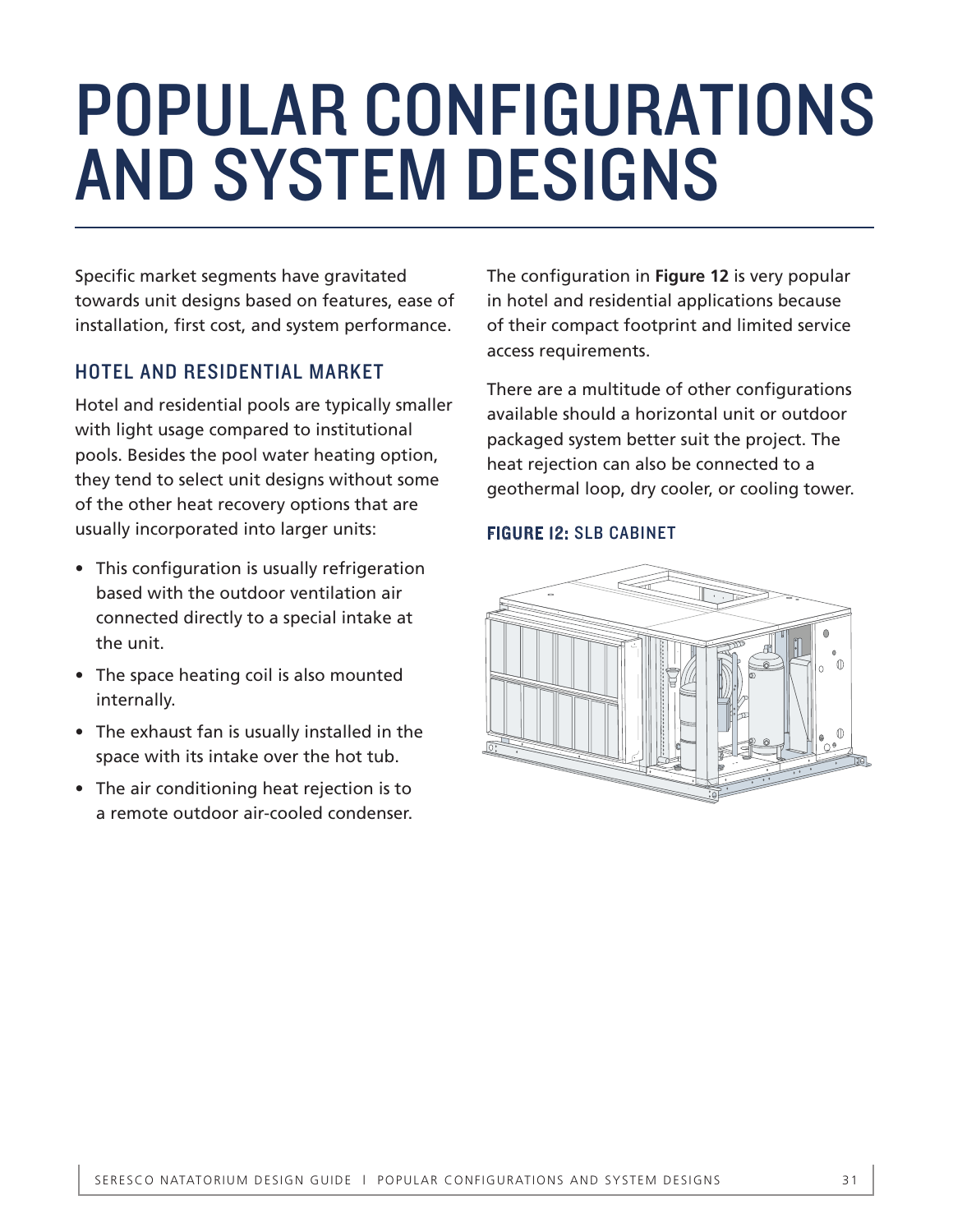#### FIGURE 13: TYPICAL HOTEL AND THERAPY POOL LAYOUT



#### PURGE-ECONOMIZER LAYOUT

This configuration is popular in larger systems that are looking for flexibility with outdoor air amounts. These systems are designed with multiple dedicated duty exhaust fans. The first exhaust fan (EF1) is sized to maintain the room's negative pressure by exhausting 10% more room air than is introduced to the space as code-mandated ventilation outdoor air. The second exhaust fan (EF2) is sized to allow up to full purge/evacuation of the space with a 100% outdoor air mode.

**Figure 14** displays a unit in "Normal Operation" where EF1 maintains the room's negative pressure. EF1 can be unit mounted or remotely installed with its intake located above the whirlpool whenever appropriate.

EF2 is normally off and operates only when a purge or economizer demand exists.

#### FIGURE 14: NORMAL MODE



The outdoor air intake is set to introduce the code-required ventilation outdoor air (aka minimum OA) until the system goes into Purge-Economizer mode when it opens to 100%.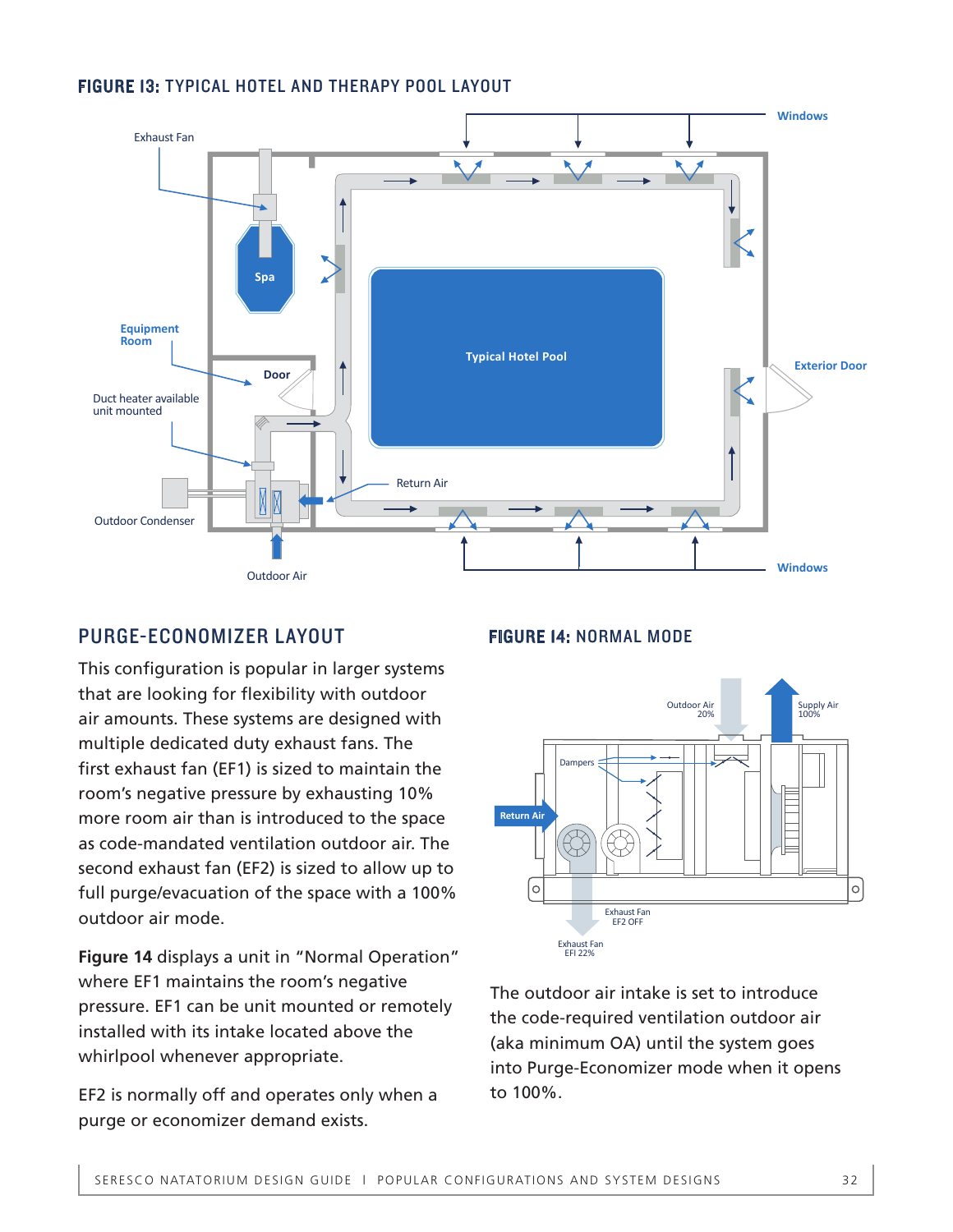These minimum outdoor air and EF1 air streams at vastly different conditions present a perfect opportunity for heat recovery. The heat recovery coils could easily be introduced into the air streams of this unit configuration. This approach to heat recovery offers the best performance and design flexibility while staying in the smallest possible cabinet. **Figure 15** displays a unit in "Normal Operation" with the glycol heat recovery coils in place.

#### FIGURE 15: NORMAL MODE WITH GLYCOL HEAT RECOVERY



If the system design has remote exhaust fans, the glycol runaround loop can still be used for heat recovery.

A significant added benefit to heat recovery is the tempering of the outdoor air before it can mix with the system air. Tempered outdoor air will not create condensation problems during the cold weather. In cold climates, it is very common to add a separate heating coil for the outdoor air if heat recovery is not being utilized.

**Figure 16** displays a unit in "Purge-Economizer mode." There are four significant benefits to this configuration:

#### FIGURE 16: PURGE-ECONOMIZER MODE



- 1. 100% air purge capability available at any time. The operator can super-chlorinate (shock) the pool and ventilate the space with 100% outdoor air to quickly clear out any airborne chemicals.
- 2. It also allows for a means to deliver a complete air change of the space should it require a quick purge.
- 3. Built-in economizer operation. All controls and mechanical equipment are already in place to operate in economizer cooling and dehumidification modes whenever the outdoor air conditions are suitable. This offers the operator the most economical year-round system operation.
- 4. This configuration consumes significantly less energy than traditional supply/return fan economizer systems with a mixing box because of the specific duty exhaust fans. They only operate when required compared to the supply and return fan configuration that has both full-sized fans operating year round. EF1 is a very small horsepower fan. EF2 operates only when called upon or when the outdoor conditions are suitable for economizer operation whereas the traditional approach has two full-sized fans operating year round.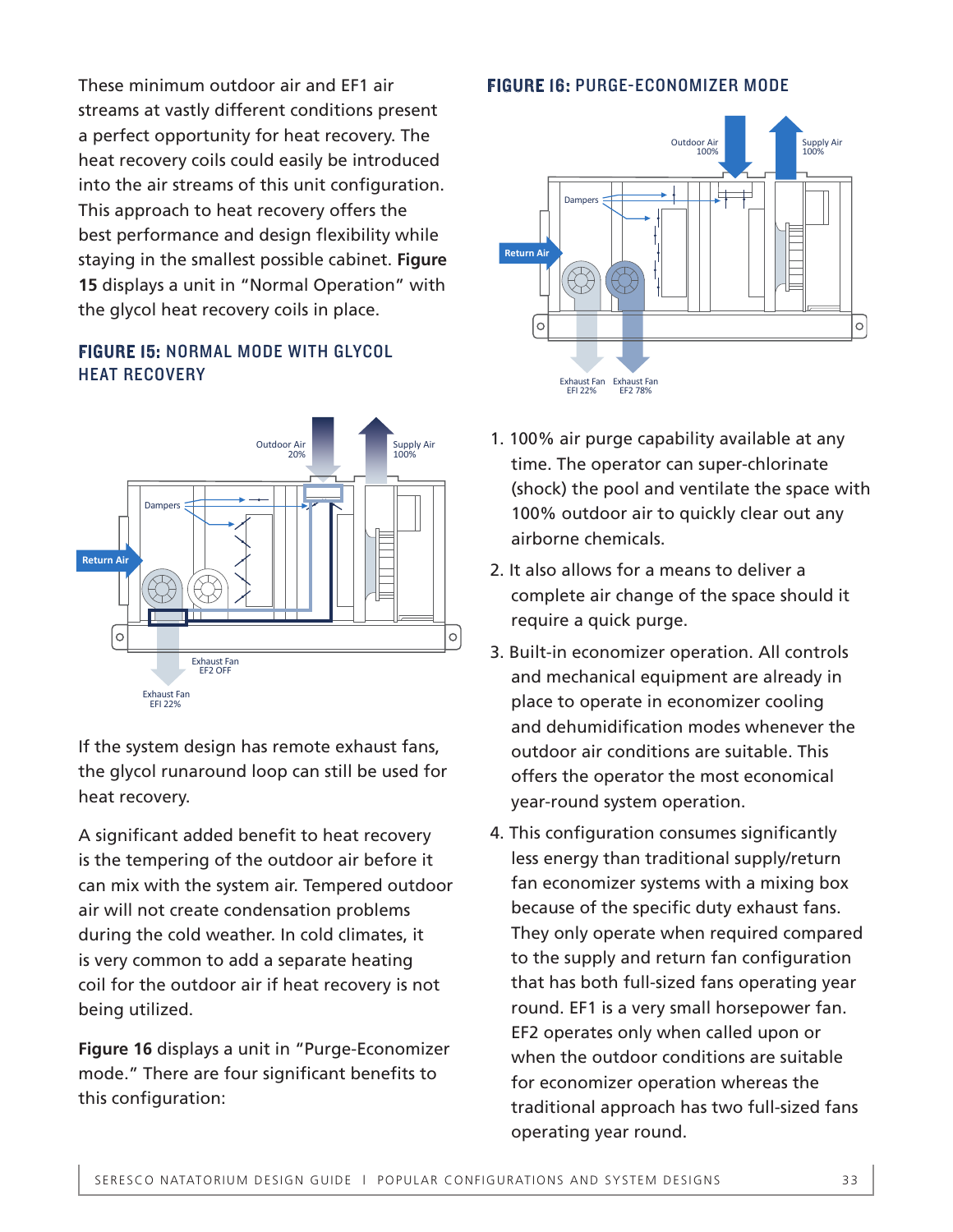These system features can be designed into the ductwork or incorporated into the unit as a complete package.

#### TABLE 6 – EXHAUST FAN OPERATION

| <b>EXHAUST FAN OPERATING SEQUENCE EXAMPLE</b> |                                       |                                       |                             |  |
|-----------------------------------------------|---------------------------------------|---------------------------------------|-----------------------------|--|
|                                               | <b>Exhaust Fan</b><br>EF <sub>1</sub> | <b>Exhaust Fan</b><br>EF <sub>2</sub> | <b>Outdoor Air</b>          |  |
| <b>Normal Operation</b>                       | <b>ON</b>                             | <b>OFF</b>                            | Minimum required<br>by code |  |
| Purge-Economizer<br>Mode                      | ON                                    | ON                                    | 100%                        |  |

#### EVACUATOR INTEGRATION

From an HVAC standpoint, the Evacuator is an exhaust fan that just factors into the total exhaust air needed for the space. They generally exhaust the same amount of air required to keep the space negative, so they blend into the design nicely.

There are several ways to set things up with Evacuators:

- Evacuators are totally stand alone.
	- Simply reduce the CFM of EF1 in the unit accordingly.
- Provide a dedicated air path, the EF1, and use the dehumidifier's exhaust fan.
- Provide the dedicated air path, the EF1, and a heat recovery coil.
- Provide a heat recovery coil in the dehumidifier for outside air preheat, and a remote heat recovery coil gets installed at the Evacuator exhaust air.

The Evacuator control strategy is either constant air volume (CAV) or variable based on a VOC meter. The dehumidifier should be set up to modulate outside air in concert with the Evacuator exhaust.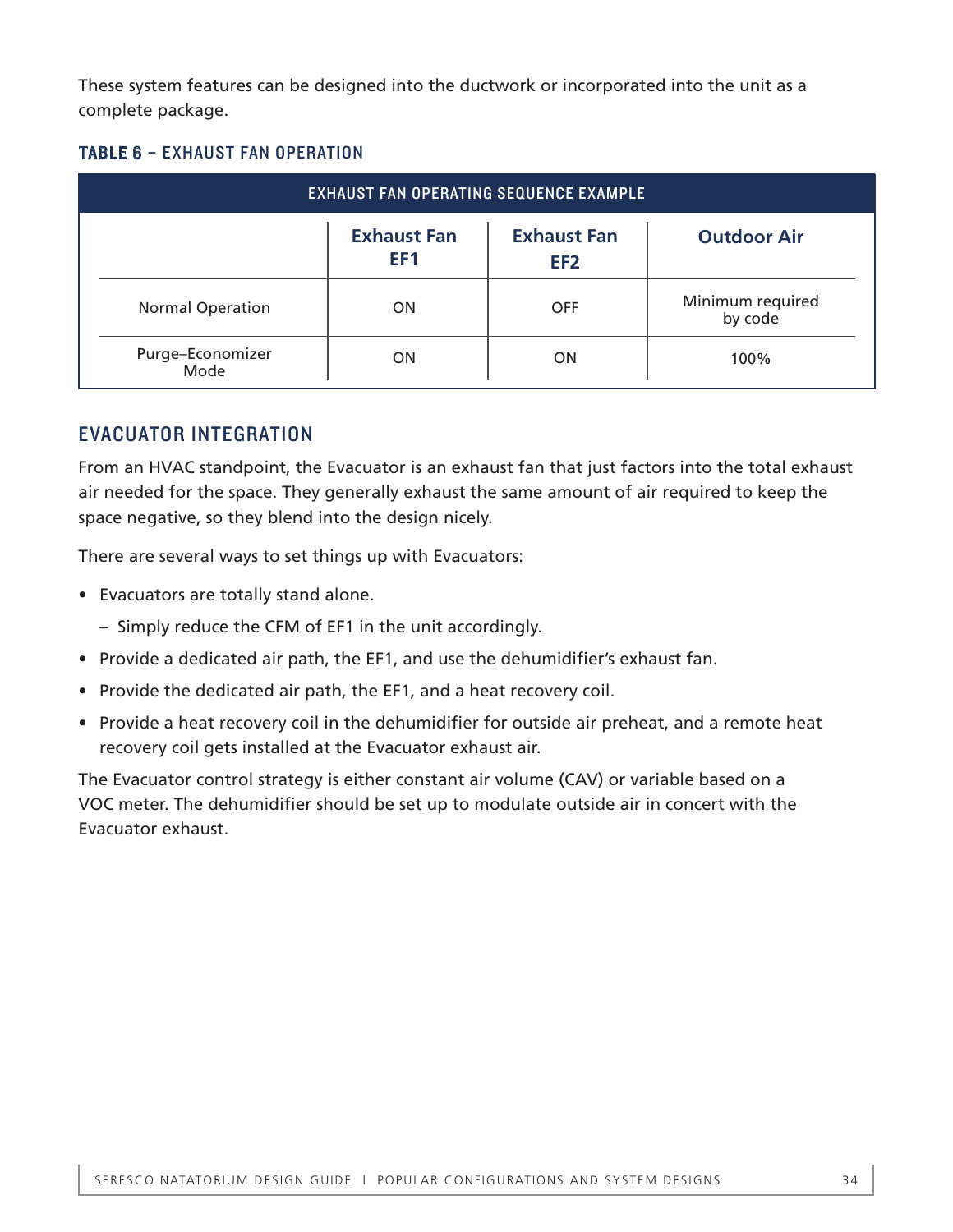## REPLACEMENT SYSTEMS

There are tens of thousands of existing dehumidification systems in operation today, many at their end of their useful life and in need of replacement.

For example, an R22 system in operation today is very expensive to keep running, making it a prime candidate for replacement.

#### EVALUATING THE EXISTING SYSTEM

There is a tendency to simply replace the dehumidifier for the same exact unit. While that is certainly an option, this is really the time to assess the site and evaluate how the existing system performed and if it met the owner's expectations. What was state of the art 15-20 years ago is very different to what is considered best practice today.

A complete audit is recommended. The pool might be used completely differently to its intended original design. Treat the audit as a new pool project and re-evaluate owner expectations. Once those expectations are established, shortcomings of the system can be considered for remediation.

- What are the desired operating conditions?
- Is the existing air distribution sufficient? Upgrading the ducting can be cost prohibitive, but sometimes a few changes to the existing system could dramatically improve air delivery in general.
- Does the system meet today's codes?
- Is there adequate exhaust air? Could the Evacuator help improve the air quality?
- How is the building envelope holding up? Professional assessment is likely needed. If there has been any degradation, this could lead to an envelope failure.
- Have any water features or toys been added? These are very popular, and it is quite possible some have been added.
- Where can energy be saved?

#### EQUIPMENT OPTIONS

The size and accessibility of the mechanical room will likely determine which equipment is ultimately selected. Manufacturers offer many different unit configurations in a variety of footprints:

- Smaller units are designed to fit through a standard 32" door.
- Stackable units. Multiple smaller units that fit through a door are simply stacked once in the mechanical space and can provide a simple solution to midsized pools.
- Splitable units. While there are limitations, units can be "sliced" and reassembled once in the mechanical room.
- Refurbishing or rebuilding of existing equipment. If the cabinet is still in good condition, units can be "gutted" and reverse engineered to fit into the existing cabinet.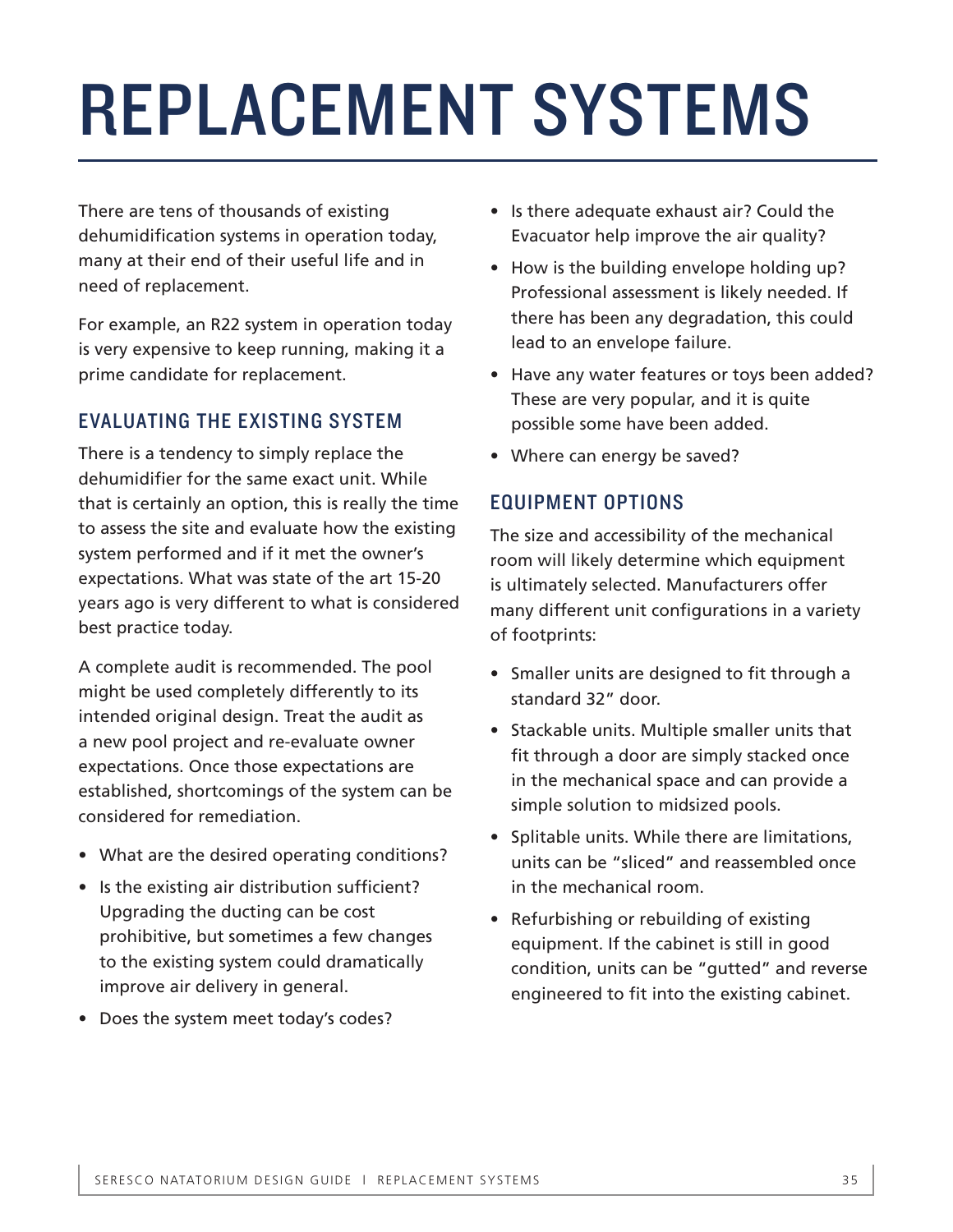## VITAL FEATURES TO SPECIFY

In order to ensure the system performs reliably and that the equipment is suitable for an indoor pool environment, there are several features that must be included.

#### FLUID COOLED DESIGN

Refrigerant charges must be kept at a minimum. As refrigerants get phased down/ out, costs increase. The phasing out of R22 refrigerant, for example, has made these systems very expensive to run.

Fluid cooled units typically reduce the system charge by 50-60%. An industry-leading unit can enhance efficiency by reducing refrigerant charges by as much as 80-90%.

Due to the operational requirements of the compressorized dehumidifier, they are very different to an air conditioner and have very large refrigeration charges. Attaining lifetime equipment support may also pose a challenge as service technicians seldom encounter these units on a regular basis.

Simplifying the refrigeration circuit and reducing the overall complexity results in a system that is easier to service and is also more environmentally friendly. Less refrigerant equates to less liability and exposure to unnecessary service costs.

#### MICROPROCESSOR CONTROL

The dehumidification system controls the entire natatorium environment. It needs to operate reliably and be easy to support.

Consequently, a control system that is tried and proven is in the best interests of the facility.

An operator will get much better support over the life of the equipment when people are familiar with the system. A proper microprocessor controller has a full range of unit-mounted sensors, pressure transducers, and remote sensors that can all be accessed from the keypad, building management system interface, or over the Internet. All necessary information regarding the system operation and conditions in the space should always be at the fingertips of the operator and support team.

#### INTERNET CONNECTION

Web monitoring redefines the concept of factory service and support by remotely monitoring, analyzing, and reporting all the critical functions of the dehumidifier in real time via the Internet. All necessary information regarding unit operation can be viewed from any web-enabled device. Setpoints can be adjusted, sensors can be recalibrated, and unit performance can be monitored.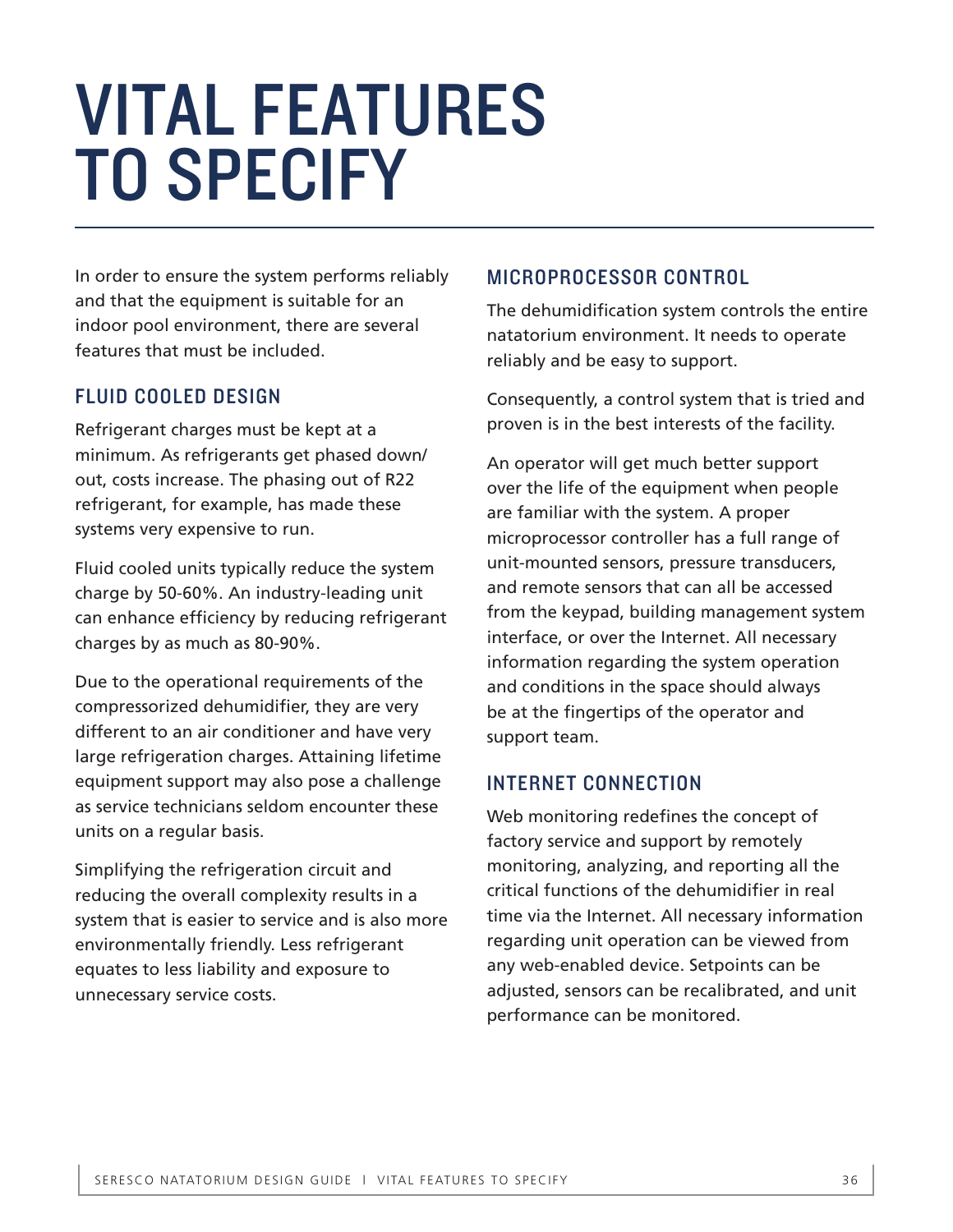Unit alarms will generate emails to any email address on the pool owner's contact list. Contractors who install or service the equipment can be set up to access the units. The facility owner, especially those in remote locations, will have a more efficient means of ensuring their units are monitored and service is supervised by factory technicians.

Factory certified service companies offer pool operators 24-hour monitoring, a new standard in customer satisfaction and unit reliability.

#### REFRIGERANT PRESSURE TRANSDUCERS

Unit-mounted pressure transducers allow the operator or service technician to access the vital refrigerant pressures through the operator panel of the microprocessor (or remotely via the Internet) rather than having to connect a set of refrigerant manifold gauges. This is the most important operation and diagnostic information for any refrigeration system, and the ability to access this information at any time is a significant benefit. Systems without refrigerant pressure transducers require a service technician to physically visit the site and connect gauges when information regarding the refrigeration circuit operation is desired.

The refrigeration pressure information from these transducers is used in the control of the dehumidifier. The operational history of the operating pressures is also stored in the controller. This provides access to critical historical information for diagnostics and trouble shooting. A system without refrigerant pressure transduces is considerably more costly and difficult to service over its lifetime.

#### EXHAUST AIR HEAT RECOVERY

The exhaust air is energy rich and can be used to preheat the incoming outdoor air. Heat recovery has an immediate and significant return on investment, even in milder climates. The reason for this is the exhausted air is warmer than traditional rooms and has relative humidity levels typically between 50-60%.

A glycol runaround loop approach is recommended because it is service friendly and has the best annualized performance.

There are software tools available to provide an ROI analysis to help illustrate the savings from this option.

#### POOL WATER HEATING

This option satisfies ASHRAE Energy Standard 90.1 and can contribute considerable operating cost savings.

The pool water heat exchanger should be either potable water rated cupronickel or titanium.

As with exhaust air heat recovery, there are software tools available to provide an ROI analysis to help illustrate the savings from this option.

#### RECEIVER REFRIGERANT LEVEL INDICATORS

Sight glasses mounted on the receiver allow for easy refrigerant charge adjustment without the expense of evacuation and weighin techniques.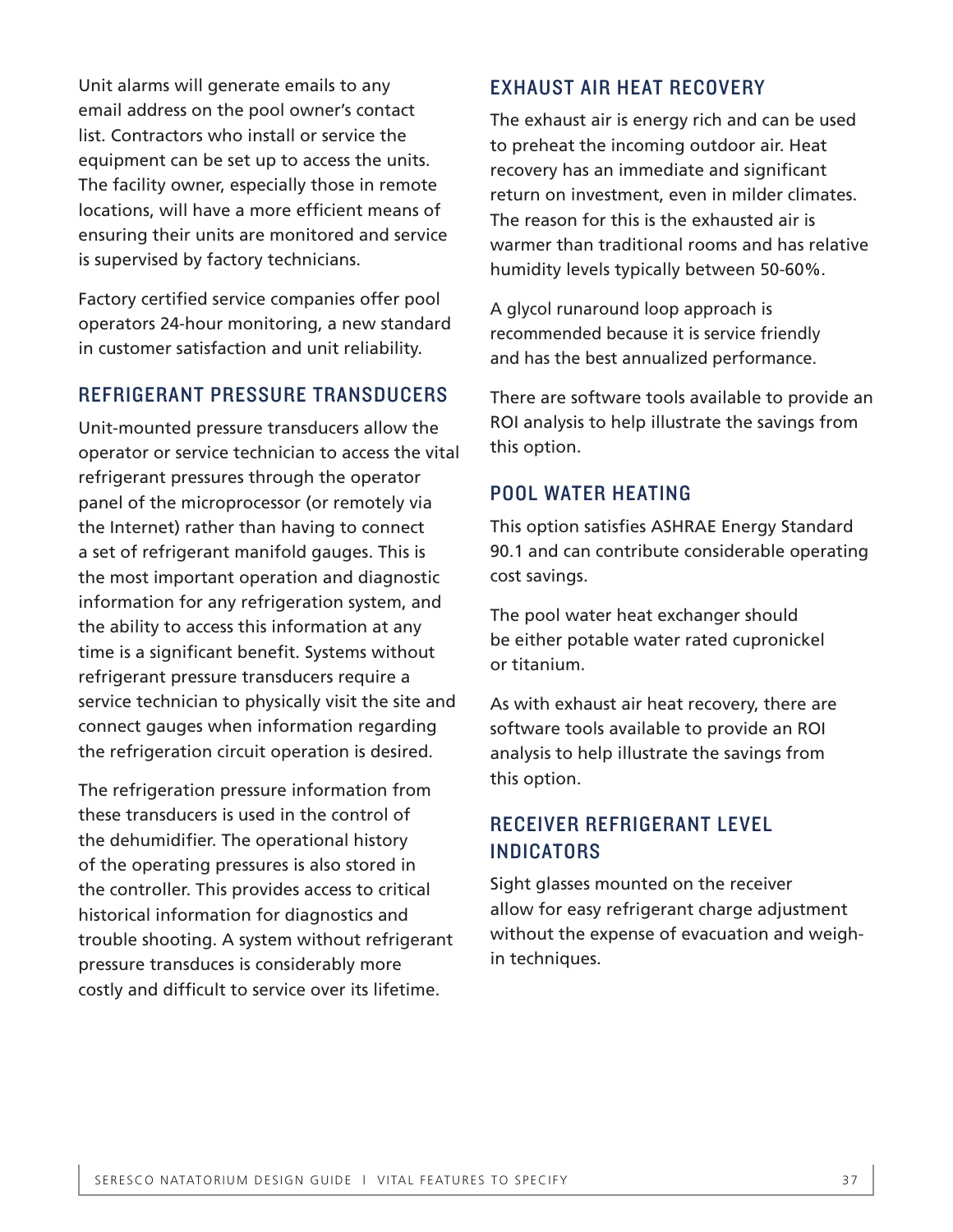#### DIRECT DRIVE PLENUM FANS WITH VFD

Direct drive ECM and plenum fans with VFD offer the most efficient means of moving air while using the lowest possible fan energy. Belt-driven systems are antiquated and a maintenance concern. They can also consume as much as 25% more fan energy. ECM fans and VFDs allow for easy supply air balancing without changing pulleys or belts.

#### COATED AIRSIDE COILS

All coils exposed to the pool air must be corrosion protected. It is best practice for all coils to be fully dipped to ensure the entire coil is protected from corrosion. Coil coatings should also have hydrophilic properties to allow the condensate on the evaporator to drain more efficiently.

#### COMMISSIONING AND STARTUP

The startup must be performed by an experienced and qualified professional. If the startup is not being carried out by a factory technician, it should be performed by someone who regularly and routinely starts up these systems. The best unit in the world will not operate to expectations if not started up correctly. The final performance review and adjustment of a dehumidifier can only be completed once the natatorium is operating at design conditions. Often, the initial startup is done with a cold pool; however, all facilities require a follow-up visit once the water has reached design conditions. It is highly recommended that a factory technician perform the startup to ensure optimal performance.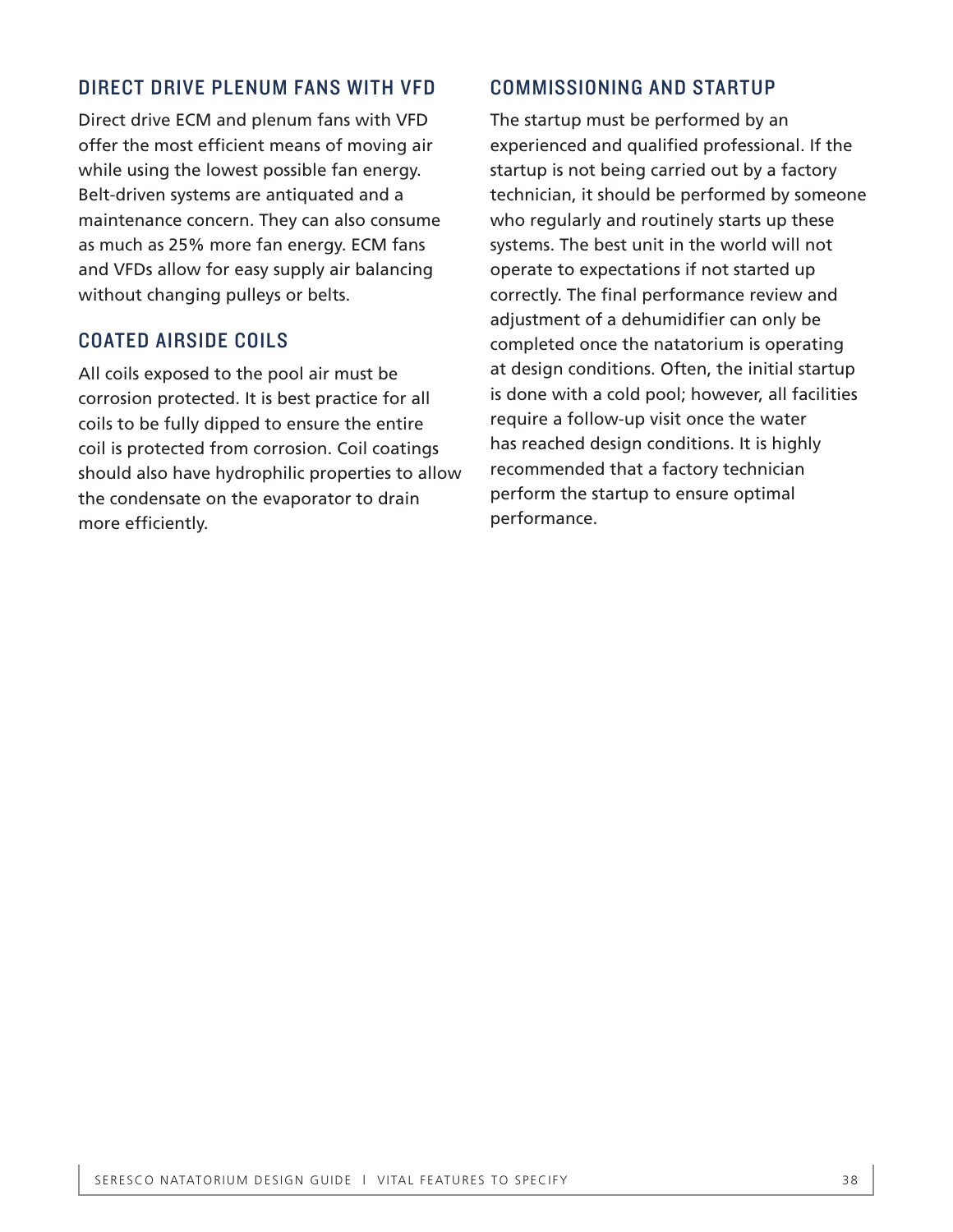## DESIGN AND INSTALLATION DETAILS

The designer should address the following issues to ensure the unit is properly installed, serviced, and maintained.

#### ACCESS SPACE

Access to a unit must be safe. If a technician cannot safely and comfortably access a unit, it cannot be optimally serviced.

No Access = No Service or Maintenance.

Refer to factory submittal drawings for recommended clearances.

#### POOL WATER HEATING (OPTION)

This option can contribute considerable energy savings over the life of the system. A quick calculation of the annual energy savings can help establish the return on investment. This option is simple to design into the pool water circuit.

- The water circuit should tap off the main pool water line downstream of the main filter and upstream of the auxiliary pool water heater and chemical feeder (see **Figure 17**).
- An auxiliary water pump to deliver the unit's required water flow rate is required. This is an open system, and the pool's main circulating pump can rarely accommodate additional system pressure.

#### OUTDOOR AIR COOLED DRY COOLER OR CONDENSER INSTALLATION

This heat exchanger is used in air conditioning mode where it rejects unneeded heat from the space to outdoors. Proper installation is essential to ensure it functions as intended. Proper airflow and refrigerant piping are paramount.

- Ensure an appropriate maximum ambient air temperature has been specified.
- Ensure the unit has proper airflow and that the discharged air from the fan can escape fully; otherwise, operational problems will result. A perimeter of free area equal to its width must be provided as well as a means for the air off the unit to dissipate.
- Use line sizes as specified by the manufacturer.
- To avoid potential seasonal system charge problems with outdoor condensers, ensure the installed line lengths are never longer than indicated on the plans and specifications.
- If the condenser is installed above the dehumidifier, ensure the hot gas line has proper oil traps.
- Contact the manufacturer if the condenser is to be installed more than 50 feet away or eight feet below the dehumidifier. There are some absolute limitations that cannot be exceeded without jeopardizing system reliability and operation.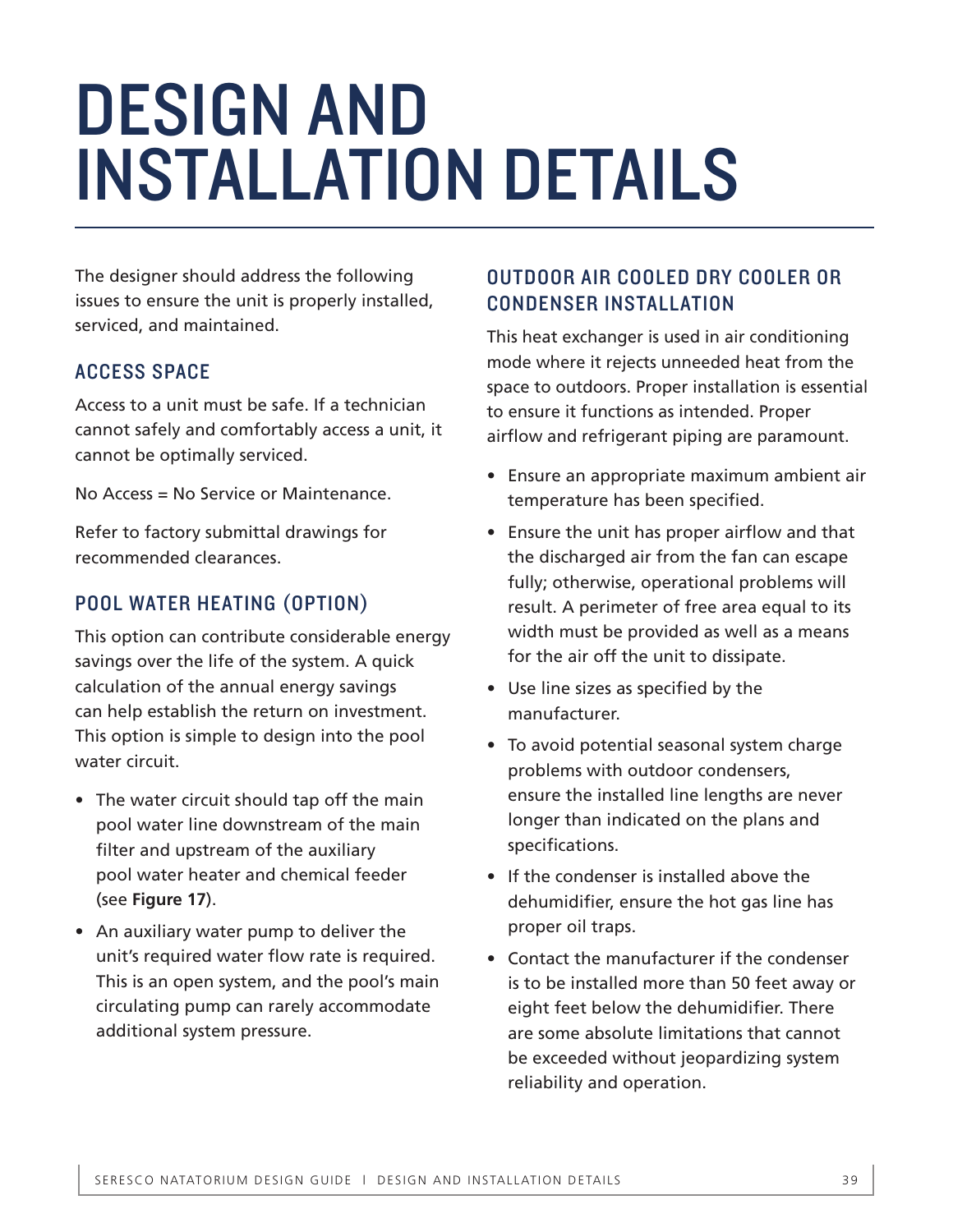- Specify the lines be nitrogen purged while being brazed to help avoid scaling inside the pipe.
- All the refrigeration requirements disappear when using fluid-cooled systems or dry cooler systems!

#### FIGURE 17: RECOMMENDED ACCESS SPACE



#### **LEGEND**

- 1. Refrigerant Piping to Outdoor Condenser
- **1. Profit**<br>Debumidifier **2.** Dehumidifier 2. Dehumidifier
- **3.** P-Trap 3. P-Trap
- **4.** Outdoor Condenser/Drycooler 4. Outdoor Condenser/Drycooler<br>F. B. <sup>II V</sup>. <sup>I</sup>
- 5. Ball Valve
- **6.** Flow Meter
- 7. Auxillary Pool Heater
- 8. Auxilary Pump
- .<br>**8.** Automatic Ch 9. Automatic Chemical Feeder
- **10**. Pool Filter 10. Pool Filter
- **11.** Main Pool Pump 11. Main Pool Pump
- **12.** Water Inlet 12. Water Inlet
- 13. Water Outlet
- 14. Air Vent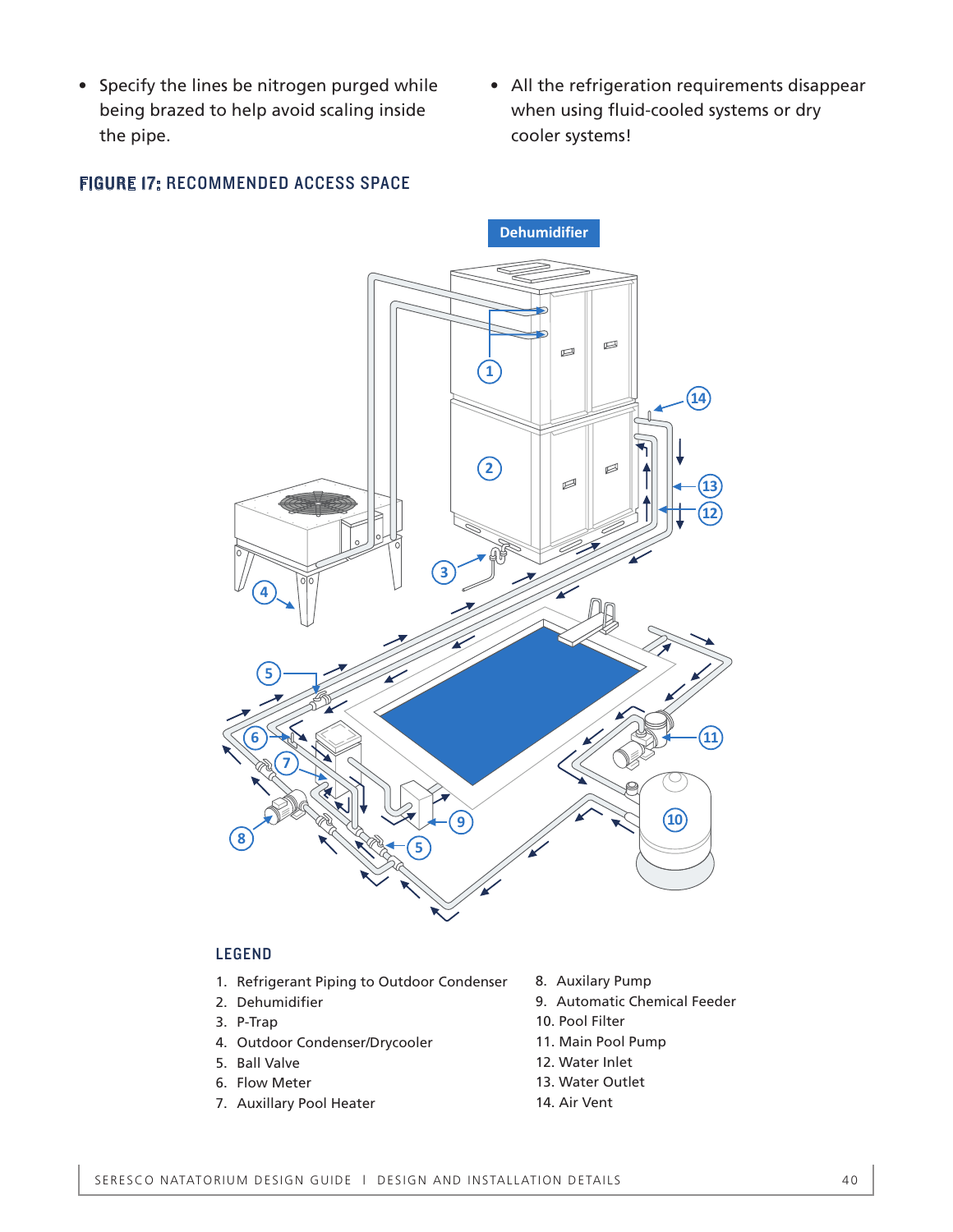## HUMIDITY CONTROL TECHNOLOGY

#### HOW TO REMOVE MOISTURE

There are several approaches that engineers typically consider to control a natatorium. This chapter highlights the two main approaches: refrigeration-based dehumidifiers and outdoor air ventilation systems.

It is important to understand the capabilities and limitations of each approach in order to select the best system for the application and climate. Energy consumption, geographic location, budget, and desired control of space conditions are among some of the key decisionmaking criteria.

#### KEY OPERATION FEATURES

There are two key operation features every dehumidifier should have to ensure the system provides the best comfort levels in the space while minimizing operating costs: maintain stable relative humidity levels and stable space temperature levels. Wide fluctuations of either negatively impacts patron comfort and system operation.

Seresco units with full ventilation/economizer capabilities optimize the use of outdoor air with a "ventilation forward" control strategy. This approach leverages outdoor air until operating the compressors is more economically beneficial.

A Seresco unit with compressors has a 0-100% modulating reheat coil whose control is based on the room air temperature trending. The control algorithm bleeds as much or as little heat as needed to essentially flat line the space temperature year round. Modulating reheat is important because for a vast majority of the year, the facility operates at off-peak conditions, and the system needs to be somewhere between peak cooling mode and peak heating mode. It is also important to note that when the room temperature is stabilized, the RH level will also be stabilized.

First, let's look at a conventional compressorized unit with a hot gas reheat coil. Most hot gas reheat coils in pool units are on/off controlled, and this results in unstable space temperatures, which also results in RH level fluctuations. (The graphs on the following page are taken from WebSentry, Seresco's performance monitoring technology for dehumidifiers.)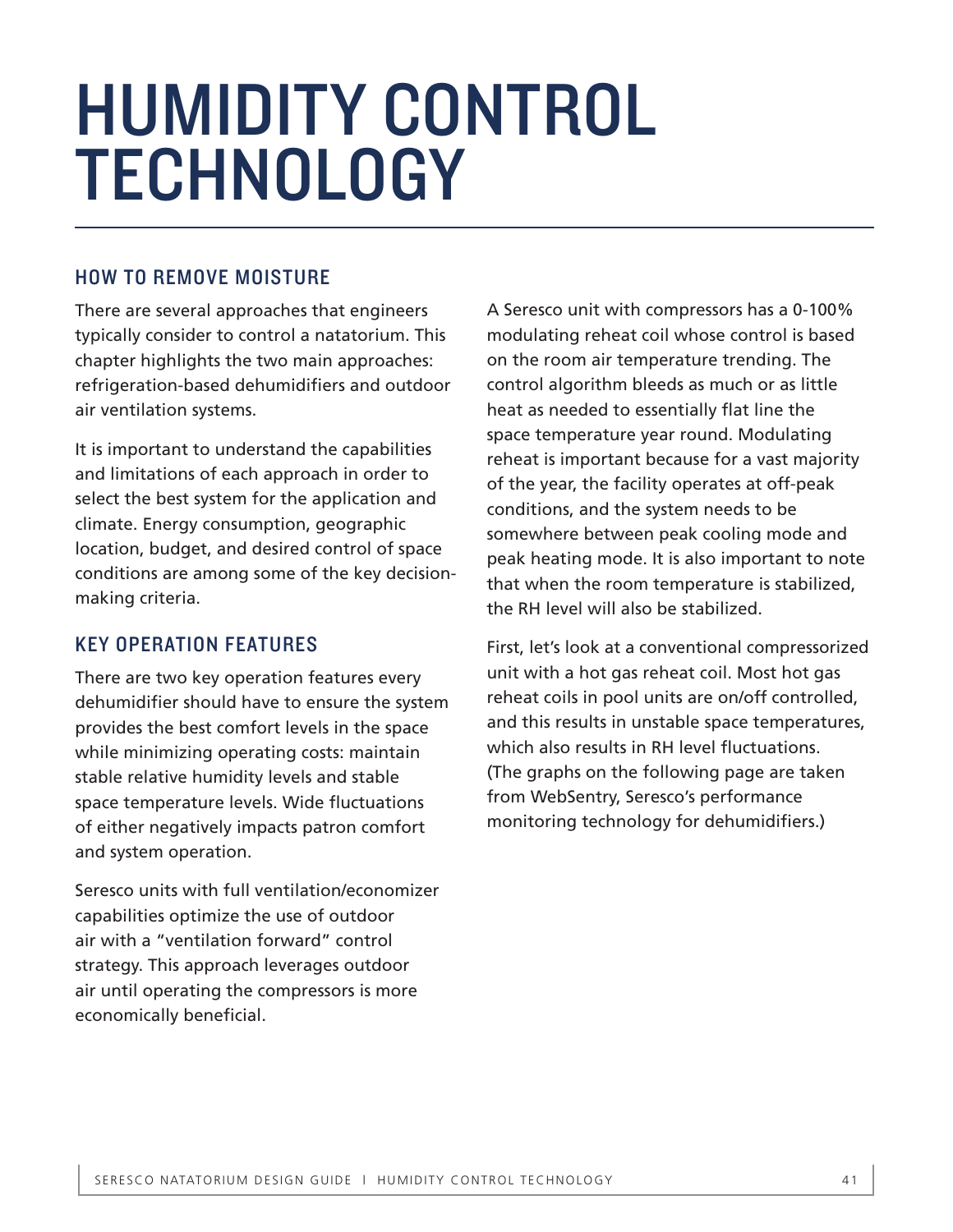

#### FIGURE 18: HOT GAS REHEAT COIL RESULTS IN UNSTABLE TEMPERATURES AND RH LEVELS

Now, compare this to a Seresco modulating reheat system. The space temperature is a flat line. This system provides better overall space temperature and humidity control, translating into better occupant comfort.This modulating approach to reheat also results in less wear and tear on the compressor as the unit does not have to cycle between on and off modes.

#### FIGURE 19: SERESCO'S MODULATING REHEAT SYSTEM PROVIDES STABLE TEMPERATURES AND RH LEVELS



#### REFRIGERATION-BASED DEHUMIDIFIERS

Refrigeration-based dehumidifiers are by far the most common and popular method of removing moisture from the space. These are the Compressor Wall Technology (CWT) and Natatorium Protocol Series (NP) units built by Seresco. The units are designed and developed specifically for dehumidifying indoor pools, offering year-round humidity control at the lowest possible operating costs.

A major benefit of this approach is yearround humidity and temperature control with low operating costs. These systems use both sides of the refrigeration cycle (evaporator and compressor waste heat) simultaneously. Contrast this to traditional air conditioning units that use only the evaporator and dump condenser heat outdoors. These units use the evaporator to dehumidify (and cool when needed) but also put recovered heat energy back into the pool and/or back into the process air. This approach is unique to the natatorium industry. The system can be simultaneously dehumidifying (cooling) the air and reheating it (and/or the pool water) to deliver dehumidified and reheated air to the space and warm water to the pool. Not a single Btu on either side of the refrigeration cycle is wasted. Coefficients of performance are close to 8, and energyefficiency ratios are greater than 25.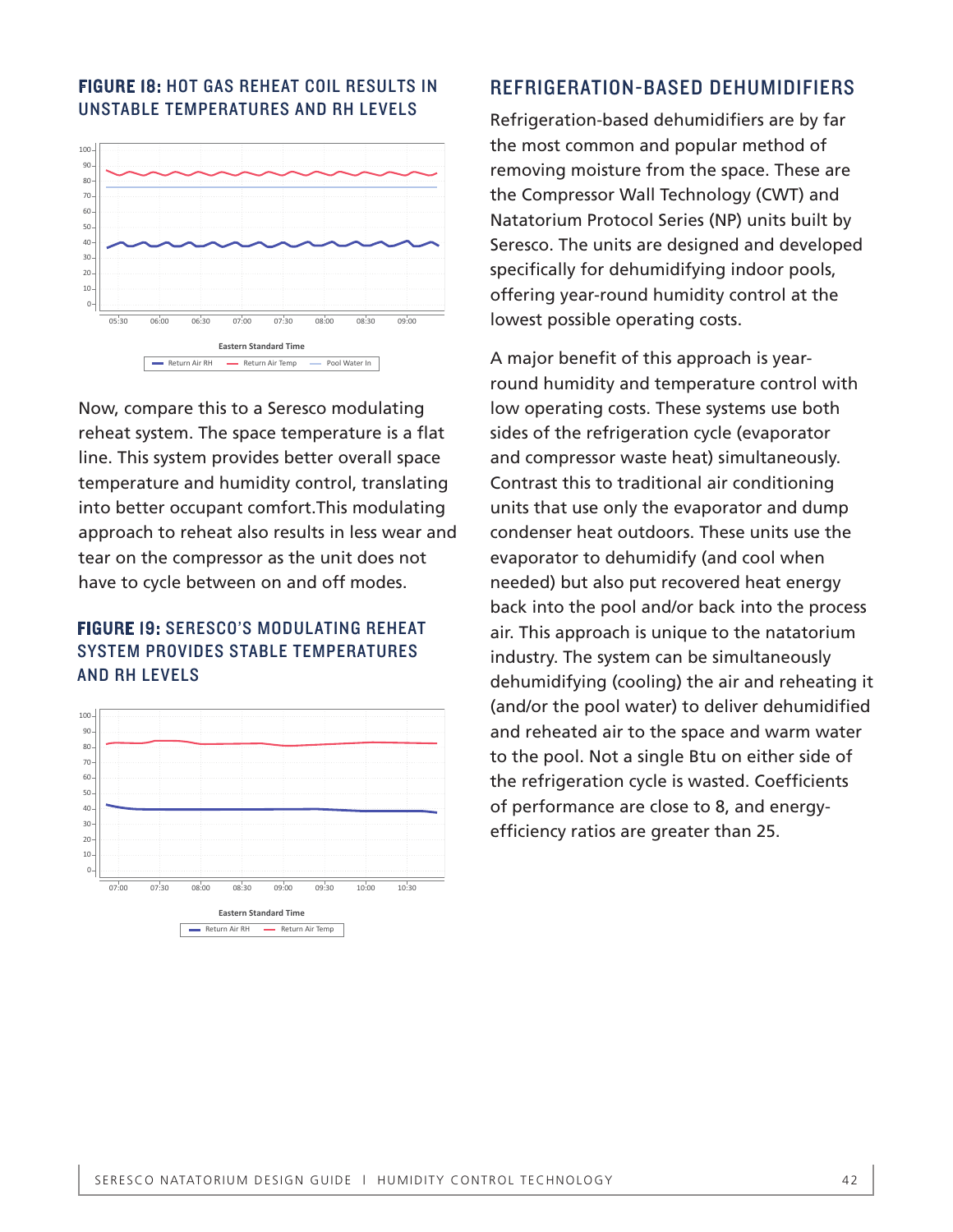#### FIGURE 20: REFRIGERATION-BASED DEHUMIDIFIERS



**Figure 20** illustrates schematically how warm humid air passes through the dehumidifying coil and is cooled to below its dew point. Once air is cooled below its dew point, moisture condenses out of the air. Depending on the space temperature requirements, the hot gas from the compressor can be used to reheat the air or be rejected to an outdoor condenser. Compressor hot gas can also be used to heat the pool water.

Pool water heating not only contributes considerable energy savings, but it also helps the unit operate more efficiently overall. This generally has a tremendous return on investment that alone should make it worth considering. Seresco also offers an industry-first optional titanium pool water heater. Titanium is well known to be impervious to corrosion and will provide the industry's most robust heat exchanger for many years of energy savings. On some models, the full flow from the filtration loop can pass through the heater, further simplifying installation and operation.

#### REFRIGERANT REDUCTION: SERESCO'S COMPRESSOR WALL TECHNOLOGY (CWT) AND NATATORIUM PROTOCOL SERIES (NP)

#### COMPRESSOR WALL TECHNOLOGY (CWT)

Designed from the ground up to meet the varying demands of the indoor pool environment, Compressor Wall Technology sets entirely new industry standards for performance, reliability, energy efficiency, environmental friendliness, size, weight, and flexibility to deliver a truly incomparable innovation.

Compressor Wall Technology provides the ultimate solution for natatorium dehumidification by combining multiple compact compressor modules into a powerful array. Its genius is the simplicity, scalability, and redundancy of individual sealed circuits, each with a minuscule refrigerant charge, allowing Compressor Wall Technology to use a mere 5% of the refrigerant of traditional DX systems.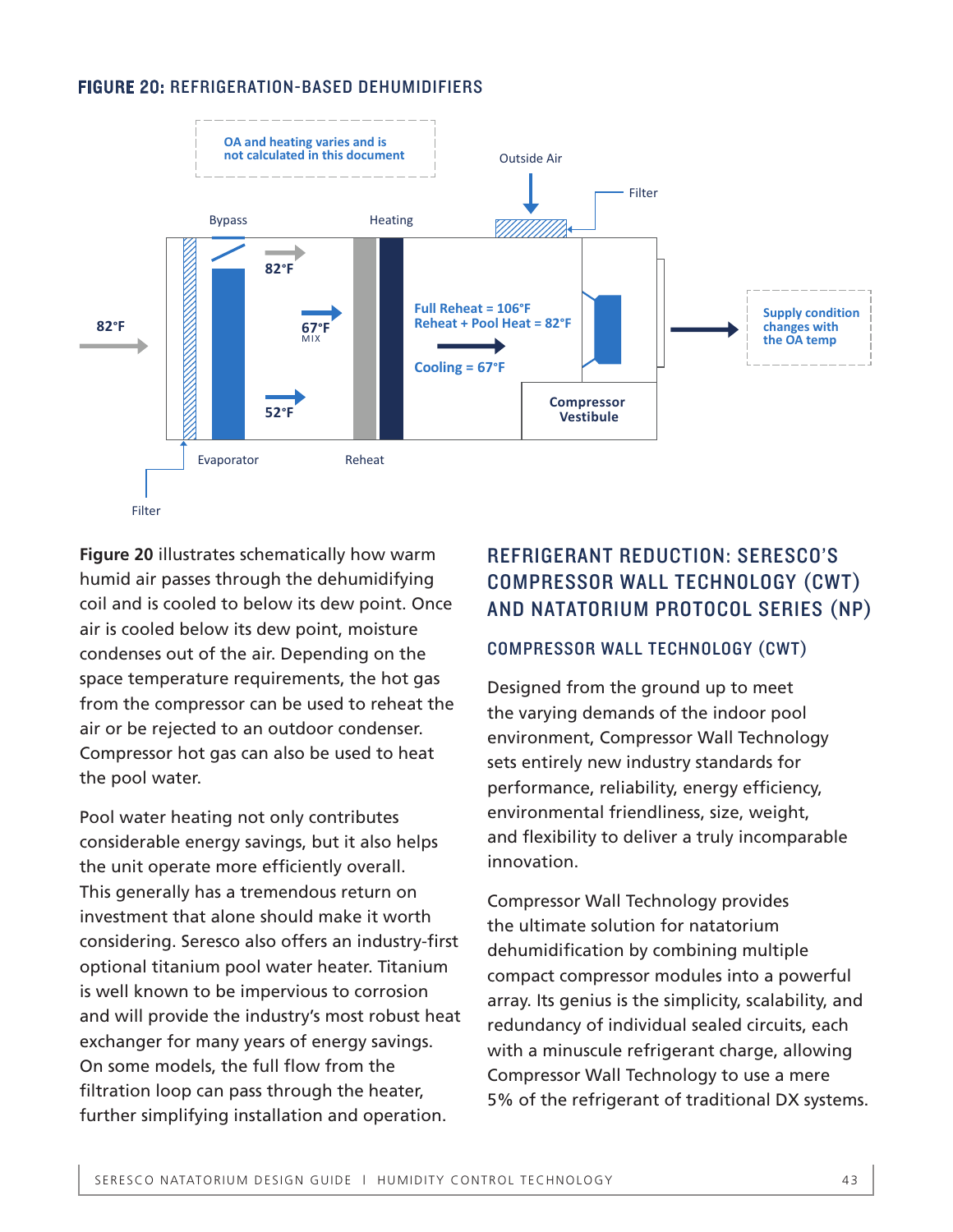Should any single module need repair or replacement, it's a simple plug-and-play process, with virtually no system down time, while the dehumidifier continues to operate with negligible impact to its capacity.

Here are just a few ways that Compressor Wall Technology provides an eco-friendly and energy-efficient HVAC solution:

- With a 95% reduction in refrigerant use compared to traditional DX systems, the 46-ton Compressor Wall unit utilizes a mere 21 pounds of refrigerant – equivalent split-DX units use up to 400 pounds.
- The modular fluid-cooled design and sealed refrigeration circuits massively reduce environmental risk.
- Exclusive Fan Array Technology uses ECmotorized supply fans to move air at optimal efficiency and allow fan set back during nonactive times for even further energy savings.

### **11** 95% REDUCTION IN REFRIGERANT USE COMPARED TO TRADITIONAL DX SYSTEMS. " "<br>"<br>"<br>"

#### NATATORIUM PROTOCOL SERIES (NP)

The Natatorium Protocol Series has become the HVAC industry's new benchmark for indoor swimming pool dehumidifier technology. Compared to traditional all-DX units, the Natatorium Protocol Series reduces annual operating costs by 5-7% and reduces the system refrigerant charge by upwards of 85%.

Named after the 1997 Kyoto Protocol environmental treaty that triggered the elimination of environmentally hazardous refrigerants, Seresco's Natatorium Protocol Series substitutes hundreds of pounds of refrigerant with glycol, which is 95% less expensive and an environmentally-preferred heat transfer fluid for LEED® and other sustainable building projects.

All-DX systems have outdoor condensers and hot gas reheat coils that flood with liquid refrigerant for extended periods. The result is a large system charge, which aside from being expensive, creates the tendency for oil migration and premature compressor failure. The Protocol Series' heat exchangers instead transfer refrigerant heat to the glycol loop, which is then used for air reheat or heat rejection to outdoor air cooled dry coolers.

The result is greater system reliability and reduced project costs. Not only is there a huge savings in refrigerant charge, but there are also additional installation cost savings because external PVC glycol piping to dry coolers is less expensive to install in labor/ materials than copper refrigerant piping. The dry cooler system also has reduced likelihood of refrigerant leaks and longer compressor life, which further reduces lifetime cost of ownership.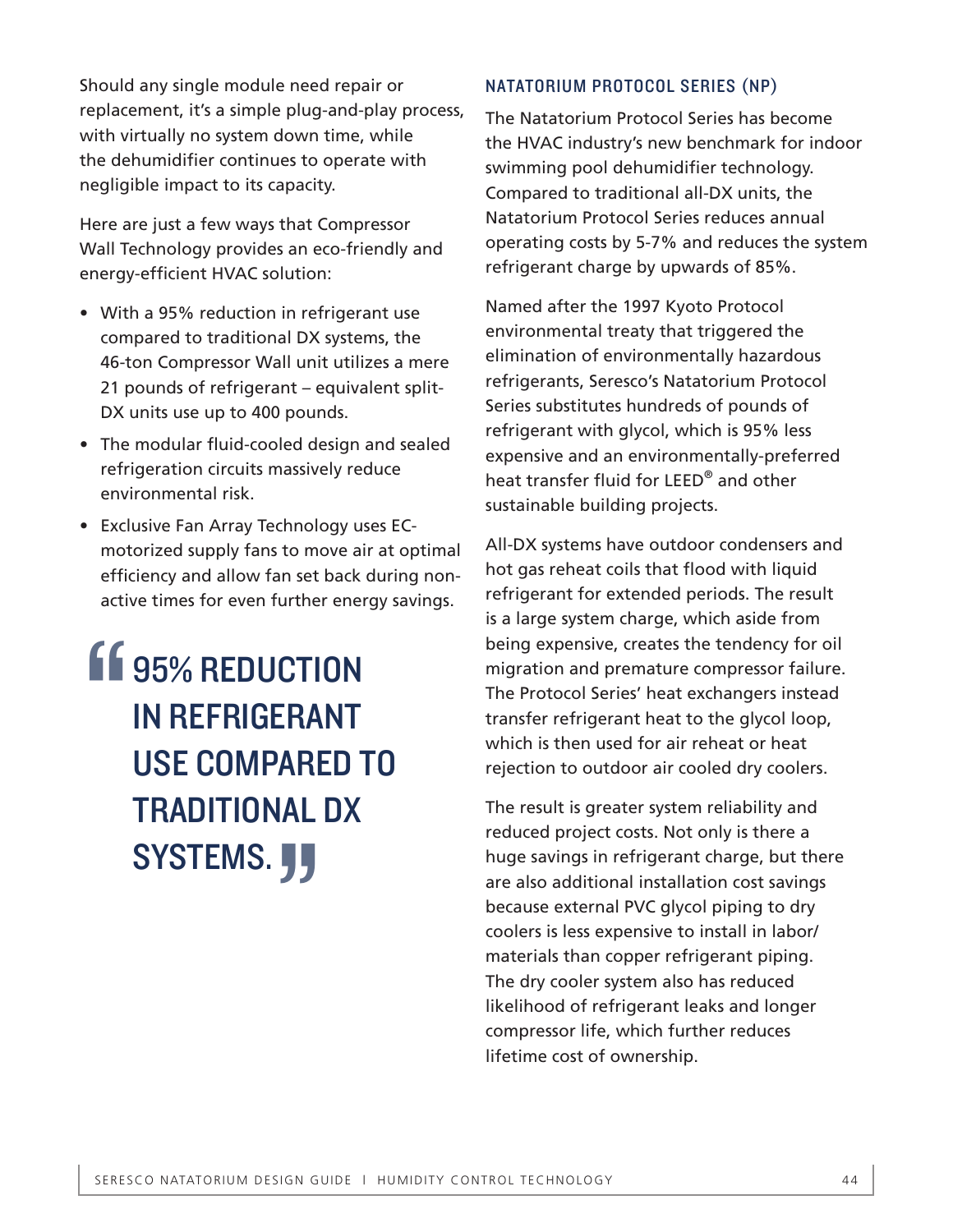It should be noted this technology is not new. Dry coolers have been employed in precision computer-room air-conditioning systems and environmentally-sensitive areas for decades.

At the moment, Natatorium Protocol Series units are offered starting at 20 HP, but all Seresco units can be provided with the dry cooler heat rejection option.

Seresco's innovative heat rejection design makes the Protocol Series equally efficient as DX systems on summer design days and 5-7% more efficient throughout the rest of the year. The innovative fluid design uses an active refrigeration head pressure monitor/ control that ensures the lowest possible condensing pressures to boost system performance year round.

Other benefits of the Natatorium Protocol Series include the following:

- Fully modulating, total variable reheat provides the ultimate indoor air comfort by providing unprecedented stability in pool space temperature and relative humidity levels.
- Factory-charged and sealed refrigeration system means no on-site field charge refrigeration work or EPA-certified installation technicians are required.
- Small factory-sealed refrigerant charges totally eliminate all issues of refrigerant and oil migration associated with all traditional DX systems.
- Significant reduction of system refrigerant charges prevent costly service costly service bills in the event of a refrigerant leak.
- Package or split system and indoor or outdoor configurations are available with no distance limits between the unit and the AC heat exchanger.
- Glycol is 95% less expensive than refrigerants, thus any recharging service costs are significantly reduced in materials and labor.
- No copper piping between the unit and remote condenser eliminates temptation of material theft.

#### PADDOCK EVACUATOR INTEGRATION

Both Seresco's Compressor Wall Technology and Natatorium Protocol Series are fully compatible with the Paddock Evacuator source capture system (www. paddockevacuator.com), an essential technology for reducing chloramines and delivering good indoor air quality.

#### OUTDOOR AIR VENTILATION SYSTEMS

Ventilation-based dehumidification is an established approach that uses fresh air to dry the space. This approach to dehumidification is possible in areas with suitable climates that are dry and/or cool outdoors year round and has been used successfully for decades. A cooling coil is sometimes added when the conditions might be warm in summer.

These outdoor ventilation style units have several attractive features if the facility is located in a suitable geographic area. They have a lower first cost than a refrigerant-based approach and are also considerably simpler units operationally. With heat recovery between the exhaust air and outdoor air streams and controls that properly sequence the outdoor air, this can be a very attractive means to ventilate a natatorium.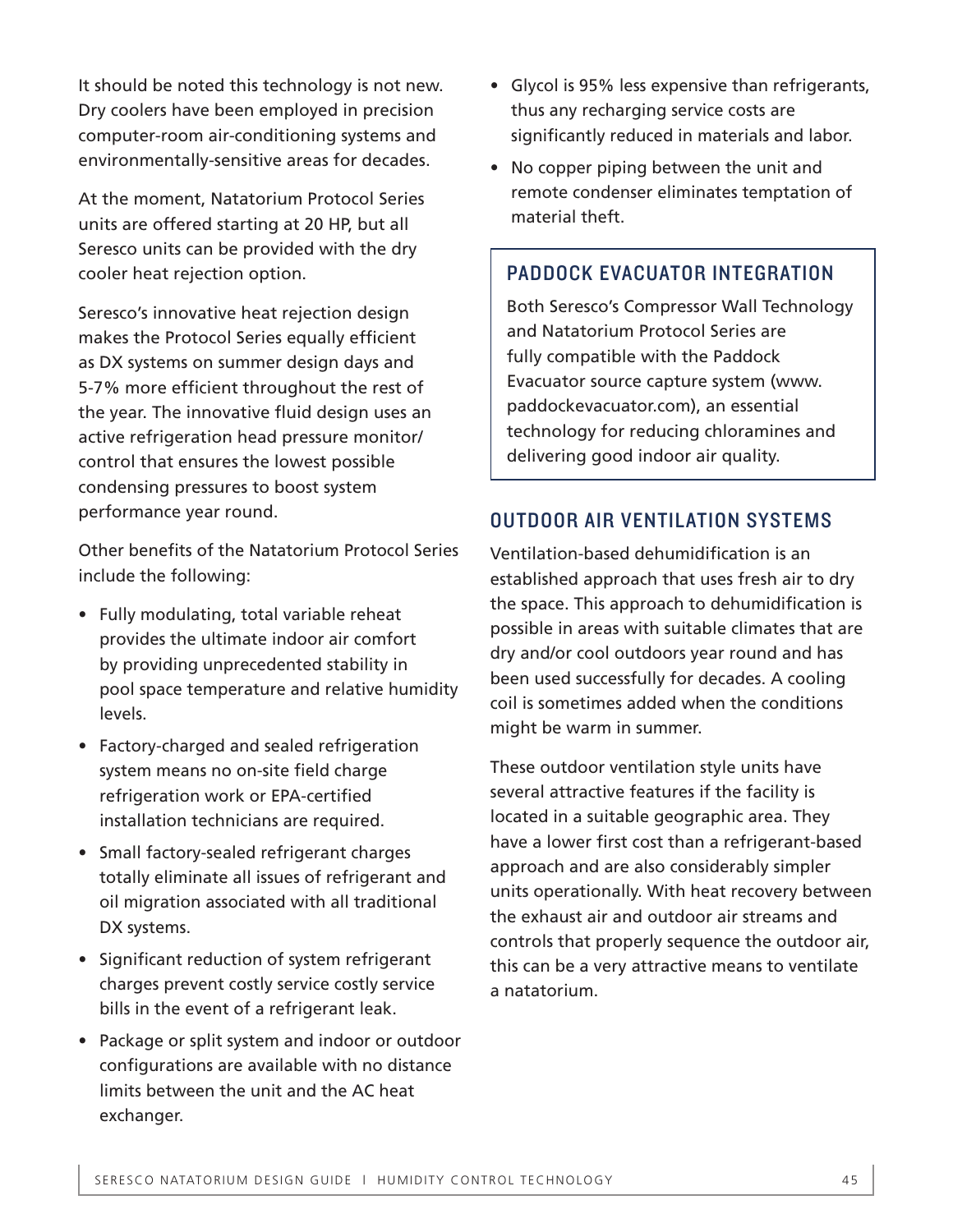#### THE HYBRID SERIES (NH)

The Seresco Hybrid design provides the simplicity, reliability, and efficiency of ventilation-based dehumidification for indoor pools, along with heat recovery and an optional cooling coil to provide air conditioning if required.

While the Hybrid Series is a suitable dehumidification solution for indoor pools in most North American climates, it is most cost-effective in areas where outdoor air is dry for most of the year. However, unlike other ventilation-based dehumidifiers, the Hybrid Series also provides sensible cooling capability, so high outdoor air temperatures are no longer a concern.

The Hybrid Series offers the following advantages:

• Its simple design makes it easier to service and maintain; smaller refrigeration components cost less to operate and maintain.

- Mechanical cooling keeps the space temperature comfortable by meeting the sensible load.
- Advanced control algorithm precisely modulates outdoor air, using only the minimum necessary to maintain space humidity.
- Direct-drive fan array with ECM motors means lower energy costs and no belts!
- Heat recovery standard with Seresco's energy efficient glycol runaround loop that dramatically reduces the cost of pre-heating outdoor air.

The Hybrid Series is available with the following options:

- Unit-mounted, EC motorized exhaust fans
- Purge mode
- Packaged space heating hot water, electric, or gas furnace

|                                          | <b>REFRIGERATION</b> | <b>OUTDOOR AIR VENTILATION</b> |
|------------------------------------------|----------------------|--------------------------------|
| <b>Operating Cost</b>                    | Lowest               | Medium                         |
| <b>First Cost</b>                        | 100%                 | 80%                            |
| Year-Round Humidity Control              | Yes                  | <b>Weather Dependent</b>       |
| Meets/Exceeds Energy Standard 90.1       | Yes                  | No                             |
| Dehumidification Energy Recovery         | Yes                  | No                             |
| Heat Recovery on Exhaust and Outdoor Air | Option               | Option                         |
| Cooling Mode                             | Yes                  | Extra                          |
| Pool Water Heating                       | Yes                  | No.                            |

#### TABLE 7 – SYSTEM COMPARISON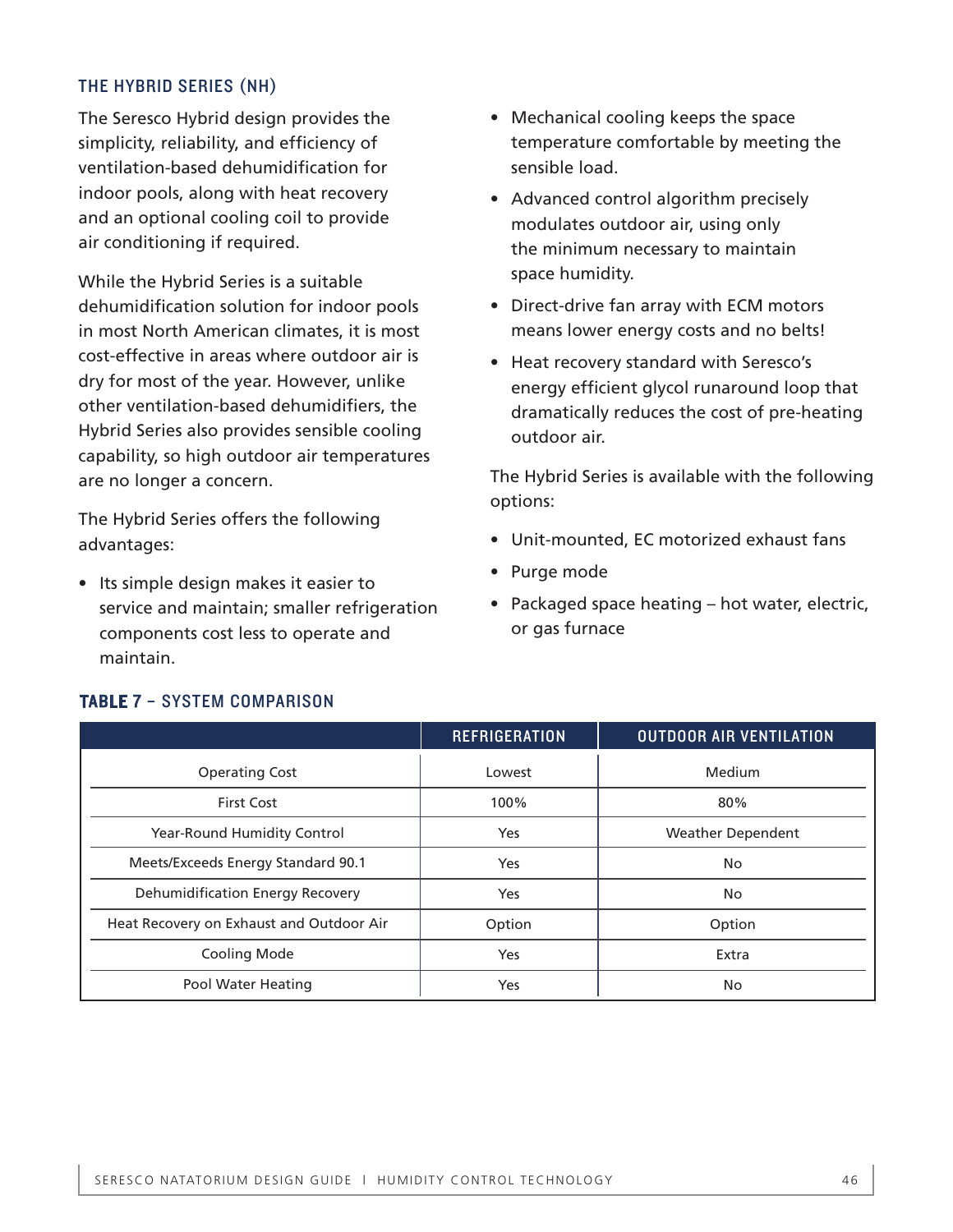#### WEB MONITORING WITH WEBSENTRY

Web monitoring is a powerful humidity control technology that allows users to monitor and precisely fine tune natatorium conditions from a computer, tablet, or smartphone.

WebSentry from Seresco delivers incomparable value and peak performance for the lifetime of the dehumidifier – and it's installed at no cost on every Seresco unit. Nothing more than an Ethernet connection is all that's required to take full advantage of WebSentry (Wi-Fi and cellular network options are also available).

Once connected, WebSentry connects securely with Seresco's remote servers and begins sending performance data every 60 seconds, 24 hours a day, 7 days a week – for the ultimate in performance monitoring.

WebSentry offers the following advantages:

• Peak Performance – With WebSentry, the same engineers who designed and built the dehumidifier can remotely observe, control, and fine-tune its performance during and after installation with control of over 100 critical functions.

- 24-7 Remote Monitoring WebSentry allows Seresco's servers to remotely monitor, record, and analyze the dehumidifier performance every 60 seconds, 24 hours a day, 7 days a week, providing real-time online data access for operators and authorized service technicians.
- Remote System Control WebSentry allows authorized technicians and service experts to remotely view and change performance parameters in real time via any Internetconnected device, including smartphones.
- Performance Trouble Alerts WebSentry provides instant email alerts to key personnel should any system parameters not conform to performance expectations.
- Maintenance Reminders WebSentry helps ensure scheduled maintenance to maximize performance, boost energy savings, and provide the absolute lowest overall cost of ownership of any dehumidifier in the industry.

Having a unit connected to WebSentry is like having Seresco keep an eye on it, alerting service personnel to any possible issues. That's why WebSentry connection at start up is highly recommended.